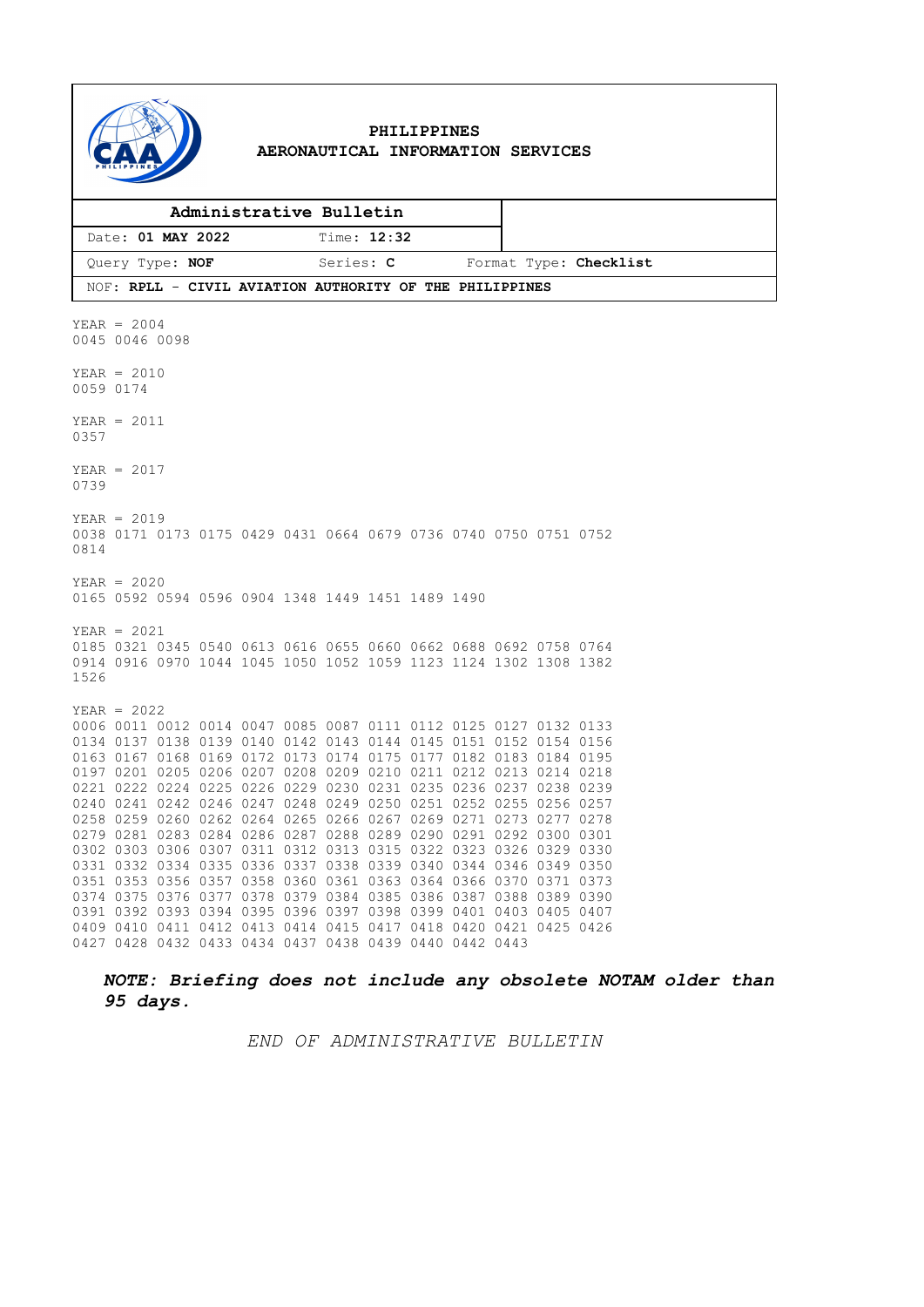| Page 1 of 33 |  |  |
|--------------|--|--|

|                                                                                                                                                         | <b>PHILIPPINES</b>                                                                                                                                            | NOTAM LIST  |  |  |  |  |
|---------------------------------------------------------------------------------------------------------------------------------------------------------|---------------------------------------------------------------------------------------------------------------------------------------------------------------|-------------|--|--|--|--|
| <b>Tel:</b> $(632)$ $672-7785$<br>AFS: RPLLYNYX<br>Fax: NIL                                                                                             | CAAP AISS                                                                                                                                                     | Series: C   |  |  |  |  |
| E-mail: phil.aisops@qmail.com                                                                                                                           | International NOTAM Office, AIS Operations<br>G/F Air Traffic Management Center, CAAP<br>Compound, Old MIA Road, Pasay City 1300<br>Metro Manila, Philippines | 01 MAY 2022 |  |  |  |  |
| THE FOLLOWING NOTAM SERIES C WERE STILL VALID AT 12:32 ON 01 MAY 2022<br>NOTAM NOT INCLUDED HAVE EITHER BEEN CANCELLED, TIME EXPIRED, SUPERSEDED BY AIP |                                                                                                                                                               |             |  |  |  |  |

**SUPPLEMENT OR INCORPORATED IN THE AIP PHILIPPINES**

# **FIR**

## **RPHI - MANILA FIR**

| $CO443/22$ NOTAMR $CO441/22$                                          |                                              |                                                             |  |  |  |  | <b>CHECKLIST</b>                                            |
|-----------------------------------------------------------------------|----------------------------------------------|-------------------------------------------------------------|--|--|--|--|-------------------------------------------------------------|
| Q) RPHI/QKKKK/K/K/K/000/999/1202N12434E999                            |                                              |                                                             |  |  |  |  |                                                             |
| A) RPHI                                                               | <b>B)</b> 2205011155 <b>C)</b> 2206011155EST |                                                             |  |  |  |  |                                                             |
| E) CHECKLIST                                                          |                                              |                                                             |  |  |  |  |                                                             |
| YEAR=2004 0045 0046 0098                                              |                                              |                                                             |  |  |  |  |                                                             |
| YEAR=2005 NIL                                                         |                                              |                                                             |  |  |  |  |                                                             |
| YEAR=2006 NIL                                                         |                                              |                                                             |  |  |  |  |                                                             |
| YEAR=2007 NIL                                                         |                                              |                                                             |  |  |  |  |                                                             |
| YEAR=2008 NIL                                                         |                                              |                                                             |  |  |  |  |                                                             |
| YEAR=2009 NIL                                                         |                                              |                                                             |  |  |  |  |                                                             |
| YEAR=2010 0059 0174                                                   |                                              |                                                             |  |  |  |  |                                                             |
| YEAR=2011 0357                                                        |                                              |                                                             |  |  |  |  |                                                             |
| YEAR=2012 NIL                                                         |                                              |                                                             |  |  |  |  |                                                             |
| YEAR=2013 NIL                                                         |                                              |                                                             |  |  |  |  |                                                             |
| YEAR=2014 NIL                                                         |                                              |                                                             |  |  |  |  |                                                             |
| YEAR=2015 NIL                                                         |                                              |                                                             |  |  |  |  |                                                             |
| YEAR=2016 NIL                                                         |                                              |                                                             |  |  |  |  |                                                             |
| YEAR=2017 0739                                                        |                                              |                                                             |  |  |  |  |                                                             |
| YEAR=2018 NIL                                                         |                                              |                                                             |  |  |  |  |                                                             |
| YEAR=2019 0038 0171 0173 0175 0429 0431 0664 0679 0736 0740 0750 0751 |                                              |                                                             |  |  |  |  |                                                             |
|                                                                       |                                              | 0752 0814                                                   |  |  |  |  |                                                             |
| YEAR=2020 0165 0592 0594 0596 0904 1348 1449 1451 1489 1490           |                                              |                                                             |  |  |  |  |                                                             |
| YEAR=2021 0185 0321 0345 0540 0613 0616 0655 0660 0662 0688 0692 0758 |                                              |                                                             |  |  |  |  |                                                             |
|                                                                       |                                              | 0764 0914 0916 0970 1044 1045 1050 1052 1059 1123 1124 1302 |  |  |  |  |                                                             |
|                                                                       |                                              | 1308 1382 1526                                              |  |  |  |  |                                                             |
| YEAR=2022 0006 0011 0012 0014 0047 0085 0087 0111 0112 0125 0127 0132 |                                              |                                                             |  |  |  |  |                                                             |
|                                                                       |                                              | 0133 0134 0137 0138 0139 0140 0142 0143 0144 0145 0151 0152 |  |  |  |  |                                                             |
|                                                                       |                                              | 0154 0156 0163 0167 0168 0169 0172 0173 0174 0175 0177 0182 |  |  |  |  |                                                             |
|                                                                       |                                              | 0183 0184 0195 0197 0201 0205 0206 0207 0208 0209 0210 0211 |  |  |  |  |                                                             |
|                                                                       |                                              |                                                             |  |  |  |  |                                                             |
|                                                                       |                                              | 0212 0213 0214 0218 0221 0222 0224 0225 0226 0229 0230 0231 |  |  |  |  |                                                             |
|                                                                       |                                              | 0235 0236 0237 0238 0239 0240 0241 0242 0246 0247 0248 0249 |  |  |  |  |                                                             |
|                                                                       |                                              | 0250 0251 0252 0255 0256 0257 0258 0259 0260 0262 0264 0265 |  |  |  |  |                                                             |
|                                                                       |                                              | 0266 0267 0269 0271 0273 0277 0278 0279 0281 0283 0284 0286 |  |  |  |  |                                                             |
|                                                                       |                                              | 0287 0288 0289 0290 0291 0292 0300 0301 0302 0303 0306 0307 |  |  |  |  |                                                             |
|                                                                       |                                              | 0311 0312 0313 0315 0322 0323 0326 0329 0330 0331 0332 0334 |  |  |  |  |                                                             |
|                                                                       |                                              | 0335 0336 0337 0338 0339 0340 0344 0346 0349 0350 0351 0353 |  |  |  |  |                                                             |
|                                                                       |                                              | 0356 0357 0358 0360 0361 0363 0364 0366 0370 0371 0373 0374 |  |  |  |  |                                                             |
|                                                                       |                                              | 0375 0376 0377 0378 0379 0384 0385 0386 0387 0388 0389 0390 |  |  |  |  |                                                             |
|                                                                       |                                              | 0391 0392 0393 0394 0395 0396 0397 0398 0399 0401 0403 0405 |  |  |  |  |                                                             |
|                                                                       |                                              |                                                             |  |  |  |  |                                                             |
|                                                                       |                                              |                                                             |  |  |  |  |                                                             |
|                                                                       |                                              | 0407 0409 0410 0411 0412 0413 0414 0415 0417 0418 0420 0421 |  |  |  |  |                                                             |
|                                                                       |                                              |                                                             |  |  |  |  | 0425 0426 0427 0428 0432 0433 0434 0437 0438 0439 0440 0442 |
|                                                                       |                                              |                                                             |  |  |  |  |                                                             |
| LATEST PUBLICATIONS                                                   |                                              |                                                             |  |  |  |  |                                                             |
| AIP AIRAC AMDT 081/2022 EFFECTIVE DATE 16 JUN 22                      |                                              |                                                             |  |  |  |  |                                                             |
| AIP AIRAC SUP 003/2022 EFFECTIVE DATE 16 JUN 22                       |                                              |                                                             |  |  |  |  |                                                             |
| AIP SUP 001/2022 EFFECTIVE DATE 25 FEB 22                             |                                              |                                                             |  |  |  |  |                                                             |
| AIC 006/2022 EFFECTIVE DATE 22 APR 22                                 |                                              |                                                             |  |  |  |  |                                                             |
|                                                                       |                                              |                                                             |  |  |  |  |                                                             |
| AIC CHECKLIST                                                         |                                              |                                                             |  |  |  |  |                                                             |
| 004/2007 007/2007 007/2008 006/2009 008/2009 004/2010                 |                                              |                                                             |  |  |  |  |                                                             |
| 003/2011 005/2011 006/2011 008/2012 003/2013 004/2013                 |                                              |                                                             |  |  |  |  |                                                             |
| 003/2014 005/2016 004/2017 003/2019 004/2019 008/2019                 |                                              |                                                             |  |  |  |  |                                                             |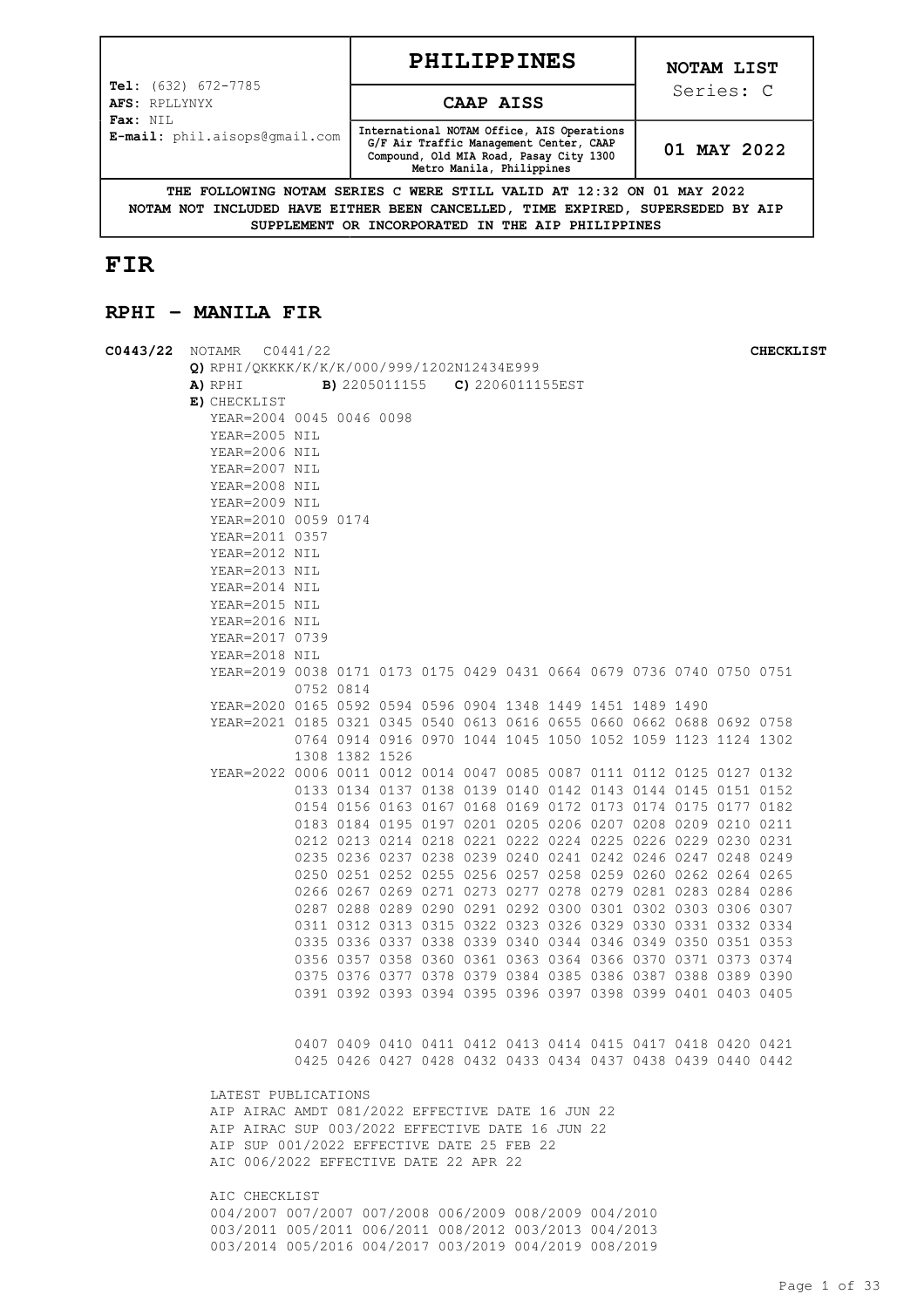003/2021 004/2021 001/2022 002/2022 003/2022 004/2022 005/2022 006/2022

SUP CHECKLIST AIP AIRAC SUP 012/2019 013/2019 014/2019 019/2019 020/2019 021/2019 002/2020 002/2021 003/2021 004/2021 002/2022 003/2022 AIP SUP 012/1999 043/2000 001/2022.

## **AERODROMES**

#### **RPLB - SUBIC BAY INTERNATIONAL AIRPORT**

**C0205/22** NOTAMR C1444/21 **AERODROME Q)** RPHI/QFALT/IV/NBO/A/000/999/1448N12016E005 **A)** RPLB **B)** 2203020823 **C)** 2205300900EST **E)** COVID-19: FLT RESTRICTIONS INTL AND DOM FLT ARE ALLOWED AT SUBIC BAY INTL AP WITH THE FLW RESTRICTIONS: FOR INTL FLT, PRIOR APPROVAL FM CIV AERONAUTICS BOARD (CAB) AND CAA OF THE PHILIPPINES (CAAP) FOR THEIR SUMMER AND WINTER SKED. INTL CHARTERED FLT WITH PRIOR CLR FM DEPARTMENT OF FOREIGN AFFAIRS (DFA) AND CAAP. NR OF PAX MAY BE REGULATED TO COMPLY WITH HEALTH AND SAFETY PROTOCOLS. FOR DOM FLT, PRIOR COOR WITH LCA GOV UNIT (LGU) OF DEST AP REQUIRED. NR OF PAX MAY BE REGULATED TO COMPLY WITH HEALTH AND SAFETY PROTOCOLS. THE FLW FLT NOT COVERED BY THIS NOTAM: 1. CARGO FLT 2. AIR AMBULANCE AND MEDICAL SUPPLIES 3. GOV/MIL FLT 4. WX MITIGATION FLT 5. MAINT AND UTILITY FLT 6. TRG FLT (LTD TO LCA OPR) RMK: SWEEPER FLT FOR FOREIGN INTL WILL BE ALLOWED TO CONT OPS. **C0206/22** NOTAMR C0089/22 **RWY TDZ LGTS Q)** RPHI/QLZAS/I/BO/A/000/999/1448N12016E005 **A)** RPLB **B)** 2203020828 **C)** 2205300900EST **E)** TDZ LGT RWY07/25 U/S. **C0207/22** NOTAMR C0088/22 **TWY CL LGTS Q)** RPHI/QLXAS/IV/M/A/000/999/1448N12016E005 **A)** RPLB **B)** 2203020829 **C)** 2205300900EST **E)** CL LGT TWY C, D1, E1, F, G, AND H U/S. **C0208/22** NOTAMR C1452/21 **SEQ FLASH LGTS Q)** RPHI/QLFAS/I/BO/A/000/999/1448N12016E005 **A)** RPLB **B)** 2203020830 **C)** 2205300900EST **E)** SEQUENCE FLG LGT RWY07/25 U/S. **C0209/22** NOTAMR C1451/21 **MOVEMENT AREA Q)** RPHI/QMALC/IV/NBO/A/000/999/1448N12016E005 **A)** RPLB **B)** 2203020831 **C)** 2205300900EST **E)** PORTION ON WEST PART OF THE SOUTHWEST APN AND PRKG BAY 13, 14, 17 AND 18 CLSD TO ALL TFC DUE PAVEMENT DISTRESS. **C0210/22** NOTAMR C1450/21 **APRON Q)** RPHI/QMNXX/IV/BO/A/000/999/1448N12016E005 **A)** RPLB **B)** 2203020831 **C)** 2205300900EST **E)** EXER EXTREME CTN WHEN OPR AT BOTON APN (APRX 30M PERPENDICULAR DIST FM BLDG 8128 MASONRY FRONTAGE) DUE PRESENCE OF CONC PAVEMENT DEPRESSION. **C0211/22** NOTAMR C1449/21 **RWY Q)** RPHI/QMRHW/IV/NBO/A/000/999/1448N12016E005 **A)** RPLB **B)** 2203020832 **C)** 2205300900EST **E)** RWY07/25 WIP (CORRECTION OF GRADED AREA AT RESA). RMK: EXER CTN DRG LDG/TKOF.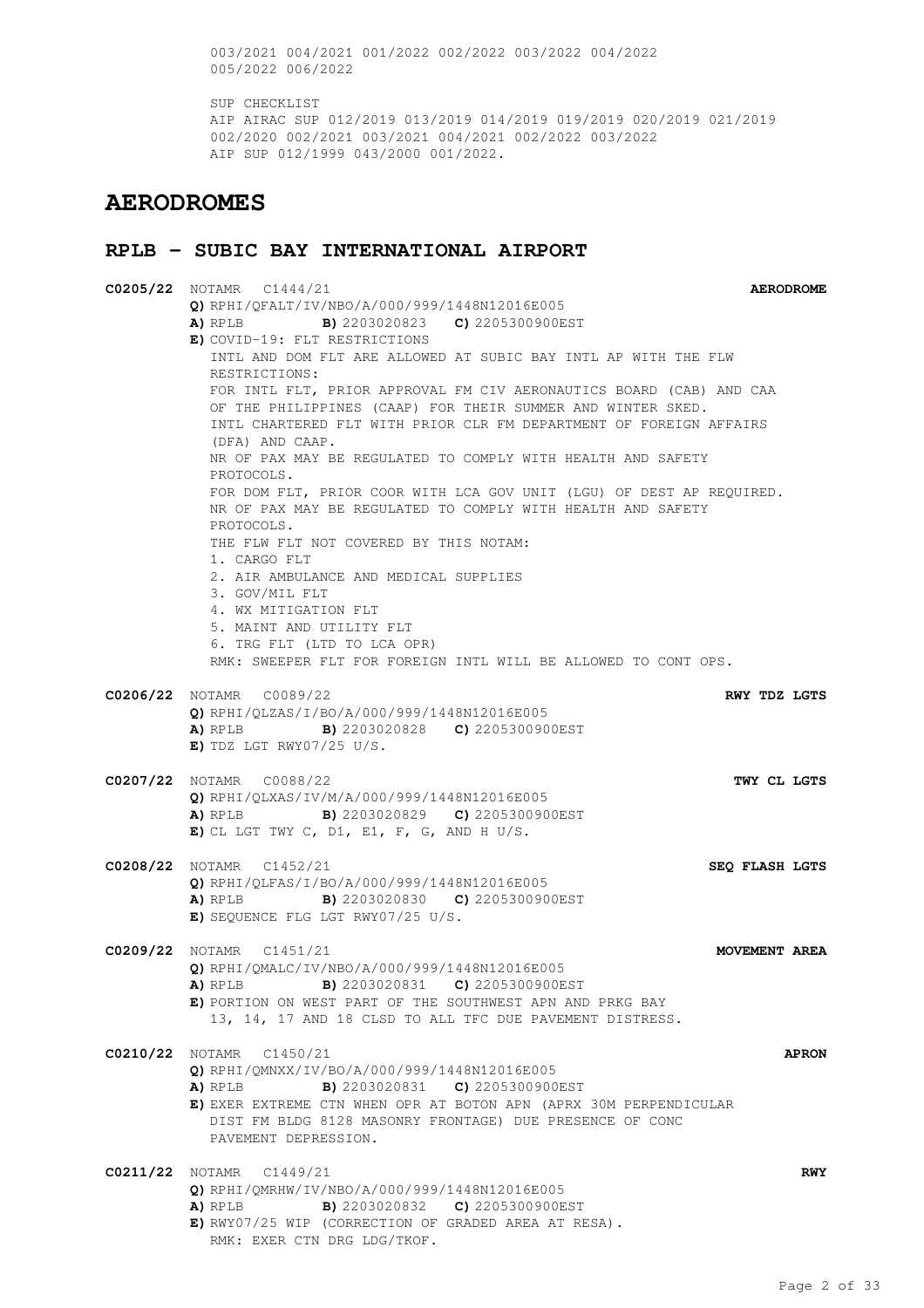RESA RWY07 LTD EFFECTIVE LEN OF 75M AND RESA RWY25 LTD EFFECTIVE LEN OF 60M. **C0212/22** NOTAMR C1448/21 **MOVEMENT AREA Q)** RPHI/QMAHW/IV/B/A/000/999/1448N12016E005 **A)** RPLB **B)** 2203020833 **C)** 2205300900EST **E)** TWY I AND BOTON APN WIP (EMERG PAVEMENT REPAIR). RMK: EXER CTN WHEN OPR. **C0213/22** NOTAMR C1446/21 **RWY CL LGTS Q)** RPHI/QLCAS/I/BO/A/000/999/1448N12016E005 **A)** RPLB **B)** 2203020833 **C)** 2205300900EST **E)** CL LGT RWY07/25 U/S. **C0225/22** NOTAMR C1380/21 **IFR APCH PROC Q)** RPHI/QPICH/I/NBO/A/000/999/1448N12016E005 **A)** RPLB **B)** 2203040738 **C)** 2206042359EST **E)** IAP RNP Z RWY07 STRAIGHT-IN APCH MINIMA TABLE CHANGED TO LNAV. REF AIRAC AIP SUP A002/21 PAGE 29. **C0323/22** NOTAMR C0220/22 **IFR APCH PROC Q)** RPHI/QPIAU/I/NBO/A/000/999/1448N12016E005 **A)** RPLB **B)** 2203310933 **C)** 2205182359 **E)** IAP VOR Y RWY07 AND VOR Z RWY07 SUSPENDED. REF AIP RPLB AD 2-29 AND 2-30. **C0326/22** NOTAMN **IFR APCH PROC Q)** RPHI/QPIAW/I/NBO/A/000/999/1448N12016E005 **A)** RPLB **B)** 2205190000 **C)** PERM **E)** IAP VOR Y RWY07 AND VOR Z RWY07 WITHDRAWN. REF AIP RPLB AD 2-29 AND 2-30. **C0376/22** NOTAMN **AERODROME Q)** RPHI/QFAXX/IV/BO/A/000/999/1448N12016E005 **A)** RPLB **B)** 2204220000 **C)** 2207222359EST **E)** AIRAC AIP SUP A002/21 EXTD. ESTABLISHMENT OF PBN PROC AND REVISION TO AD PARTICULARS AND VARIOUS CHARTS OF SUBIC BAY PRINCIPAL AP (CLASS 1). **C0437/22** NOTAMN **APRON Q)** RPHI/QMNLC/IV/NBO/A/000/999/1448N12016E005 **A)** RPLB **B)** 2205022300 **C)** 2205030900 **E)** SOUTHEAST APN (PRKG BAY 1, 2 AND 3) CLSD DUE SPECIAL OPS. **RPLN - PALANAN COMMUNITY AIRPORT C0655/21** NOTAMR C0653/21 **AERODROME Q)** RPHI/QFALT/IV/NBO/A/000/999/1704N12226E005 **A)** RPLN **B)** 2106150025 **C)** 2108280800EST **E)** COVID-19: PAX RQMNTS/RESTRICTIONS

PAX ARRIVING SHALL PRESENT:

1. ALL INCOMING RETURNING RESIDENTS

- VALID ID (AS PROOF OF RESIDENCE)
- NEG REVERSE TRANSCRIPTION-POLYMERASE CHAIN REACTION (RT-PCR) RESULT (WI 72HR) IF COMING FM HIGH RISK AREAS (NTL CAPITAL REGION (NCR))
- NEG RT-PCR OR ANTIGEN TEST RESULT (WI 48HR) IF COMING FM LOW TO MODERATE RISK AREAS
- BALIK PALANAN FORM
- 2. NON RESIDENTS (FOR BUSINESS)
- NEG RT-PCR RESULT
- LETTER OF ACCEPTANCE FM LCA GOV UNIT SUB OFFICE CAUAYAN
- 3. AUTH PERSONS OUTSIDE OF RESIDENCE (APORS) FM THE NTL GOV
- VALID ID/GOV ID
- TRAVEL ORD
- NEG RT-PCR RESULT (WI 72HR) IF COMING FROM HIGH RISK AREAS (NCR)
- NEG RT-PCR OR ANTIGEN TEST RESULT (WI 48HR) IF COMING FROM LOW TO MODERATE RISK AREAS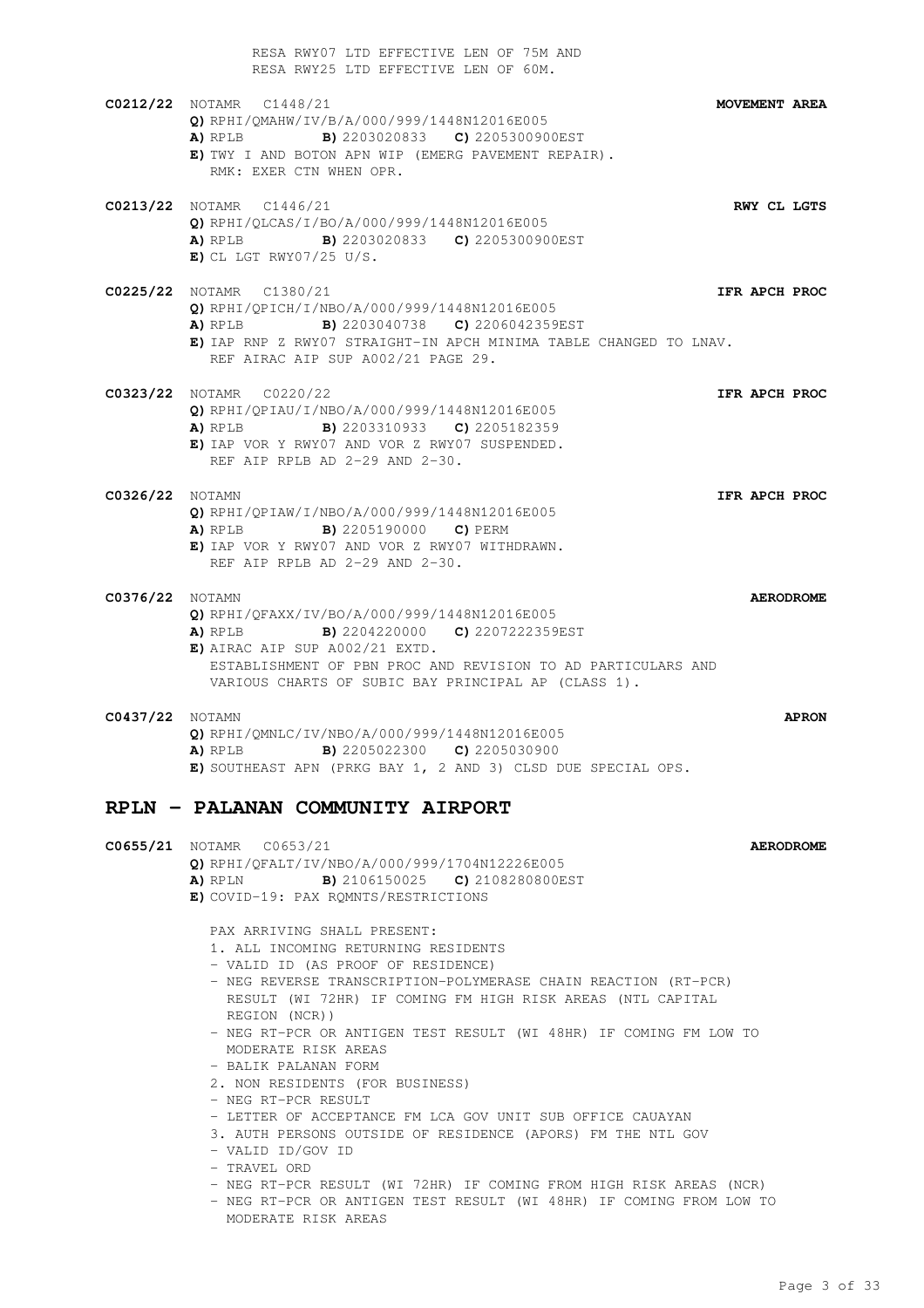| 4. ALL OUTGOING RESIDENTS<br>- TRAVEL CLR FM THE MUNICIPAL HEALTH OFFICE PRIOR TO TRAVEL                                                                                                                                                                                                                                                                                      |            |
|-------------------------------------------------------------------------------------------------------------------------------------------------------------------------------------------------------------------------------------------------------------------------------------------------------------------------------------------------------------------------------|------------|
| RMK: ONLY 18-65 YEARS OLD ARE ALLOWED TO TRAVEL TO AND FM PALANAN<br>EXC FOR COLLEGE AND HIGH SCHOOL STUDENTS GOING HOME TO THEIR<br>RESIDENCE, MEDICAL AND HUM REASONS.                                                                                                                                                                                                      |            |
| <b>C0152/22</b> NOTAMR C1322/21<br>DECLARED DIST                                                                                                                                                                                                                                                                                                                              |            |
| Q) RPHI/QMDCH/IV/NBO/A/000/999/1704N12226E005<br>A) RPLN<br><b>B)</b> 2202150852 <b>C)</b> 2205150800<br>E) TEMPO DECLARED DIST:                                                                                                                                                                                                                                              |            |
| TORA TODA ASDA LDA<br>RWY<br>RMK<br>02 1000M 1000M 1000M 1000M NIL<br>20 1000M 1050M 1050M 800M<br>THR IS DISPLACED BY 200M                                                                                                                                                                                                                                                   |            |
| RWY<br>SWY<br>CWY<br>$\overline{0}$<br>02<br>$\overline{0}$<br>20<br>50M<br>50M.                                                                                                                                                                                                                                                                                              |            |
| RPLO - CUYO PRINCIPAL AIRPORT (CLASS 2)                                                                                                                                                                                                                                                                                                                                       |            |
| <b>C0332/22</b> NOTAMR C0107/22<br>DECLARED DIST                                                                                                                                                                                                                                                                                                                              |            |
| Q) RPHI/OMDCH/IV/NBO/A/000/999/1052N12104E005<br><b>B)</b> 2204010916 <b>C)</b> 2207010800<br>A) RPLO<br>E) TEMPO DECLARED DIST:                                                                                                                                                                                                                                              |            |
| RWY TORA<br>TODA ASDA LDA<br>04 600M 600M 600M 600M                                                                                                                                                                                                                                                                                                                           |            |
| 22 600M 600M 600M 600M<br>SWY<br>RWY<br>CWY<br>$\overline{0}$<br>04<br>$\overline{0}$                                                                                                                                                                                                                                                                                         |            |
| $\overline{0}$<br>22<br>$\Omega$<br>RMK: AVBL RWY LEN IS 600M. RWY22 THR DISPLACED BY 200M DUE WIP<br>(CONCRETING OF RWY, STRIP WID CORRECTION AND RWY MARKERS).                                                                                                                                                                                                              |            |
| C0425/22 NOTAMR C0105/22<br>Q) RPHI/QMRHW/IV/NBO/A/000/999/1052N12104E005<br><b>A)</b> RPLO <b>B)</b> 2204260939 <b>C)</b> 2207010800<br>E) RWY 04/22 WIP (CONCRETING OF RWY, STRIP WID CORRECTION AND RWY<br>MARKERS).<br>RMK: EXER CTN DRG LDG/TKOF. GIVE AMPLE TIME FOR MEN AND<br>EOPT TO CLR THE RWY. PILOTS ARE ADZ TO BUZZ OVER THE FLD PRIOR<br>ENTERING TFC PATTERN. | <b>RWY</b> |
| C0426/22 NOTAMR C0106/22<br><b>AERODROME</b><br>Q) RPHI/QFAAH/IV/NBO/A/000/999/1052N12104E005<br><b>A)</b> RPLO <b>B)</b> 2204260943 <b>C)</b> 2207010800<br>$E$ ) AP TEMPO HR OF OPS: 2300-0400.                                                                                                                                                                             |            |
| RPLP - LEGAZPI PRINCIPAL AIRPORT (CLASS 1)                                                                                                                                                                                                                                                                                                                                    |            |
|                                                                                                                                                                                                                                                                                                                                                                               |            |
| <b>C1382/21</b> NOTAMR C1341/21<br>O) RPHI/OSTXX/IV/NBO/A/000/999/1309N12344E005<br>A) RPLP B) 2112070927 C) 2203082359EST<br>E) AD CTL SER SUSPENDED.                                                                                                                                                                                                                        | TWR        |
| C0229/22 NOTAMR C1383/21<br><b>AERODROME</b><br>Q) RPHI/QFAXX/IV/NBO/A/000/999/1309N12344E005<br><b>A)</b> RPLP <b>B)</b> 2203070144 <b>C)</b> 2206072359EST<br>E) FLT OPS SUSPENDED.                                                                                                                                                                                         |            |
| <b>C0230/22</b> NOTAMR C0016/22<br>Q) RPHI/QAZCH/IV/NBO/A/000/999/1309N12344E005<br>A) RPLP B) 2203070145 C) 2206072359EST<br>E) ATZ DOWNGRADED TO CLASS G AIRSPACE.                                                                                                                                                                                                          | ATZ        |
| C0250/22 NOTAMR C1436/21<br><b>AERODROME</b><br>Q) RPHI/QFAXX/IV/NBO/A/000/999/1309N12344E005<br>A) RPLP B) 2203111029 C) 2206102359EST<br>$E)$ AIRAC AIP SUP A020/19 EXTD.<br>REVISION TO AD PARTICULARS AND PBN PROC OF<br>LEGAZPI PRINCIPAL AP (CLASS 1).                                                                                                                  |            |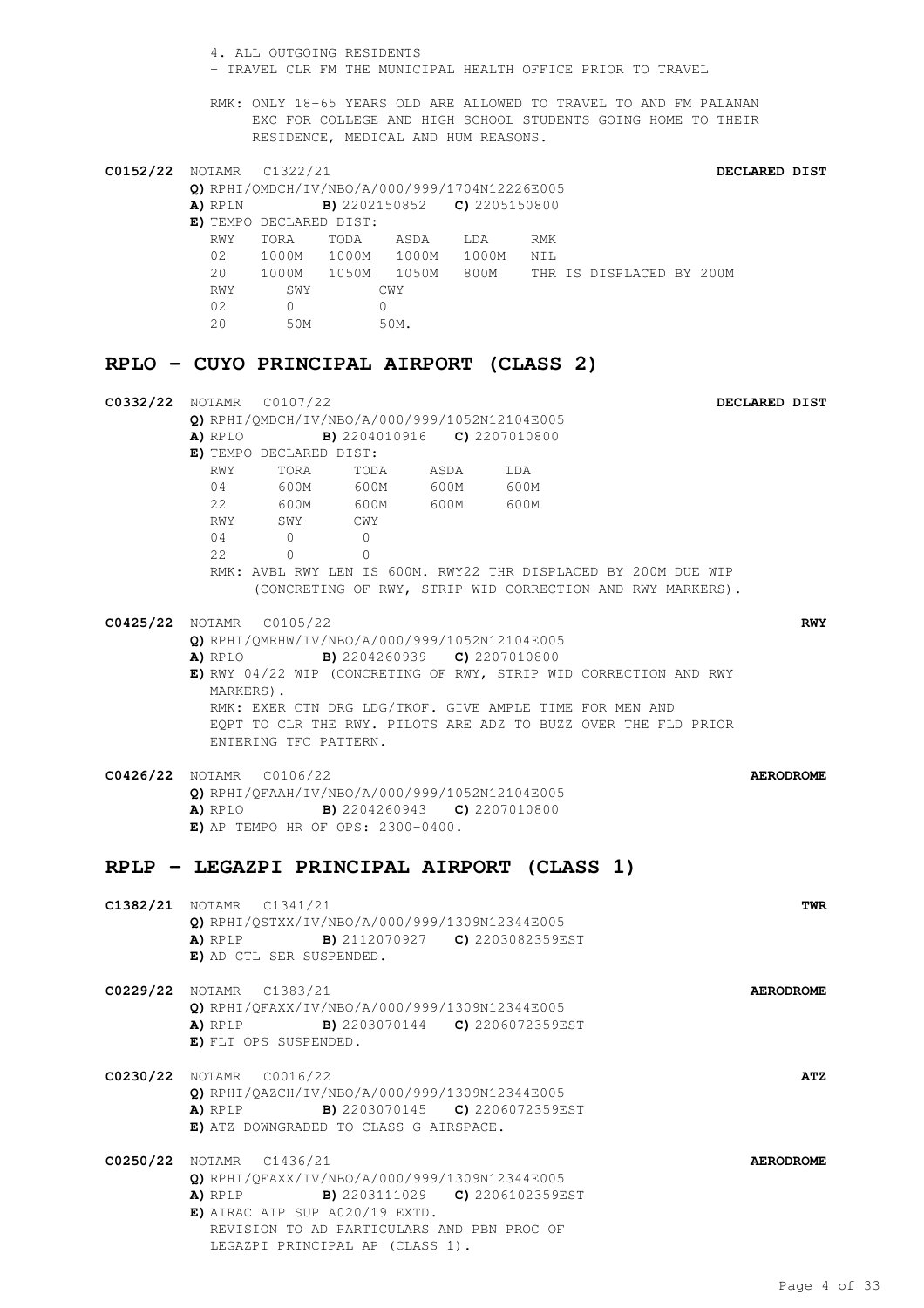|                        | C0277/22 NOTAMR C0122/22<br>Q) RPHI/QFWAS/V/M/A/000/999/1309N12344E005<br><b>A)</b> RPLP <b>B)</b> 2203240528 <b>C)</b> 2205182359<br>$E)$ WDI RWY06 U/S.                                     |  | WDI                  |
|------------------------|-----------------------------------------------------------------------------------------------------------------------------------------------------------------------------------------------|--|----------------------|
|                        | C0278/22 NOTAMR C0162/22<br>Q) RPHI/QFWAS/V/M/A/000/999/1309N12344E005<br><b>A)</b> RPLP <b>B)</b> 2203240530 <b>C)</b> 2205182359<br>$E)$ WDI RWY24 U/S.                                     |  | WDI                  |
|                        | C0279/22 NOTAMR C0217/22<br>Q) RPHI/QLTAS/IV/BO/A/000/999/1309N12344E005<br><b>A)</b> RPLP <b>B)</b> 2203240531 <b>C)</b> 2205182359<br>E) RWY THR IDENT LGT (RTIL) RWY06 U/S.                |  | THR LGTS             |
| <b>C0286/22</b> NOTAMN | Q) RPHI/QLPAW/IV/BO/A/000/999/1309N12344E005<br><b>A)</b> RPLP <b>B)</b> 2205190000 <b>C)</b> PERM<br>E) PAPI RWY06/24 DECOMMISSIONED.<br>REF AIP RPLP AD 2-4.                                |  | PAPI                 |
| <b>C0287/22</b> NOTAMN | $Q$ ) RPHI/QLEAW/I/BO/A/000/999/1309N12344E005<br><b>B)</b> 2205190000 <b>C)</b> PERM<br>A) RPLP<br>E) EDGE LGT RWY06/24 DECOMMISSIONED.<br>REF ATP RPLP AD 2-4.                              |  | <b>RWY EDGE LGTS</b> |
| <b>C0288/22</b> NOTAMN | Q) RPHI/QLTAW/IV/BO/A/000/999/1309N12344E005<br><b>A)</b> RPLP <b>B)</b> 2205190000 <b>C)</b> PERM<br>E) THR LGT RWY06/24 DECOMMISSIONED.<br>REF AIP RPLP AD 2-4.                             |  | THR LGTS             |
| <b>C0289/22</b> NOTAMN | Q) RPHI/QLYAW/IV/M/A/000/999/1309N12344E005<br>A) RPLP<br>B) 2205190000 C) PERM<br>E) EDGE LGT TWY DECOMMISSIONED.<br>REF AIP RPLP AD 2-4.                                                    |  | TWY EDGE LGTS        |
| <b>C0290/22</b> NOTAMN | Q) RPHI/QLTAW/IV/BO/A/000/999/1309N12344E005<br><b>A)</b> RPLP <b>B)</b> 2205190000 <b>C)</b> PERM<br>E) RWY THR IDENT LGT (RTIL) RWY06/24 DECOMMISSIONED.<br>REF AIP RPLP AD 2-4.            |  | THR LGTS             |
| <b>C0291/22</b> NOTAMN | Q) RPHI/QLBAW/V/M/A/000/999/1309N12344E005<br>A) RPLP<br><b>B)</b> 2205190000 <b>C)</b> PERM<br>E) ABN DECOMMISSIONED.<br>REF AIP RPLP AD 2-4.                                                |  | <b>ABN</b>           |
| <b>C0292/22</b> NOTAMN | Q) RPHI/QFWAW/V/M/A/000/999/1309N12344E005<br><b>A)</b> RPLP <b>B)</b> 2205190000 <b>C)</b> PERM<br>E) WDI RWY06/24 DECOMMISSIONED.<br>REF AIP RPLP AD 2-4.                                   |  | WDI                  |
|                        | RPLS - SANGLEY PRINCIPAL AIRPORT (CLASS 2)                                                                                                                                                    |  |                      |
| <b>C1044/21</b> NOTAMN | Q) RPHI/QMXXX/IV/M/A/000/999/1430N12054E005<br><b>B)</b> 2109170159 <b>C)</b> 2110150900EST<br>A) RPLS<br>$D) 0600 - 1700$<br>E) EXER CTN WHEN PSG DELTA 6 EXIT POINT DUE WIP (CLEANING OPS). |  | <b>TWY</b>           |

RMK: EXER EXTREME CTN DRG LDF/TKOF RWY07/25. HEAVY EQPT AND MEN WORKING NXT TO RWY25 THR AND DELTA 6 EXIT POINT.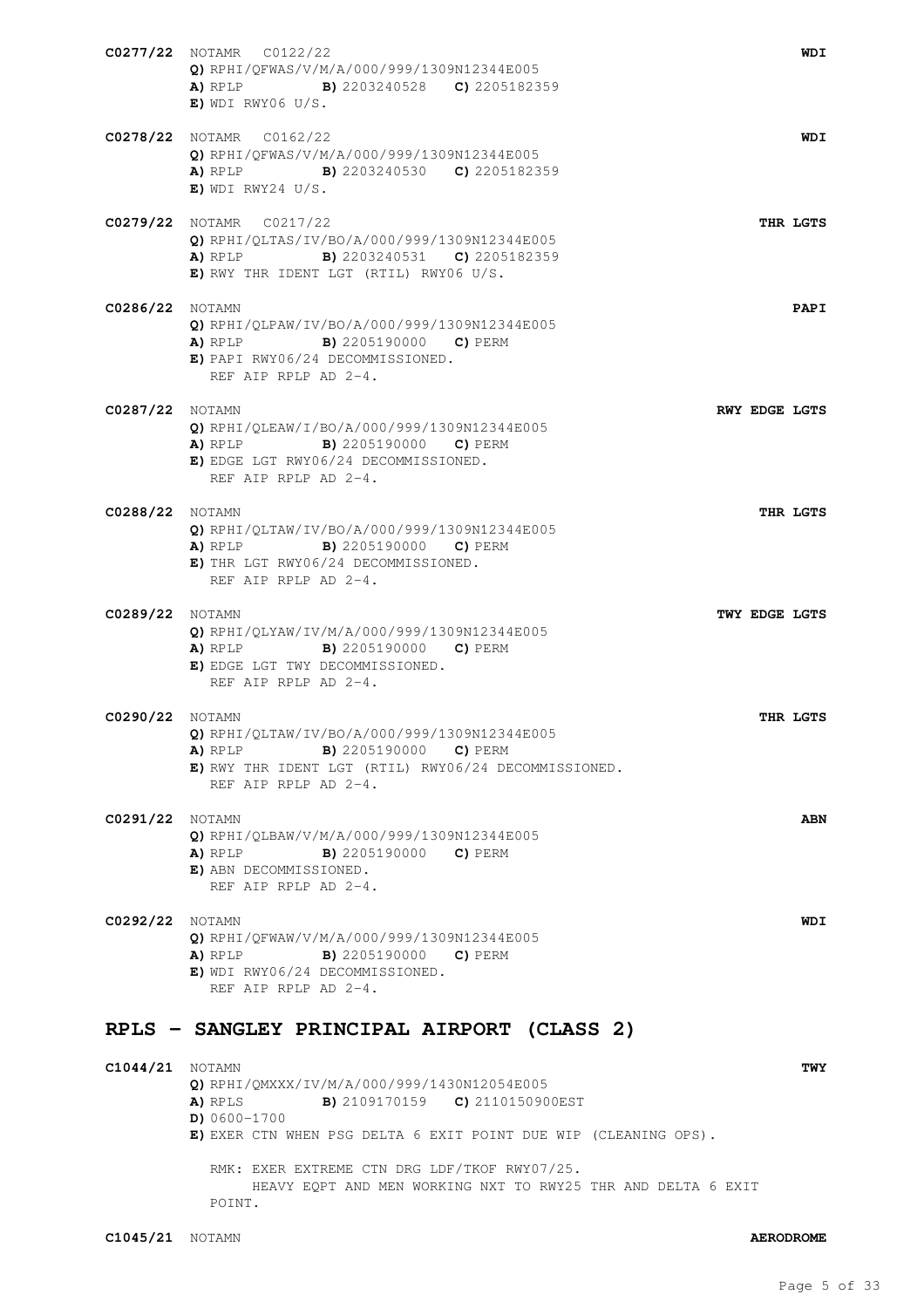**Q)** RPHI/QFAHX/IV/NBO/A/000/999/1430N12054E005 **A)** RPLS **B)** 2109170202 **C)** 2112172359EST **E)** EXER CTN DRG LDG/TKOF RWY07/25 DUE PRESENCE OF MIGRATORY BIRDS.

### **RPLT - ITBAYAT COMMUNITY AIRPORT**

| <b>C0195/22</b> NOTAMN | $Q)$ RPHI/QFALT/IV/NBO/A/000/999/2043N12150E005<br>A) RPLT B) 2203010151 C) 2204300800EST<br>E) COVID-19: FLT RESTRICTIONS<br>FLT OPS LTD TO THE FLW:<br>1. ENR FLT EXPERIENCING EMERG<br>2. CARGO FLT<br>3. AIR AMBULANCE/MEDICAL FLT<br>4. GOV/MIL FLT<br>5. WX MITIGATION FLT<br>6. MAINT/UTILITY FLT<br>7. GA FLT WITH PRIOR APPROVAL FM LCA GOV UNIT (LGU). |                                                                                                                                                                 | <b>AERODROME</b>     |
|------------------------|------------------------------------------------------------------------------------------------------------------------------------------------------------------------------------------------------------------------------------------------------------------------------------------------------------------------------------------------------------------|-----------------------------------------------------------------------------------------------------------------------------------------------------------------|----------------------|
|                        | RPLZ - BACON COMMUNITY AIRPORT                                                                                                                                                                                                                                                                                                                                   |                                                                                                                                                                 |                      |
|                        | C0172/22 NOTAMR C1407/21<br>Q) RPHI/QFALC/IV/NBO/A/000/999/1300N12401E005<br><b>A)</b> RPLZ <b>B)</b> 2202240228 <b>C)</b> 2205260800<br>E) AP CLSD DUE DAMAGE ON RWY SFC.                                                                                                                                                                                       |                                                                                                                                                                 | <b>AERODROME</b>     |
|                        | RPMC - COTABATO PRINCIPAL AIRPORT (CLASS 1)                                                                                                                                                                                                                                                                                                                      |                                                                                                                                                                 |                      |
| <b>C0739/17</b> NOTAMN | O) RPHI/OFAAH/IV/NBO/A/000/999/0710N12413E005<br>A) RPMC B) 1709140412 C) 1712130900EST<br>$E$ ) AP TEMPO HR OF OPS: 2300-0900.                                                                                                                                                                                                                                  |                                                                                                                                                                 | <b>AERODROME</b>     |
|                        | <b>C1308/21</b> NOTAMR C0812/21<br>Q) RPHI/QSTXX/IV/BO/A/000/999/0710N12413E005<br>A) RPMC B) 2111120752 C) 2202120900EST<br>E) COTABATO AD CTL TWR DOWNGRADED TO COTABATO FSS<br>WITH THE FLW PARTICULARS:<br>SER DESIGNATION : FSS<br>CALL SIGN<br>FREQ<br>HR OF OPS<br>RMK<br><b>OPR</b>                                                                      | : COTABATO RDO<br>$: 118.7 \text{MHz}$ (PRI A/G)<br>: 123.3MHZ (SRY A/G)<br>$: 2300 - 0900$<br>: FOR EXTENSION OF SER,<br>ONE (1) DAY PN IS REQUIRED<br>: CAAP. | TWR                  |
|                        | <b>C0014/22</b> NOTAMR C1309/21<br>$Q)$ RPHI/QAZCH/IV/NBO/A/000/999/0710N12413E005<br>A) RPMC<br>E) ATZ DOWNGRADED TO CLASS G AIRSPACE.                                                                                                                                                                                                                          | <b>B)</b> 2201031444 <b>C)</b> 2202120900EST                                                                                                                    | ATZ                  |
| <b>C0405/22</b> NOTAMN | Q) RPHI/QPFCA/IV/NBO/A/000/999/0710N12413E005<br>A) RPMC B) 2204230000 C) 2207191000EST<br>E) NR OF ACFT IN THE TFC PATTERN LTD TO TWO (2) AT ANY GIVEN TIME.                                                                                                                                                                                                    |                                                                                                                                                                 | FLOW CTL PROC        |
|                        | RPME - BUTUAN PRINCIPAL AIRPORT (CLASS 1)                                                                                                                                                                                                                                                                                                                        |                                                                                                                                                                 |                      |
| <b>C0679/19</b> NOTAMN | Q) RPHI/QFFCH/IV/NBO/A/000/999/0857N12529E005<br><b>A)</b> RPME <b>B)</b> 2001020000 <b>C)</b> PERM<br>E) AD CAT FOR FIRE FIGHTING SER UPGRADED TO CAT VII.<br>REF AIP PAGE RPME AD 2-2 SECN RPME AD 2.6.                                                                                                                                                        |                                                                                                                                                                 | FIRE AND RESCUE      |
| <b>C0239/22</b> NOTAMN | Q) RPHI/QRALW/IV/NBO/AW/000/015/0857N12529E005<br>A) RPME                                                                                                                                                                                                                                                                                                        | <b>B)</b> 2204012200 <b>C)</b> 2206301000                                                                                                                       | AIRSPACE RESERVATION |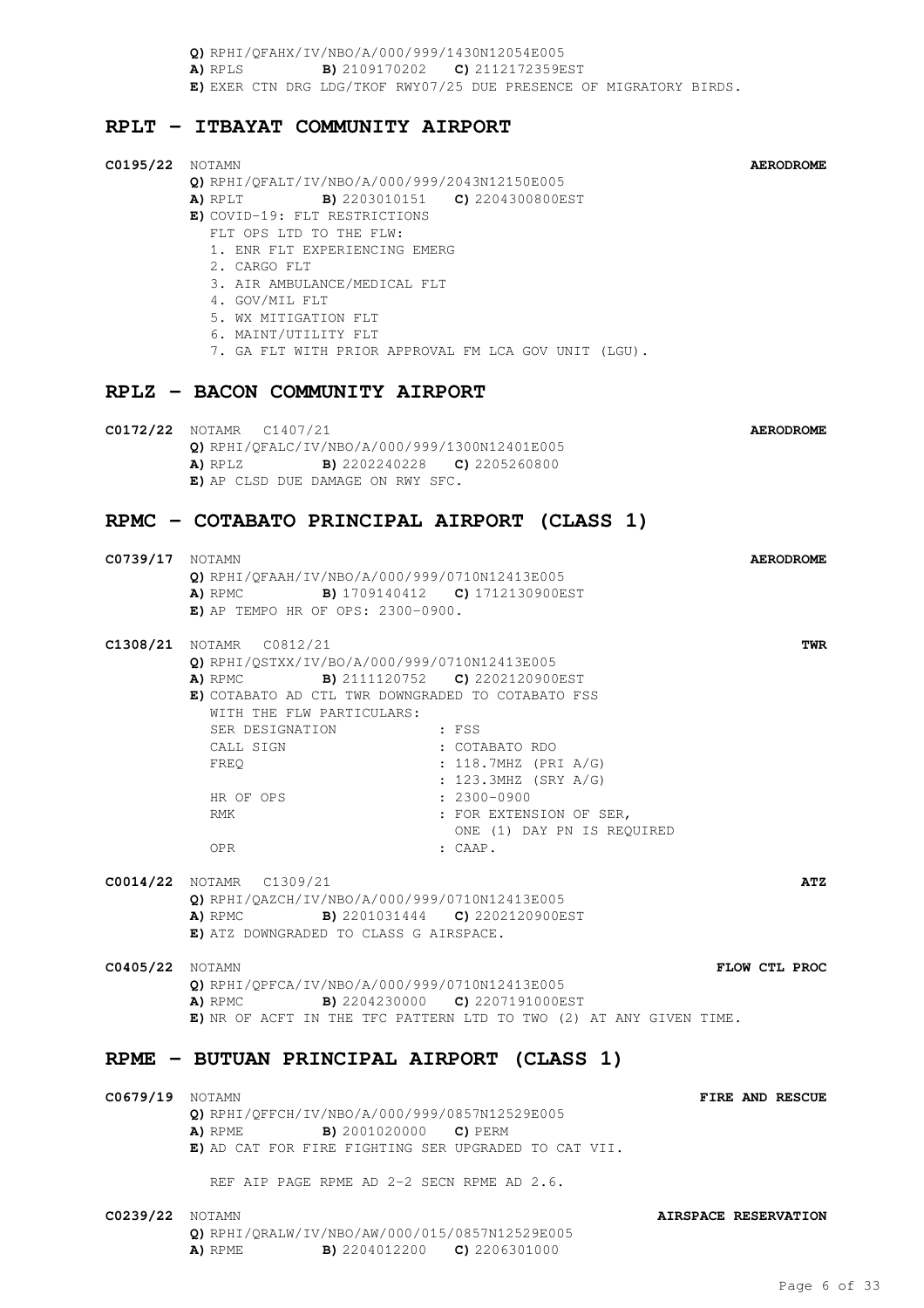**D)** 2200-1000 **E)** SPECIAL ACT WILL TAKE PLACE WI: 5NM RADIUS CENTERED ON 08 56 52.50N 125 29 03.24E (BUTUAN AP). **F)** SFC **G)** 1500FT AMSL

## **RPMG - DIPOLOG PRINCIPAL AIRPORT (CLASS 1)**

|                        | C1302/21 NOTAMR C1481/20<br>TWR                                                         |
|------------------------|-----------------------------------------------------------------------------------------|
|                        | Q) RPHI/QSTXX/IV/BO/A/000/999/0836N12321E005                                            |
|                        | <b>A)</b> RPMG <b>B)</b> 2111120733 <b>C)</b> 2202120900EST                             |
|                        | E) DIPOLOG AD CTL TWR DOWNGRADED TO DIPOLOG FSS                                         |
|                        | WITH THE FLW PARTICULARS:<br>SER DESIGNATION: FSS                                       |
|                        | CALL SIGN : DIPOLOG RDO                                                                 |
|                        | : 123.8MHZ (PRI A/G)<br>FREO                                                            |
|                        | : 121.7MHZ (SRY A/G)                                                                    |
|                        | HR OF OPS : 2300-0900                                                                   |
|                        | : FOR EXTENSION OF SER, ONE (1) DAY PN IS REQUIRED<br>RMK                               |
|                        | $\mathsf{c}$ $\mathsf{c}$ $\mathsf{c}$ $\mathsf{A}\mathsf{A}\mathsf{P}$ .<br>OPR        |
|                        |                                                                                         |
|                        | <b>C0011/22</b> NOTAMR C1303/21<br>ATZ<br>Q) RPHI/QAZCH/IV/NBO/A/000/999/0836N12321E005 |
|                        | A) RPMG B) 2201031436 C) 2202120900EST                                                  |
|                        | E) ATZ DOWNGRADED TO CLASS G AIRSPACE.                                                  |
|                        |                                                                                         |
| <b>C0403/22</b> NOTAMN | FLOW CTL PROC                                                                           |
|                        | Q) RPHI/QPFCA/IV/NBO/A/000/999/0836N12321E005                                           |
|                        | <b>B)</b> 2204230000 <b>C)</b> 2207191000EST<br>A) RPMG                                 |
|                        | E) NR OF ACFT IN THE TFC PATTERN LTD TO TWO (2) AT ANY GIVEN TIME.                      |
|                        | <b>C0438/22</b> NOTAMR C0317/22<br>FIRE AND RESCUE                                      |
|                        | Q) RPHI/QFFCG/IV/NBO/A/000/999/0836N12321E005                                           |
|                        | <b>A)</b> RPMG <b>B)</b> 2204290931 <b>C)</b> 2205310900                                |
|                        | D) MON WED FRI 2300-2330 0231-0615 0715-0900, TUE THU SAT SUN 2300-2330                 |
|                        | 0231-0900                                                                               |
|                        | E) AD CAT FOR FIRE FIGHTING SER DOWNGRADED TO CAT V.                                    |
|                        |                                                                                         |
|                        | RPMH - CAMIGUIN PRINCIPAL AIRPORT CLASS 2                                               |
|                        |                                                                                         |
|                        |                                                                                         |
|                        | C0750/19 NOTAMR C0524/19<br><b>RWY</b>                                                  |
|                        | Q) RPHI/QMRXX/IV/NBO/A/000/999/0915N12443E005                                           |
|                        | B) 1911250710 C) 2002220800EST<br>A) RPMH                                               |
|                        | E) TEMPO RWY PHYSICAL CHARACTERISTICS:                                                  |
|                        | DIMENSIONS THR COORD<br>RWY<br>THR ELEV                                                 |
|                        | 07  1367M  X  30M  09  15  07.18835N  16.9729M                                          |
|                        | 124 42 12.36337E                                                                        |
|                        | 25 1367M X 30M 09 15 22.16846N 2.1805M<br>124 42 54.55749E                              |
|                        | RWY SWY<br>CWY                                                                          |
|                        | 07<br>$\overline{0}$<br>$\bigcirc$                                                      |
|                        | 25<br>$\begin{array}{ccc} & & 0 & \quad & 0 \end{array}$                                |
|                        |                                                                                         |
|                        | C0751/19 NOTAMR C0525/19<br>DECLARED DIST                                               |
|                        | Q) RPHI/QMDCH/IV/NBO/A/000/999/0915N12443E005                                           |
|                        | A) RPMH B) 1911250714 C) 2002220800EST                                                  |
|                        | E) TEMPO DECLARED DISTANCES:<br>RWY<br>TORA<br>TODA ASDA LDA                            |
|                        | 07                                                                                      |
|                        | 1367M 1367M 1367M 1367M<br>25<br>1367M 1367M 1367M 1367M                                |
|                        | RMK: CONC FENCE APRX 36.5M FM THR RWY25 EXCEEDED 1.07M ABOVE THE                        |
|                        | 2 PERCENT SLOPE.                                                                        |
|                        | CONC FENCE APRX 51.6M FM THR RWY07 EXCEEDED 0.79M ABOVE THE                             |
|                        | 2 PERCENT SLOPE.                                                                        |
|                        | <b>AERODROME</b>                                                                        |
|                        | C0752/19 NOTAMR C0526/19<br>Q) RPHI/QFAXX/V/NBO/A/000/999/0915N12443E005                |
|                        | <b>A)</b> RPMH <b>B)</b> 1911250715 <b>C)</b> 2002220800EST                             |
|                        | E) ARP COORD CHANGED TO:                                                                |
|                        | 09 15 14.67840N                                                                         |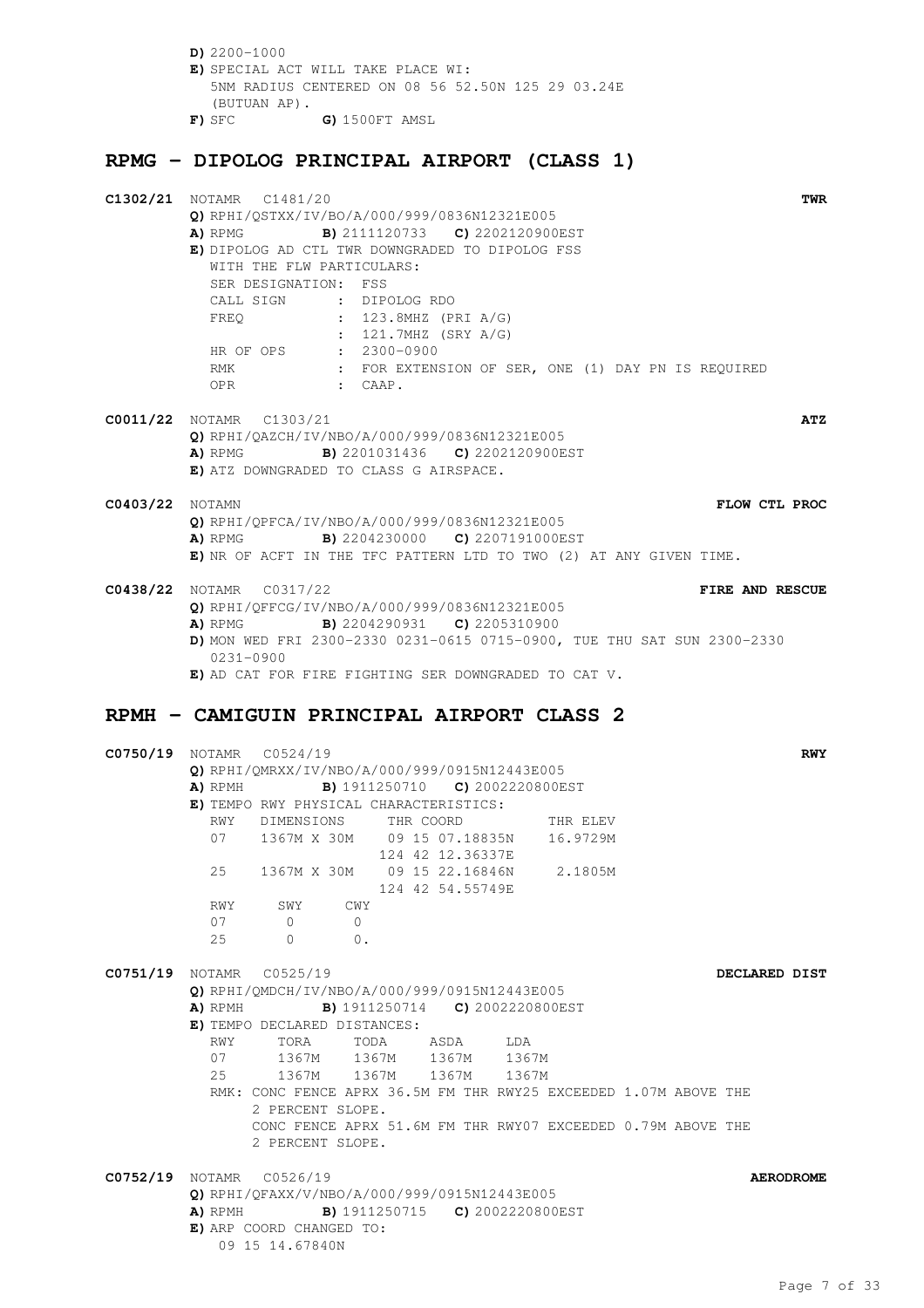124 42 33.46043E.

#### **C1526/21** NOTAMR C1190/21 **AERODROME Q)** RPHI/QFALT/IV/NBO/A/000/999/0915N12443E005 **A)** RPMH **B)** 2112310902 **C)** 2203310800EST **E)** COVID-19: FLT RESTRICTIONS FLT OPS LTD TO THE FLW:

- 1. SKED COMMERCIAL FLT
- 2. CARGO FLT
- 3. AIR AMBULANCE AND MEDICAL SUPPLIES
- 4. GOV/MIL FLT
- 5. SWEEPER/SPECIAL FLT
- 6. WX MITIGATION FLT
- 7. MAINT AND UTILITY FLT.

#### **RPMJ - JOLO PRINCIPAL AIRPORT (CLASS 2)**

#### **C0337/22** NOTAMN **RWY Q)** RPHI/QMRHW/IV/NBO/A/000/999/0603N12101E005 **A)** RPMJ **B)** 2204062200 **C)** 2207060600 **E)** RWY09/27 WIP (WIDENING OF RWY). RMK: EXER CTN DRG LDG/TKOF RWY09/27. GIVE AMPLE TIME FOR MEN AND EQPT TO CLR THE RWY.

**C0397/22** NOTAMN **FLOW CTL PROC Q)** RPHI/QPFXX/IV/NBO/A/000/999/0603N12101E005 **A)** RPMJ **B)** 2204230000 **C)** PERM **E)** NR OF ACFT IN THE TFC PATTERN LTD TO TWO (2) AT ANY GIVEN TIME.

**C0740/19** NOTAMN **FIRE AND RESCUE**

### **RPMN - SANGA-SANGA PRINCIPAL AIRPORT (CLASS 1)**

**Q)** RPHI/QFFCG/IV/NBO/A/000/999/0503N11945E005 **A)** RPMN **B)** 1911210641 **C)** 2002172359EST **E)** UPGRADING OF RESCUE AND FIRE FIGHTING SER WITH DATA AS FLW: 1. AD CAT FOR FIRE FIGHTING - CAT VI 2. RESCUE EQPT - TWO (2) FIRE TRUCKS (SIDES VMA 28, AND SIDES VMA 105) **C0398/22** NOTAMN **FLOW CTL PROC Q)** RPHI/QPFXX/IV/NBO/A/000/999/0503N11945E005 **A)** RPMN **B)** 2204230000 **C)** PERM **E)** NR OF ACFT IN THE TFC PATTERN LTD TO TWO (2) AT ANY GIVEN TIME. **C0434/22** NOTAMR C0308/22 **PAPI Q)** RPHI/QLPAS/IV/BO/A/000/999/0503N11945E005 **A)** RPMN **B)** 2204290828 **C)** 2207290800EST **E)** PAPI RWY 20 U/S. **RPMO - OZAMIS COMMUNITY AIRPORT C0814/19** NOTAMN **RWY Q)** RPHI/QMRXX/V/NBO/A/000/999/0811N12351E005 **A)** RPMO **B)** 2001300000 **C)** PERM **E)** NEW RWY03/21 DIMENSION: 1745M X 45M REF AIP PAGE RPMO AD 2-3 **C0262/22** NOTAMR C0204/20 **RWY Q)** RPHI/QMRXX/IV/NBO/A/000/999/0811N12351E005 **A)** RPMO **B)** 2203180237 **C)** 2206170500EST **E)** EXER CTN DRG LDG/TKOF RWY03/21 DUE WIP (CONCRETING OF TWY AND APN, EMBANKMENT OF VEHICULAR PRKG AREA AND PAX TERMINAL BLDG INCLUDING CONST OF DITCH CANAL). RMK: GIVE AMPLE TIME FOR MEN AND EQPT TO CLR THE ACFT MOV AREA. **C0351/22** NOTAMR C0348/22 **RWY Q)** RPHI/QMRHW/IV/NBO/A/000/999/0811N12351E005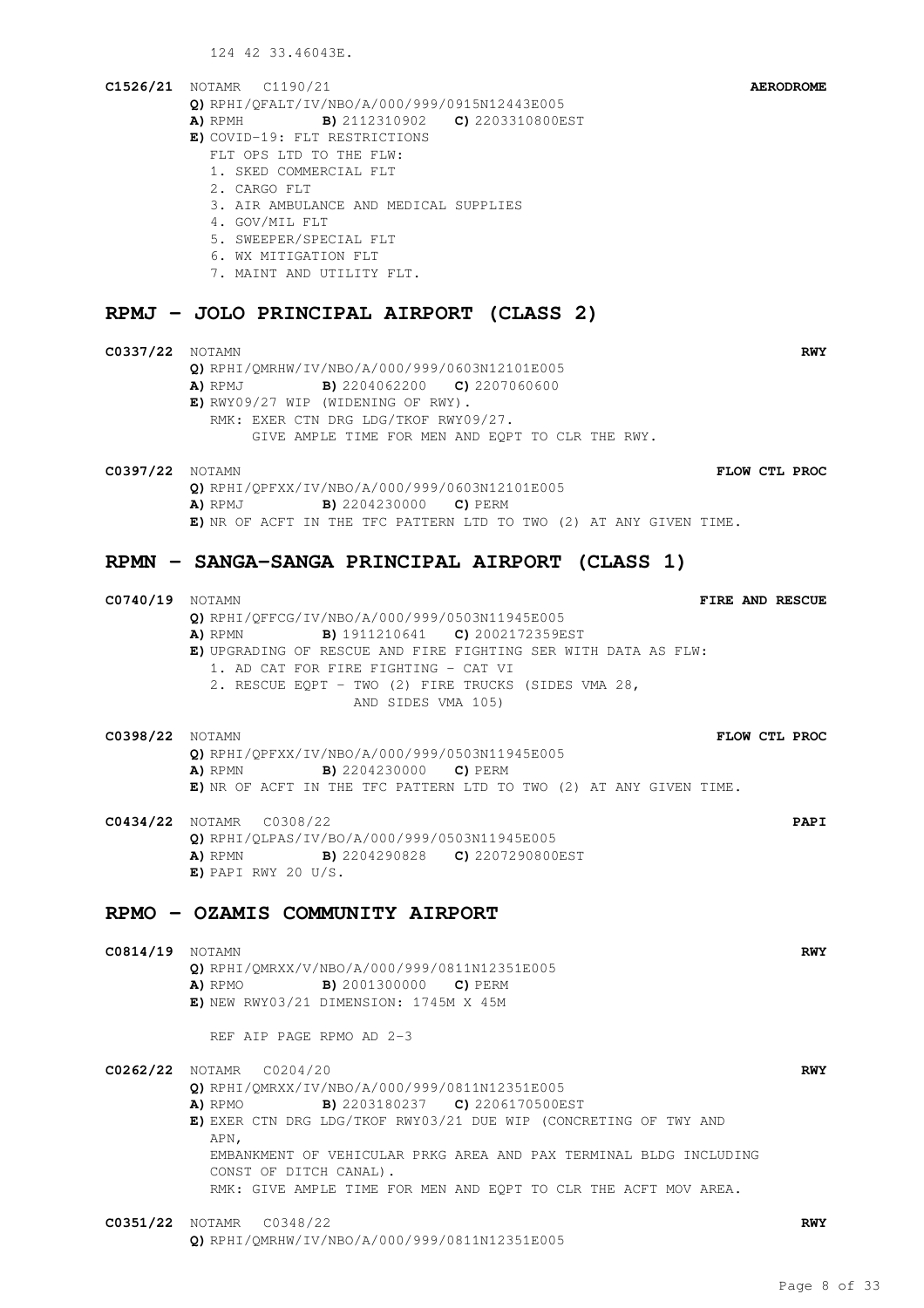|                        | <b>B)</b> 2204080843 <b>C)</b> 2207080500<br>A) RPMO<br>E) EXER CTN DRG LDG/TKOF RWY03/21 DUE WIP (RWY STRIP GRADE<br>CORRECTION).                                                                                                                                                                                                                                                                                                                                                         |                  |
|------------------------|--------------------------------------------------------------------------------------------------------------------------------------------------------------------------------------------------------------------------------------------------------------------------------------------------------------------------------------------------------------------------------------------------------------------------------------------------------------------------------------------|------------------|
|                        | RMK: GIVE AMPLE TIME FOR MEN AND EOPT TO CLR THE RWY STRIP.                                                                                                                                                                                                                                                                                                                                                                                                                                |                  |
|                        | C0356/22 NOTAMR C0203/22<br>Q) RPHI/QFALT/IV/NBO/A/000/999/0811N12351E005<br><b>B)</b> 2204120521 <b>C)</b> 2205120500EST<br>A) RPMO<br>E) COVID-19: FLT RESTRICTIONS<br>ALL INCOMING DOM COMMERCIAL FLT AND GA FLT ARE ALLOWED PRESENTING<br>VACCINATION CARD AND VALID IDENT CARD (ID). IF NOT FULLY VACCINATED<br>WILL PRESENT NEG ANTIGEN TEST RESULT AND VALID ID.                                                                                                                    | <b>AERODROME</b> |
| <b>C0396/22</b> NOTAMN |                                                                                                                                                                                                                                                                                                                                                                                                                                                                                            | FLOW CTL PROC    |
|                        | Q) RPHI/QPFXX/IV/NBO/A/000/999/0811N12351E005<br><b>A)</b> RPMO <b>B)</b> 2204230000 <b>C)</b> PERM<br>E) NR OF ACFT IN THE TFC PATTERN LTD TO TWO (2) AT ANY GIVEN TIME.                                                                                                                                                                                                                                                                                                                  |                  |
| C0413/22               | NOTAMN                                                                                                                                                                                                                                                                                                                                                                                                                                                                                     | <b>AERODROME</b> |
|                        | Q) RPHI/QFATT/IV/BO/A/000/999/0811N12351E005<br><b>B)</b> 2206160000 <b>C)</b> 2206292359<br>A) RPMO<br>E) TRIGGER NOTAM - PERM AIRAC AIP AMDT NR $081/22$ WEF 16 JUN 2022.<br>CHANGES TO THE FLW PAGES:<br>1. REVISION TO ATS COM FAC (REF RPMO AD 2-5)<br>2. NEW INTO TO FLT PROC (REF RPMO AD 2-6 TO 2-9)<br>3. NEW INFO TO CHARTS RELATED TO AN AD (REF RPMO AD 2-10)<br>4. NEW TFC CIRCUIT CHART (RWY 03) (REF RPMO AD 2-11)<br>5. NEW TFC CIRCUIT CHART (RWY 21) (REF RPMO AD 2-12). |                  |
| C0417/22 Notamn        |                                                                                                                                                                                                                                                                                                                                                                                                                                                                                            | <b>RWY</b>       |
|                        | Q) RPHI/QMRXX/IV/NBO/A/000/999/0811N12351E005<br><b>B)</b> 2204272100 <b>C)</b> PERM<br>A) RPMO<br>E) AVOID TIGHT TURNING DRG LDG/TKOF ON RWY 03/21.                                                                                                                                                                                                                                                                                                                                       |                  |
|                        | RPMP - PAGADIAN PRINCIPAL AIRPORT (CLASS 1)                                                                                                                                                                                                                                                                                                                                                                                                                                                |                  |
| C0257/22 NOTAMN        | Q) RPHI/QMRHW/IV/NBO/A/000/999/0750N12328E005<br><b>B)</b> 2203172300 <b>C)</b> 2206180700<br>A) RPMP<br>E) RWY02/20 WIP (STRIP GRADE CORRECTION, CONST OF CRASH, FIRE AND<br>RESCUE (CFR) ACCESS ROAD, AND CONST OF PERIMETER FENCE).<br>RMK: EXER CTN DRG LDG/TKOF AND TAX RWY02/20.<br>GIVE AMPLE TIME FOR MEN AND EQPT TO CLR THE RWY STRIP.                                                                                                                                           | <b>RWY</b>       |
| C0395/22 Notamn        |                                                                                                                                                                                                                                                                                                                                                                                                                                                                                            | FLOW CTL PROC    |
|                        | Q) RPHI/QPFXX/IV/NBO/A/000/999/0750N12328E005<br><b>A)</b> RPMP <b>B)</b> 2204230000 <b>C)</b> PERM<br>E) NR OF ACFT IN THE TFC PATTERN LTD TO TWO (2) AT ANY GIVEN TIME.                                                                                                                                                                                                                                                                                                                  |                  |
| C0414/22 Notamn        | Q) RPHI/QFATT/IV/BO/A/000/999/0750N12328E005<br><b>B)</b> 2206160000 <b>C)</b> 2206292359<br>A) RPMP<br>E) TRIGGER NOTAM - PERM AIRAC AIP AMDT NR 081/22 WEF 16 JUN 2022.<br>CHANGES TO THE FLW PAGES:<br>1. NEW INFO TO FLT PROC (REF RPMP AD 2-5 TO 2-9)<br>2. NEW INFO TO CHARTS RELATED TO AN AD (REF RPMP AD 2-10)<br>3. NEW TFC CIRCUIT CHART (RWY 02) (REF RPMP AD 2-11)<br>4. NEW TFC CIRCUIT CHART (RWY 20) (REF RPMP AD 2-12).                                                   | <b>AERODROME</b> |
| C0442/22 Notamn        | Q) RPHI/QLPAS/IV/BO/A/000/999/0750N12328E005<br>A) RPMP B) 2205010317 C) 2206010700EST<br>$E)$ PAPI RWY02/20 U/S.                                                                                                                                                                                                                                                                                                                                                                          | <b>PAPI</b>      |
|                        | RPMQ - MATI COMMUNITY AIRPORT                                                                                                                                                                                                                                                                                                                                                                                                                                                              |                  |
| C0156/22 NOTAMN        |                                                                                                                                                                                                                                                                                                                                                                                                                                                                                            | <b>AERODROME</b> |
|                        | Q) RPHI/QFAXX/IV/NBO/A/000/999/0657N12616E005                                                                                                                                                                                                                                                                                                                                                                                                                                              |                  |

**A)** RPMQ **B)** 2204210000 **C)** PERM

**E)** ARP COORD CHANGED TO: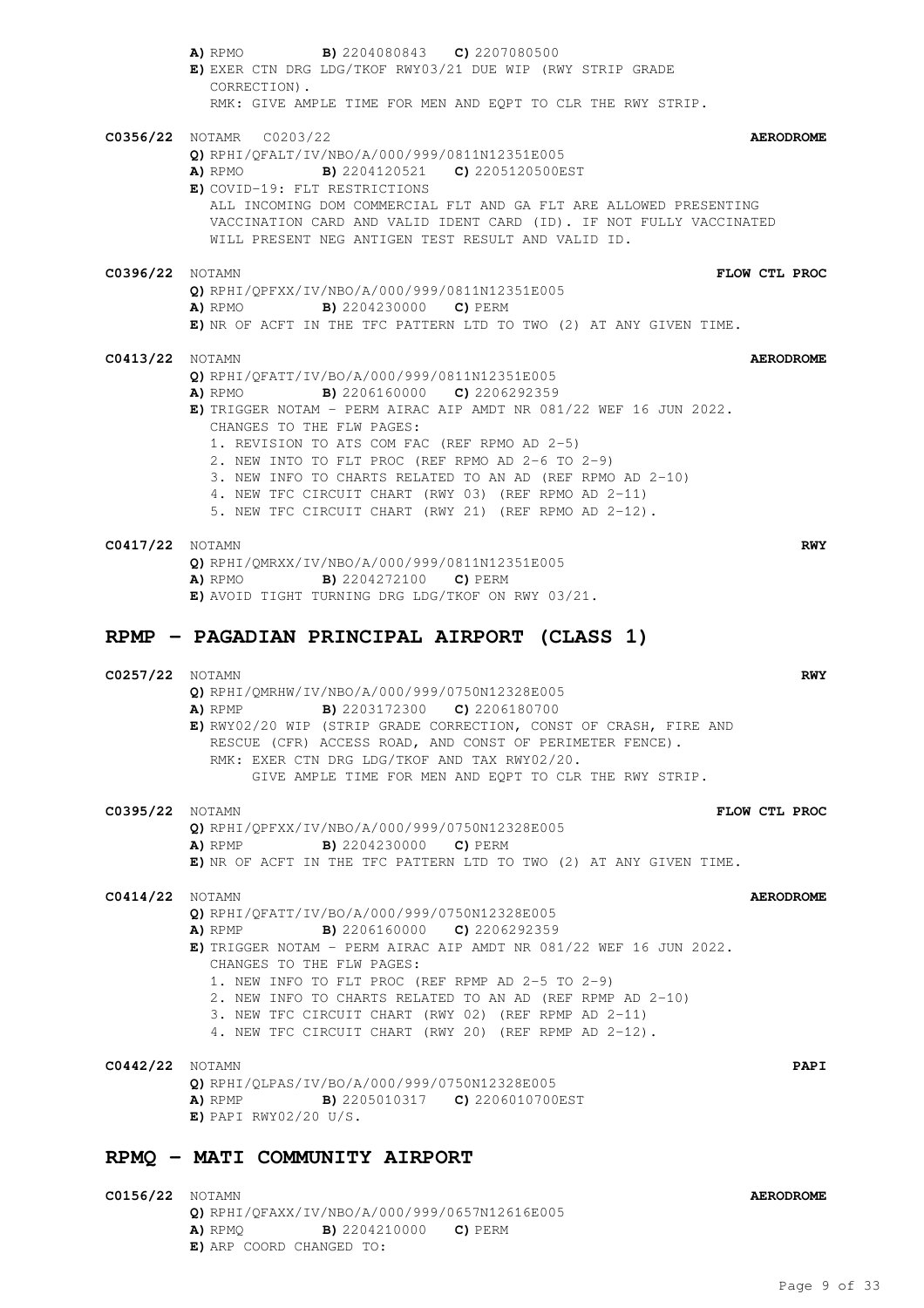06 56 57N 126 16 25E. REF AIP PAGE RPMQ AD 2-1.

#### **RPMR - TAMBLER PRINCIPAL AIRPORT**

**C0185/21** NOTAMN **FIRE AND RESCUE Q)** RPHI/QFFXX/IV/NBO/A/000/999/0603N12506E005 **A)** RPMR **B)** 2103250000 **C)** PERM **E)** RFFS CHANGED TO: AD CAT FOR FIRE FIGHTING: CAT X RESCUE EQPT: TWO (2) FIRE TRUCKS OSHKOSH (6X6) - 12000 LITERS CAPACITY EACH ONE (1) FIRE TRUCK OSHKOSH (4X4) - 6000 LITERS CAPACITY ONE (1) FIRE TRUCK OSHKOSH (T6) - 5600 LITERS CAPACITY. REF AIP PAGE RPMR AD 2-2 SECN RPMR AD 2.6. **C0914/21** NOTAMN **PAPI Q)** RPHI/QLPXX/IV/BO/A/000/999/0603N12506E005 **A)** RPMR **B)** 2110070000 **C)** PERM **E)** PAPI RWY17 CHANGED TO: 1. EFFECTIVE GLIDE ANGLE: 3.0 DEG 2. PSN OF THE LGT UNITS: LEFT/RIGHT 3. MNM EYE HGT OVER THR (MEHT): 21.23M RMK: PATH WID: 0.33 DEG LGT INTST: CLR LGT TRANSITION: DISTINCT VIS RANGE: 5NM DIST FM THR: 434M DIST OF UNIT D FM RWY EDGE: 15M DIST BTN UNITS: 9M HORIZONTAL ANGULAR CLR: CLR REF AIP PAGE RPMR AD 2-5. **C0916/21** NOTAMN **PAPI Q)** RPHI/QLPXX/IV/BO/A/000/999/0603N12506E005 **A)** RPMR **B)** 2110070000 **C)** PERM **E)** PAPI RWY35 CHANGED TO: 1. EFFECTIVE GLIDE ANGLE: 3.0 DEG 2. PSN OF THE LGT UNITS: LEFT/RIGHT 3. MNM EYE HGT OVER THR (MEHT): 17.85M RMK: PATH WID: 0.33 DEG LGT INTST: CLR LGT TRANSITION: DISTINCT VIS RANGE: 5NM DIST FM THR: 365M DIST OF UNIT D FM RWY EDGE: 15M DIST BTN UNITS: 9M HORIZONTAL ANGULAR CLR: CLR REF AIP PAGE RPMR AD 2-5. **C0154/22** NOTAMR C1317/21 **MOVEMENT AREA Q)** RPHI/QMALT/IV/NBO/A/000/999/0603N12506E005 **A)** RPMR **B)** 2202160125 **C)** PERM **E)** NO WIDE BODY ACFT (A330 AND ABV CAT) SHALL TAX BEHIND THE PARKED B777-300ER. HOWEVER, NARROW BODY ACFT (A321 AND BLW CAT) SHALL BE ALLOWED TO TAX BEHIND B777-300ER. **C0264/22** NOTAMR C0164/22 **PAPI**

**Q)** RPHI/QLPAS/IV/BO/A/000/999/0603N12506E005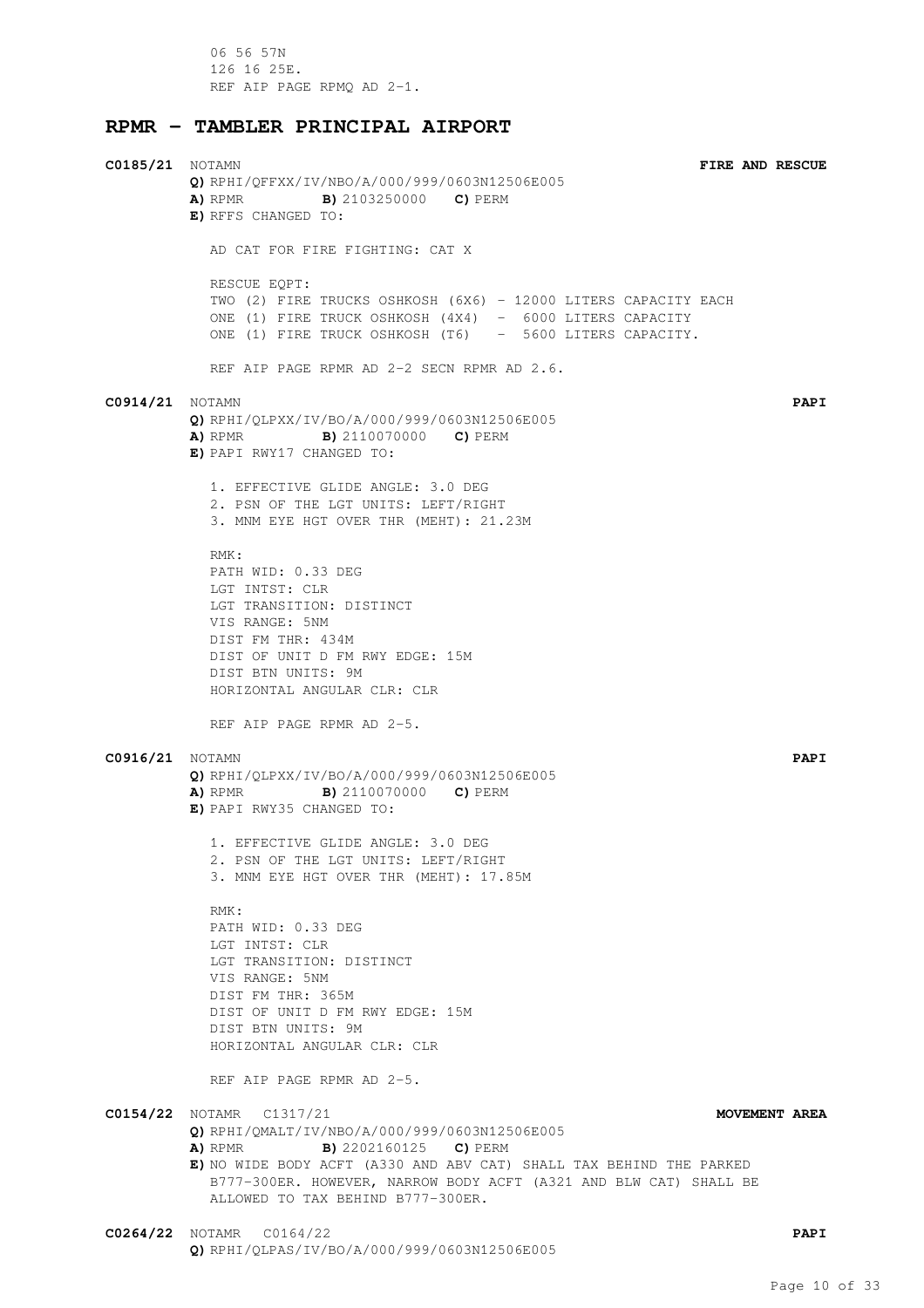|                        | A) RPMR B) 2203180556 C) 2206180800EST<br>$E)$ PAPI RWY35 (CO-PILOT SIDE) U/S.                                                                                            |                                                                                          |                                     |                                                                                   |     |     |                     |              |
|------------------------|---------------------------------------------------------------------------------------------------------------------------------------------------------------------------|------------------------------------------------------------------------------------------|-------------------------------------|-----------------------------------------------------------------------------------|-----|-----|---------------------|--------------|
| <b>C0363/22</b> NOTAMN | Q) RPHI/QPIAU/I/NBO/A/000/999/0603N12506E005<br>A) RPMR B) 2204160000 C) 2207142359EST<br>E) IAP ILS OR LOC RWY17 SUSPENDED.                                              | RMK: DUE ON-GOING REVIEW.<br>REF AIP RPMR AD 2-31.                                       |                                     |                                                                                   |     |     | IFR APCH PROC       |              |
|                        | RPMS - SURIGAO PRINCIPAL AIRPORT (CLASS 2)                                                                                                                                |                                                                                          |                                     |                                                                                   |     |     |                     |              |
| <b>C0165/20</b> NOTAMN | Q) RPHI/QNBAW/IV/BO/AE/000/999/0946N12529E025<br><b>A)</b> RPMS <b>B)</b> 2004230000 <b>C)</b> PERM<br>E) NDB SU 415KHZ DECOMMISSIONED.                                   |                                                                                          |                                     |                                                                                   |     |     |                     | <b>NDB</b>   |
|                        |                                                                                                                                                                           | REF AIP PAGE RPMS AD 2-4 SECN RPMS AD 2.19.                                              |                                     |                                                                                   |     |     |                     |              |
| <b>C1050/21</b> NOTAMN | Q) RPHI/QMNXX/IV/B/A/000/999/0945N12529E005<br>A) RPMS B) 2111040000 C) PERM<br>E) APN ESTABLISHED WITH THE FLW PARTICULARS:<br>SFC: CONC                                 | DESIGNATOR: MIDDLE APRON<br>STRENGTH: PCN 33 R/B/W/T.                                    |                                     |                                                                                   |     |     |                     | <b>APRON</b> |
| <b>C1052/21</b> NOTAMN | Q) RPHI/QMKXX/IV/BO/A/000/999/0945N12529E005<br>A) RPMS B) 2111040000 C) PERM<br>E) PRKG BAYS ESTABLISHED WITH THE FLW PARTICULARS:                                       |                                                                                          |                                     |                                                                                   |     |     | PARKING AREA        |              |
|                        |                                                                                                                                                                           |                                                                                          |                                     | C-130 MIL PLANE                                                                   |     |     |                     |              |
|                        | 2                                                                                                                                                                         | 09 45 38.92N BOEING 737,                                                                 |                                     | C-130 MIL PLANE                                                                   |     | NIL |                     |              |
|                        | 3                                                                                                                                                                         |                                                                                          |                                     | 09  45  41.50N  BOEING  737,<br>125 28 54.52E 0400, ATR 72 AND<br>C-130 MIL PLANE |     | NIL |                     |              |
| <b>C1059/21</b> NOTAMN | Q) RPHI/QMXXX/IV/M/A/000/999/0945N12529E005<br>A) RPMS<br>E) TWY ESTABLISHED WITH THE FLW PARTICULARS:                                                                    |                                                                                          | <b>B)</b> 2111040000 <b>C)</b> PERM |                                                                                   |     |     |                     | TWY          |
|                        | TWY<br>ALPHA                                                                                                                                                              | WID<br>23M CONC                                                                          | <b>SFC</b>                          | STRENGTH<br>PCN 33 R/B/W/T ADJACENT TO PRKG BAY 1                                 | LCA |     |                     |              |
|                        | BRAVO                                                                                                                                                                     | 23M                                                                                      |                                     | CONC PCN 33 R/B/W/T ADJACENT TO PRKG BAY 2                                        |     |     |                     |              |
|                        |                                                                                                                                                                           | CHARLIE 23M CONC PCN 33 R/B/W/T ADJACENT TO PRKG BAY 3                                   |                                     |                                                                                   |     |     |                     |              |
|                        | <b>C0175/22</b> NOTAMR C1359/21<br>Q) RPHI/QLPAS/IV/BO/A/000/999/0945N12529E005<br><b>A)</b> RPMS <b>B)</b> 2202240548 <b>C)</b> 2205240800EST<br>$E)$ PAPI RWY18/36 U/S. |                                                                                          |                                     |                                                                                   |     |     |                     | PAPI         |
| <b>C0224/22</b> NOTAMN | Q) RPHI/QMRHW/IV/NBO/A/000/999/0945N12529E005<br>A) RPMS<br>$E)$ RWY18/36 WIP (WIDENING OF RWY).                                                                          | RMK: EXER CTN DRG LDG/TKOF RWY18/36. GIVE AMPLE TIME FOR MEN AND<br>EQPT TO CLR THE RWY. |                                     | <b>B)</b> 2203070000 <b>C)</b> 2206070800                                         |     |     |                     | <b>RWY</b>   |
| <b>C0331/22</b> NOTAMN |                                                                                                                                                                           |                                                                                          |                                     |                                                                                   |     |     | <b>PARKING AREA</b> |              |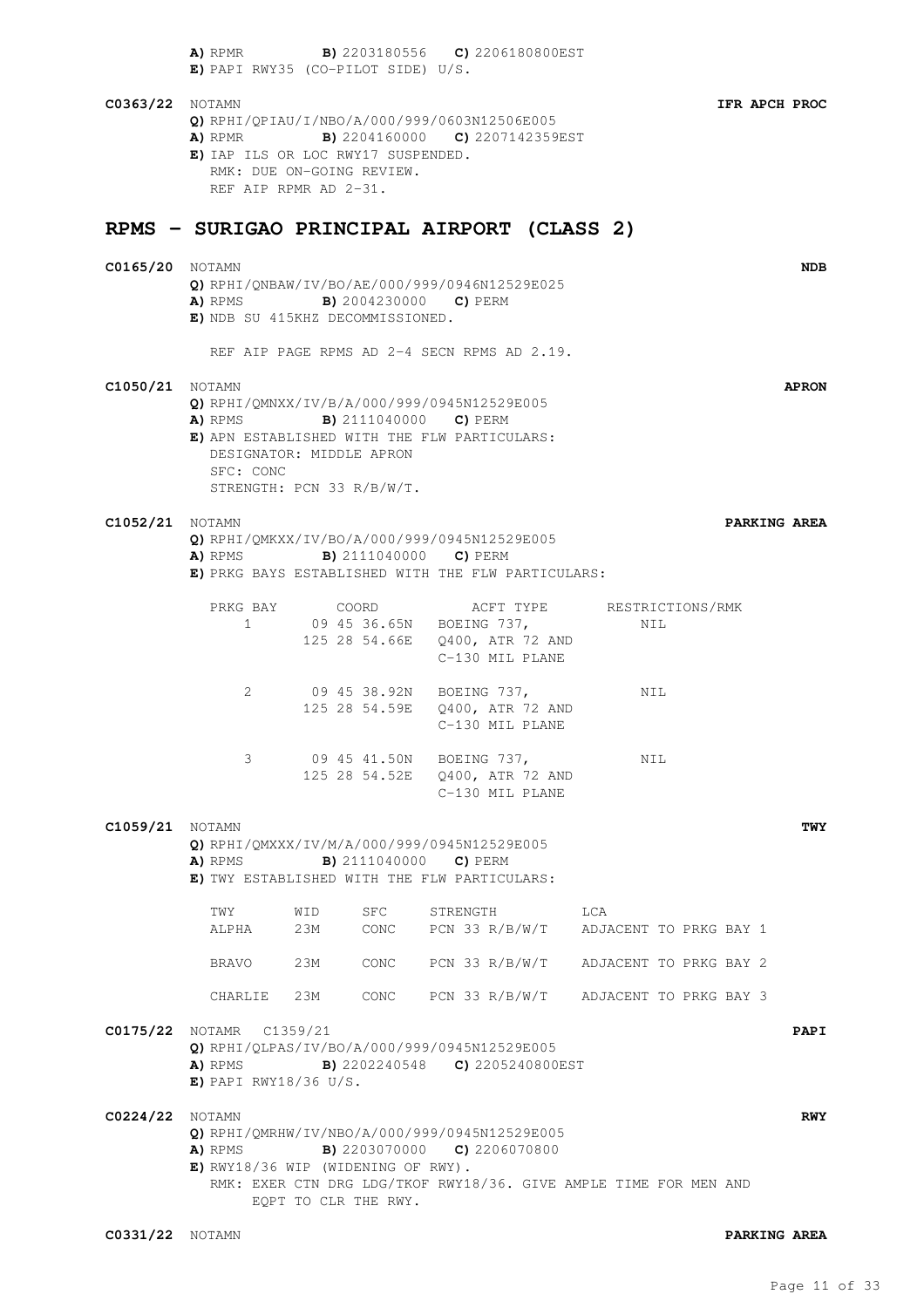**Q)** RPHI/QMKXX/IV/BO/A/000/999/0945N12529E005 **A)** RPMS **B)** 2204050000 **C)** 2207050800EST **E)** PRKG BAY TEMPO ESTABLISHED WITH THE FLW PARTICULARS: PRKG BAY COORD ACFT TYPE RESTRICTIONS/RMK 4 09 45 36.69N BOEING 737, NIL 125 28 54.83E Q400, ATR 72 AND C-130 MIL PLANE **C0340/22** NOTAMN **MOVEMENT AREA Q)** RPHI/QMALC/IV/NBO/A/000/999/0945N12529E005 **A)** RPMS **B)** 2204080000 **C)** 2207070800 **E)** TWY B AND PRKG BAY 2 AND 3 CLSD DUE WIP (REBLOCKING OF APN). **C0394/22** NOTAMN **FLOW CTL PROC Q)** RPHI/QPFXX/IV/NBO/A/000/999/0945N12529E005 **A)** RPMS **B)** 2204230000 **C)** PERM **E)** NR OF ACFT IN THE TFC PATTERN LTD TO TWO (2) AT ANY GIVEN TIME. **RPMY - LAGUINDINGAN C0613/21** NOTAMN **RWY Q)** RPHI/QMRHW/IV/NBO/A/000/999/0837N12427E005 **A)** RPMY **B)** 2106062100 **C)** 2109071300EST **E)** RWY09/27 WIP (CONST OF CONC HOLLOW BLOCKS FENCE WITH BARBED WIRE). RMK: EXER CTN DRG LDG/TKOF. GIVE AMPLE TIME FOR MEN AND EQPT TO CLR THE ACFT MOV AREA. **C0111/22** NOTAMN **RWY Q)** RPHI/QMRXX/IV/NBO/A/000/999/0837N12427E005 **A)** RPMY **B)** 2201310809 **C)** 2204301300EST **E)** RWY PHYSICAL CHARACTERISTICS WITH THE FLW CHANGES: RWY RWY SWY SWY CWY DIMENSIONS DIMENSIONS DIMENSIONS 09 2100M X 45M 0 150M X 300M 27 2100M X 45M 0 150M X 300M RWY STRIP RESA RMK 2100M X 45M U<br>STRIP RESA<br>DIMENSIONS DIMENSIONS 09 2900M X 300M 90M X 90M END STRIP: 60M X 300M 27 2900M X 300M 90M X 90M END STRIP: 60M X 300M REF AIRAC AIP SUP A021/19. **C0112/22** NOTAMN **DECLARED DIST Q)** RPHI/QMDCH/IV/NBO/A/000/999/0837N12427E005 **A)** RPMY **B)** 2201310813 **C)** 2204301300EST **E)** DECLARED DIST CHANGED TO:<br>RWY TORA TODA<br>09 2100M 2250M RWY TORA TODA ASDA LDA 09 2100M 2250M 2100M 2100M 27 2100M 2250M 2100M 2100M REF AIRAC AIP SUP A021/19. **C0174/22** NOTAMR C1358/21 **APCH LIGHT SYSTEM Q)** RPHI/QLAAS/IV/NBO/A/000/999/0837N12427E005 **A)** RPMY **B)** 2202240546 **C)** 2205240800EST **E)** RWY THR IDENT LGT (RTIL) RWY09 U/S. **C0251/22** NOTAMR C1437/21 **AERODROME Q)** RPHI/QFAXX/IV/NBO/A/000/999/0837N12427E005 **A)** RPMY **B)** 2203111030 **C)** 2206102359EST **E)** AIRAC AIP SUP A021/19 EXTD. AD PARTICULARS OF LAGUINDINGAN AP. **C0252/22** NOTAMN **FIRE AND RESCUE Q)** RPHI/QFFCG/IV/NBO/A/000/999/0837N12427E005 **A)** RPMY **B)** 2203140233 **C)** 2206102359EST **E)** AD CAT FOR FIREFIGHTING SER DOWNGRADED TO CAT VII. **C0303/22** NOTAMR C0280/22 **TWR Q)** RPHI/QSTAH/IV/BO/A/000/999/0837N12427E005 **A)** RPMY **B)** 2203280936 **C)** 2205151300EST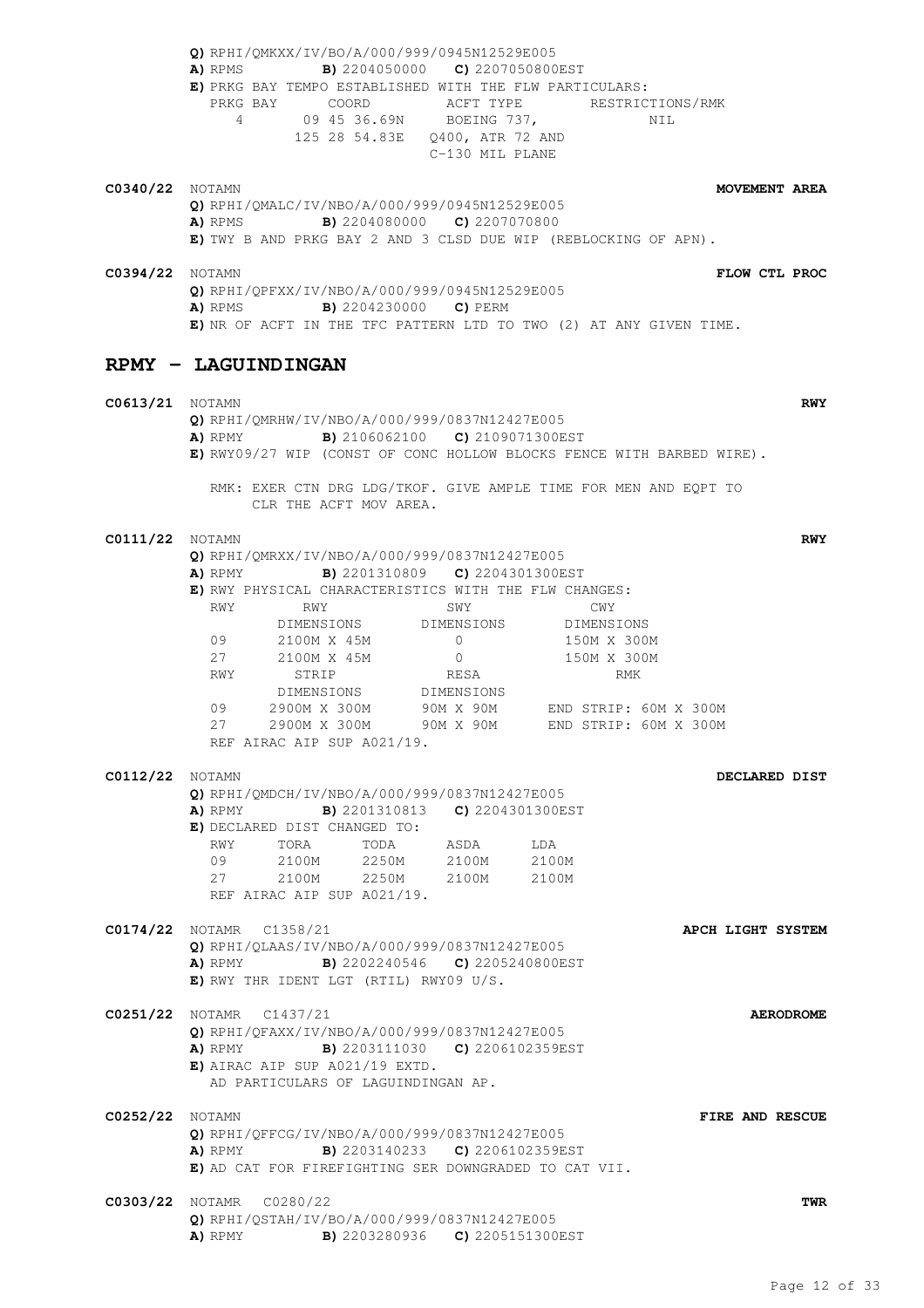#### **RPMZ - ZAMBOANGA INTERNATIONAL AIRPORT**

| <b>C0321/21</b> NOTAMN | Q) RPHI/QFFCH/IV/NBO/A/000/999/0655N12204E005<br><b>A)</b> RPMZ <b>B)</b> 2104220000 <b>C)</b> PERM<br>E) RFFS CHANGED TO:                                                                                                                                                                                                                                                                                                | FIRE AND RESCUE      |
|------------------------|---------------------------------------------------------------------------------------------------------------------------------------------------------------------------------------------------------------------------------------------------------------------------------------------------------------------------------------------------------------------------------------------------------------------------|----------------------|
|                        | AD CAT FOR FIRE FIGHTING: CAT VII                                                                                                                                                                                                                                                                                                                                                                                         |                      |
|                        | RESCUE EQPT:<br>TWO (2) FIRE TRUCKS (OSHKOSH GLOBAL STRIKER 4X4 (6000 LITERS))                                                                                                                                                                                                                                                                                                                                            |                      |
|                        | CAPABILITY FOR REMOVAL OF DISABLED ACFT: NIL                                                                                                                                                                                                                                                                                                                                                                              |                      |
|                        | REF AIP PAGE RPMZ AD 2-2 SECN RPMZ AD 2.6                                                                                                                                                                                                                                                                                                                                                                                 |                      |
|                        | <b>C0125/22</b> NOTAMR C1183/21<br>Q) RPHI/QMDCH/IV/NBO/A/000/999/0655N12204E005<br>A) RPMZ B) 2202040557 C) 2205031000EST<br>E) TEMPO DECLARED DIST:<br>TORA TODA ASDA LDA<br>RWY<br>09 1800M 1876M 1800M 1800M<br>27 1800M 1950M 1800M 1800M<br>RWY SWY CWY<br>0 76M<br>0 150M<br>09<br>27<br>RMK: AVBL RWY LEN IS 1800M. RWY09 THR DISPLACED BY 800M DUE WIP<br>(REBLOCKING OF RWY, REPAIR OF POTHOLES, ASPH OVERLAY). | DECLARED DIST        |
|                        | C0218/22 NOTAMR C0216/22<br>$Q$ ) RPHI/QILAS/I/NBO/A/000/999/0655N12204E005                                                                                                                                                                                                                                                                                                                                               | ILS LOC              |
|                        | <b>A)</b> RPMZ <b>B)</b> 2203030412 <b>C)</b> 2206030800EST<br>$E)$ ils RWY09 IZAM, LOC 109.1MHZ PART U/S.                                                                                                                                                                                                                                                                                                                |                      |
|                        | C0221/22 NOTAMR C0036/22<br>Q) RPHI/QPIAU/I/NBO/A/000/999/0655N12204E005<br><b>B)</b> 2203030912 <b>C)</b> 2206032359EST<br>A) RPMZ<br>E) IAP VOR Z RWY27 SUSPENDED.<br>REF AIP PAGE RPMZ AD 2-34.                                                                                                                                                                                                                        | IFR APCH PROC        |
|                        | <b>C0222/22</b> NOTAMR C0037/22<br>Q) RPHI/OPIAU/I/NBO/A/000/999/0655N12204E005                                                                                                                                                                                                                                                                                                                                           | IFR APCH PROC        |
|                        | B) 2203030914 C) 2206032359EST<br>A) RPMZ<br>E) IAP VOR Y RWY09, VOR Z RWY09 AND RNP RWY09 SUSPENDED.<br>REF AIP PAGE RPMZ AD 2-31 TO 2-32 AND 2-35.                                                                                                                                                                                                                                                                      |                      |
|                        | <b>C0246/22</b> NOTAMR C0123/22<br>O) RPHI/OMRLT/IV/NBO/A/000/999/0655N12204E005                                                                                                                                                                                                                                                                                                                                          | RWY                  |
|                        | <b>B)</b> 2203110944 <b>C)</b> 2206032359EST<br>A) RPMZ<br>E) LDG RWY09 LTD TO VFR ONLY DUE IAP VOR Y RWY09, VOR Z RWY09<br>AND RNP RWY09 SUSPENDED.                                                                                                                                                                                                                                                                      |                      |
|                        | <b>C0271/22</b> NOTAMR C1482/21<br>Q) RPHI/OLPAS/IV/BO/A/000/999/0655N12204E005<br>A) RPMZ B) 2203220714 C) 2206220800EST<br>$E)$ PAPI RWY09 U/S.                                                                                                                                                                                                                                                                         | PAPI                 |
|                        | C0273/22 NOTAMR C1481/21<br>$Q$ ) RPHI/QLEAS/I/BO/A/000/999/0655N12204E005<br><b>A)</b> RPMZ <b>B)</b> 2203220742 <b>C)</b> 2206220800EST<br>E) EDGE LGT RWY09/27 U/S DUE DISPLACEMENT OF RWY BY 800M.                                                                                                                                                                                                                    | <b>RWY EDGE LGTS</b> |
|                        | <b>C0281/22</b> NOTAMR C0161/22<br>Q) RPHI/QFAAH/IV/NBO/A/000/999/0655N12204E005<br><b>B)</b> 2203240804 <b>C)</b> 2205182359<br>A) RPMZ<br>E) AP TEMPO HR OF OPS: HJ.                                                                                                                                                                                                                                                    | <b>AERODROME</b>     |
| <b>C0283/22</b> NOTAMN |                                                                                                                                                                                                                                                                                                                                                                                                                           | TWR                  |

Page 13 of 33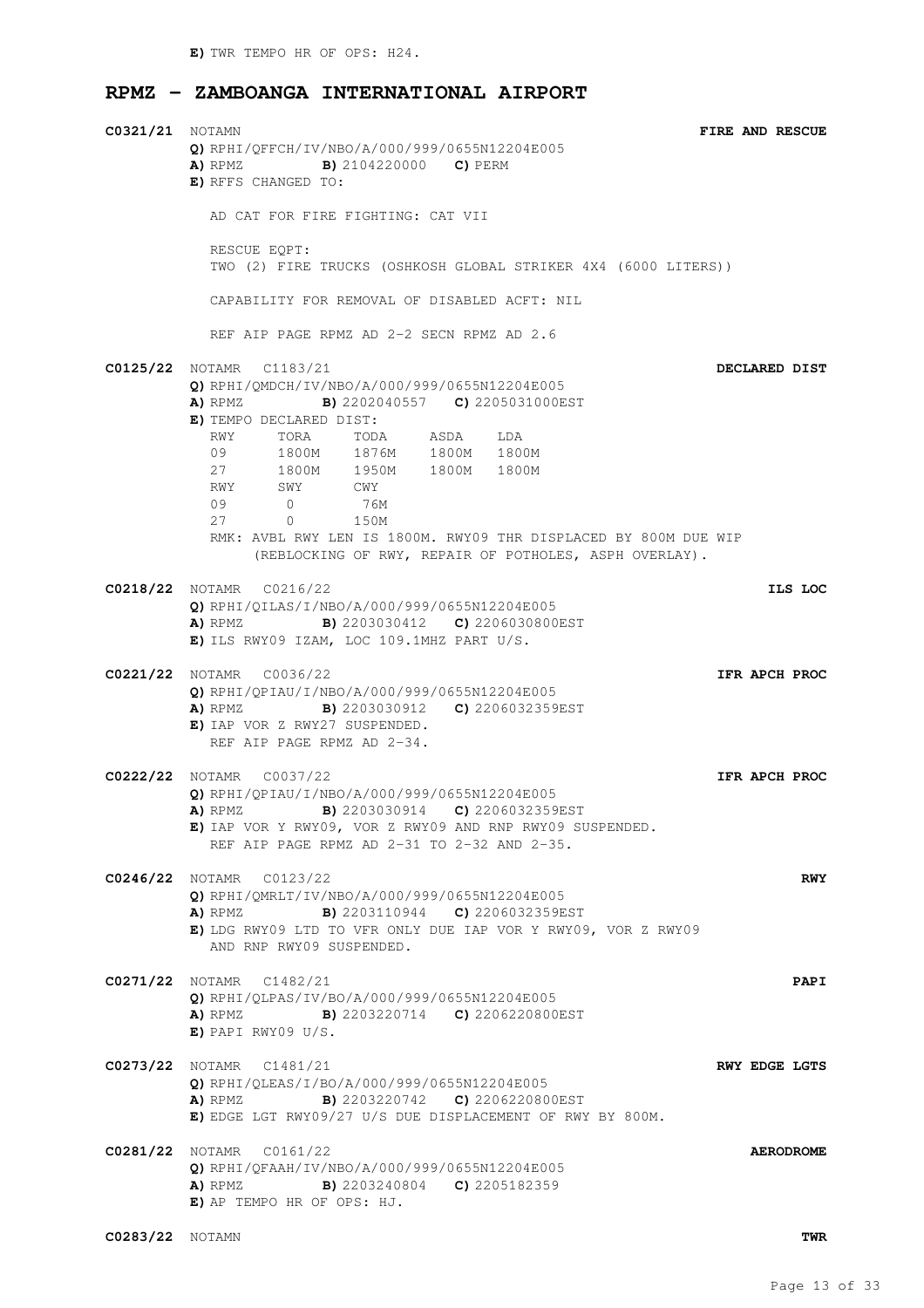**Q)** RPHI/QSTAH/IV/BO/A/000/999/0655N12204E005 **A)** RPMZ **B)** 2203312100 **C)** 2205182359EST **E)** TWR TEMPO HR OF OPS: 2100-1100.

**C0300/22** NOTAMR C0297/22 **RWY Q)** RPHI/QMRLT/IV/NBO/A/000/999/0655N12204E005 **A)** RPMZ **B)** 2203280401 **C)** 2206220800EST **E)** RWY27 LDG LTD TO DAY VMC DUE EDGE LGT RWY09/27 U/S.

#### **C0410/22** NOTAMN **AERODROME Q)** RPHI/QFATT/IV/BO/A/000/999/0655N12204E005 **A)** RPMZ **B)** 2206160000 **C)** 2206292359 **E)** TRIGGER NOTAM - AIRAC AIP SUP A003/22 WEF 16 JUN 2022. ESTABLISHMENT OF FLT PROC AND VFR ARC OF ZAMBOANGA PRINCIPAL AP (CLASS 1).

#### **RPNO - SIOCON COMMUNITY AIRPORT**

#### **C0357/11** NOTAMN **RWY Q)** RPHI/QMRXX/IV/NBO/A/000/999/0742N12210E005 **A)** RPNO **B)** 1108250348 **C)** 1111250900EST **E)** AMEND RPNO AD 2.13 DECLARED DISTANCES RWY 09 REMARKS TO READ AS CAOWW/FST 50M IS CONCRETE (PCCP).

### **RPNS - SIARGAO PRINCIPAL AIRPORT (CLASS 2)**

| <b>C0006/22</b> NOTAMN |                                                                      | <b>AERODROME</b> |
|------------------------|----------------------------------------------------------------------|------------------|
|                        | Q) RPHI/QFALT/IV/NBO/A/000/999/0952N12601E005                        |                  |
|                        | A) RPNS B) 2201030652 C) 2203311000EST                               |                  |
|                        | E) COVID-19: FLT RESTRICTIONS                                        |                  |
|                        | FLT OPS LTD TO THE FLW:                                              |                  |
|                        | 1. CARGO FLT                                                         |                  |
|                        | 2. AIR AMBULANCE AND MEDICAL SUPPLIES                                |                  |
|                        | 3. GOV/MIL FLT                                                       |                  |
|                        | 4. WX MITIGATION FLT                                                 |                  |
|                        | 5. MAINT AND UTILITY FLT                                             |                  |
|                        | 6. SKED DOM COMMERCIAL FLT OPS WITH PRIOR COOR FM LCA GOV UNIT (LGU) |                  |
|                        | C0201/22 NOTAMR C1387/21                                             | TWY              |
|                        | Q) RPHI/QMXXX/IV/M/A/000/999/0952N12601E005                          |                  |
|                        | <b>A)</b> RPNS <b>B)</b> 2203020254 <b>C)</b> 2206020700             |                  |
|                        | E) TEMPO TWY WID, SFC AND STRENGTH ADDN INFO:                        |                  |
|                        | SOUTHWEST TWY                                                        |                  |
|                        | WID : 18M                                                            |                  |
|                        | SFC : CONC                                                           |                  |
|                        | STRENGTH : 4000 POUNDS PER SQUARE INCH (PSI)                         |                  |
|                        | NORTHEAST TWY                                                        |                  |
|                        | WID : 18M                                                            |                  |
|                        | SFC : CONC                                                           |                  |
|                        | STRENGTH : 4000 POUNDS PER SQUARE INCH (PSI)                         |                  |
|                        | C0306/22 NOTAMR C1388/21                                             | <b>AERODROME</b> |
|                        | Q) RPHI/QFAAH/IV/NBO/A/000/999/0952N12601E005                        |                  |
|                        | A) RPNS<br><b>B)</b> 2203290634 <b>C)</b> 2206301000EST              |                  |
|                        | $E)$ AP TEMPO HR OF OPS: 2200-1000.                                  |                  |
|                        | C0307/22 NOTAMR C1390/21                                             | TWR              |
|                        | Q) RPHI/OSTAH/IV/BO/A/000/999/0952N12601E005                         |                  |
|                        | A) RPNS<br><b>B)</b> 2203290716 <b>C)</b> 2206301000EST              |                  |
|                        | E) TWR TEMPO HR OF OPS: 2200-1000.                                   |                  |
|                        | RPSB - BANTAYAN COMMUNITY AIRPORT                                    |                  |
|                        |                                                                      |                  |

**C0353/22** NOTAMR C0045/22 **RWY Q)** RPHI/QMRLC/IV/NBO/A/000/999/1110N12347E005 **A)** RPSB **B)** 2204110818 **C)** 2207111000 **E)** RWY16/34 CLSD DUE WIP (WIDENING OF RWY PAVEMENT MARKINGS AND PRESENCE OF MEN AND EQPT).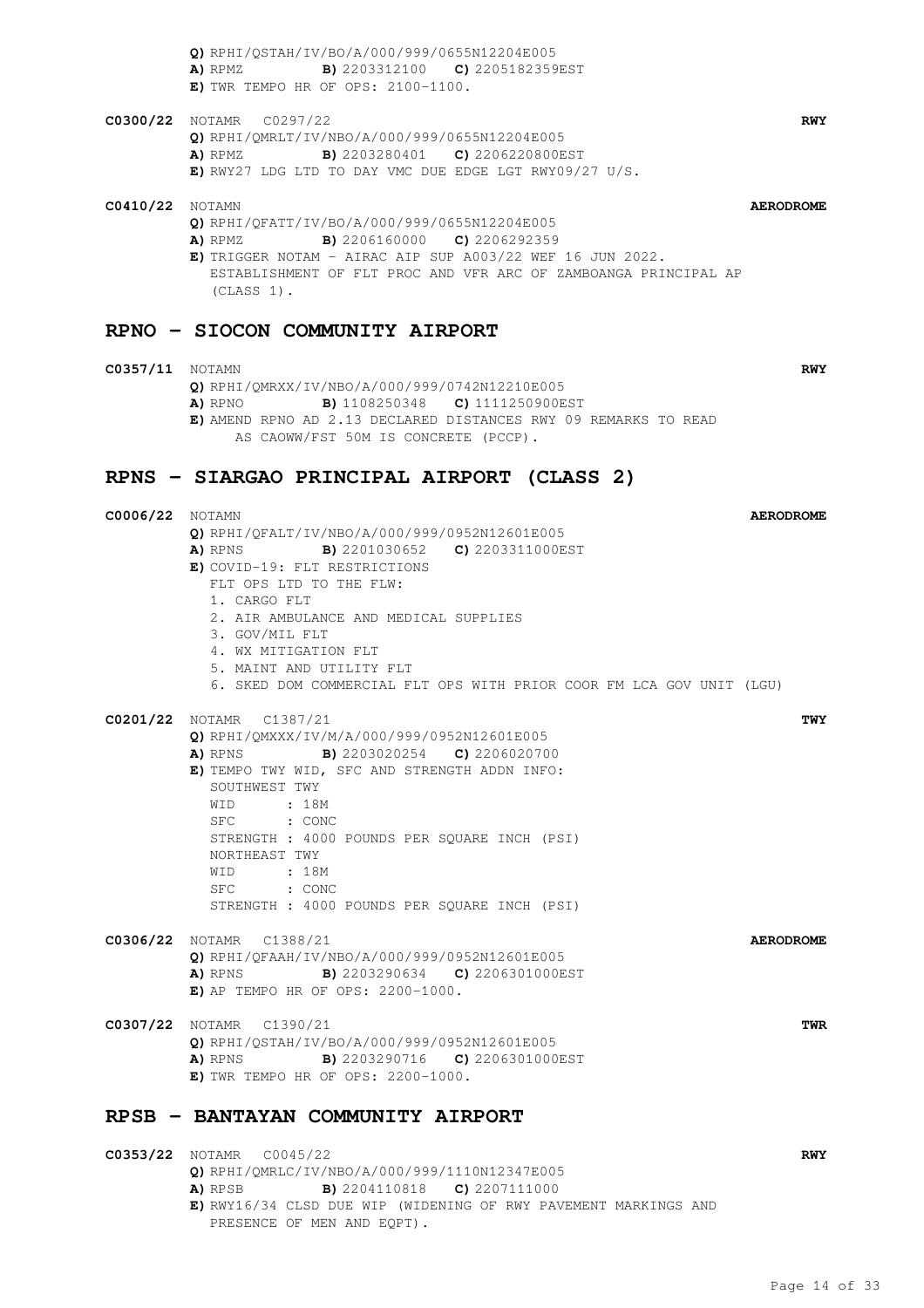#### **RPSM - MAASIN COMMUNITY AIRPORT**

| <b>C0371/22</b> NOTAMR C0093/22<br>O) RPHI/OFAAH/IV/NBO/A/000/999/1011N12447E005<br><b>A)</b> RPSM <b>B)</b> 2204190153 <b>C)</b> 2207151007<br>$E$ ) AP TEMPO HR OF OPS: 2200-0400.                                                                                                                                                                                                                    | <b>AERODROME</b> |
|---------------------------------------------------------------------------------------------------------------------------------------------------------------------------------------------------------------------------------------------------------------------------------------------------------------------------------------------------------------------------------------------------------|------------------|
| <b>C0373/22</b> NOTAMR C0372/22<br>Q) RPHI/QMRXX/IV/NBO/A/000/999/1011N12447E005<br><b>B)</b> 2204190223 <b>C)</b> 2207150400<br>A) RPSM<br>E) EXER CTN DRG LDG/TKOF RWY16/34 DUE WIP (RWY STRIP GRADE<br>CORRECTION INCLUDING SLOPE PROTECTION).                                                                                                                                                       | <b>RWY</b>       |
| <b>C0378/22</b> NOTAMR C0108/22<br>Q) RPHI/QMRXX/IV/NBO/A/000/999/1011N12447E005<br><b>A)</b> RPSM <b>B)</b> 2204200200 <b>C)</b> 2207200400EST<br>E) TEMPO RWY PHYSICAL CHARACTERISTICS:<br>RWY RWY DIMENSIONS<br>SWY<br>$\mathbb{C}\mathbb{W}\mathbb{Y}$<br>16<br>60M<br>1305M X 30M<br>140M<br>$0$ 60M.<br>1305M X 30M<br>34                                                                         | <b>RWY</b>       |
| C0379/22 NOTAMR C0109/22<br>Q) RPHI/QMDCH/IV/NBO/A/000/999/1011N12447E005<br>A) RPSM B) 2204200202 C) 2207200400EST<br>E) TEMPO DECLARED DIST:<br>RWY TORA TODA ASDA LDA<br>16 1305M 1445M 1365M 1305M<br>34 1305M 1365M 1305M 1305M.<br>RPSN - UBAY COMMUNITY AIRPORT                                                                                                                                  | DECLARED DIST    |
| <b>C0284/22</b> NOTAMR C0775/21<br>Q) RPHI/QMRLC/IV/NBO/A/000/999/1003N12428E005<br><b>A)</b> RPSN <b>B)</b> 2203240813 <b>C)</b> 2206241000EST<br>E) RWY05/23 CLSD DUE ABSENCE OF RWY MARKINGS/MARKERS AND<br>INCOMPLETE PERIMETER FENCE.                                                                                                                                                              | <b>RWY</b>       |
| RPSP - BOHOL-PANGLAO AIRPORT<br>C0248/22 NOTAMR C1438/21<br>Q) RPHI/QFAXX/IV/NBO/A/000/999/0934N12346E005<br><b>B)</b> 2203111027 <b>C)</b> 2206102359EST<br>A) RPSP<br>$E)$ AIRAC AIP SUP A013/19 EXTD.<br>ESTABLISHMENT OF BOHOL-PANGLAO AP.                                                                                                                                                          | <b>AERODROME</b> |
| C0266/22 NOTAMR C1512/21<br>Q) RPHI/OMCXX/I/M/A/000/999/0934N12346E005<br>A) RPSP<br><b>B)</b> 2203180750 <b>C)</b> 2206182359EST<br>E) CWY DIMENSIONS CHANGED TO:<br>RWY<br>CWY<br>03<br>150M X 150M<br>21 150M X 150M.                                                                                                                                                                                | <b>CWY</b>       |
| $CO267/22$ NOTAMR $C1513/21$<br>Q) RPHI/QFFCS/IV/NBO/A/000/999/0934N12346E005<br>A) RPSP<br><b>B)</b> 2203180810 <b>C)</b> 2206182359EST<br>E) RFFS:<br>RESCUE EQPT: TWO (2) FIRE TRUCKS OSHKOSH 4X4: 6000 LITERS<br>CAPACITY EACH, ONE (1) WATER TANK TRUCK: 4000 LITERS CAPACITY<br>AND ONE (1) AMBULANCE.<br>CAPABILITY OF REMOVAL OF DISABLED ACFT: A321 LARGEST ACFT REMOVAL<br>BY ACFT OWNER/OPR. | FIRE AND RESCUE  |

RMK: DISABLED ACFT RECOVERY PLAN (DARP) COORDINATOR : BOHOL-PANGLAO AP (BPA) SAFETY MANAGER TEL NR : (038)412-9989 THIRD PARTY CONTRACTOR: CCMALUENDA CONST - TEL NR : (038)412-0805 / (038)501-0498 LABB CONST - TEL NR : (038)501-8895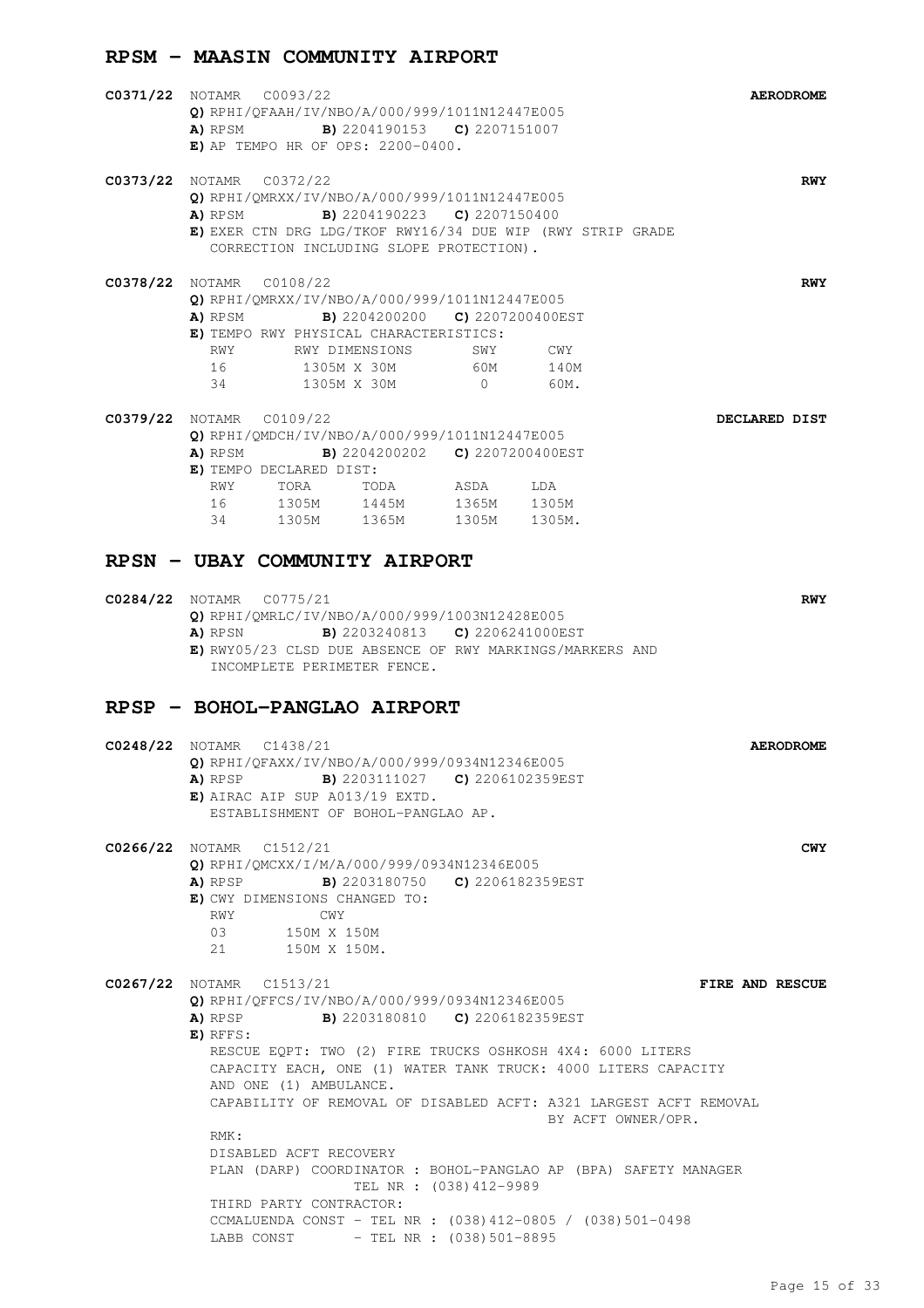REF AIRAC AIP SUP A013/19.

- **C0418/22** NOTAMN **AERODROME Q)** RPHI/QFAAH/IV/NBO/A/000/999/0934N12346E005 **A)** RPSP **B)** 2204302200 **C)** 2206101400 **E)** AP TEMPO HR OF OPS: 2200-1400.
- **C0421/22** NOTAMR C0294/22 **APCH LIGHT SYSTEM Q)** RPHI/QLAAS/IV/NBO/A/000/999/0934N12346E005 **A)** RPSP **B)** 2204260217 **C)** 2205260800EST **E)** PALS RWY 21 U/S.

### **RPSV - SAN VICENTE PRINCIPAL AIRPORT**

**C0345/21** NOTAMN **FIRE AND RESCUE Q)** RPHI/QFFCS/IV/NBO/A/000/999/1032N11916E005 **A)** RPSV **B)** 2105200000 **C)** PERM **E)** RFFS ESTABLISHED WITH THE FLW PARTICULARS:

AD CAT FOR FIRE FIGHTING: CAT IV

RESCUE EQPT: ONE (1) FIRETRUCK (BABY RTE SIDES (2500 LITERS))

RMK: NINE (9) FIRE FIGHTERS.

- **C0357/22** NOTAMR C0244/22 **RWY Q)** RPHI/QMRHW/IV/NBO/A/000/999/1032N11916E005 **A)** RPSV **B)** 2204120803 **C)** 2206301000 **E)** RWY04/22 WIP (REPAIR OF PERIMETER FENCE, RESEALING OF RWY CRACKS AND JOINTS, REPAIR AND REPAINTING OF RWY MARKERS/MARKINGS, DECLOGGING/DREDGING OF OPN CANAL). RMK: EXER CTN DRG LDG/TKOF RWY04/22. GIVE AMPLE TIME FOR MEN AND EQPT TO CLR THE RWY ACFT MOV AREA.
- **C0377/22** NOTAMR C1495/21 **FSS Q)** RPHI/QSSXX/V/B/A/000/999/1032N11916E005 **A)** RPSV **B)** 2204191228 **C)** 2207180400EST **E)** FSS OPS SUSPENDED.
- **C0399/22** NOTAMN **FLOW CTL PROC Q)** RPHI/QPFXX/IV/NBO/A/000/999/1032N11916E005 **A)** RPSV **B)** 2204230000 **C)** PERM **E)** NR OF ACFT IN THE TFC PATTERN LTD TO TWO (2) AT ANY GIVEN TIME.

### **RPUB - BAGUIO PRINCIPAL AIRPORT CLASS 2**

**C0163/22** NOTAMR C1332/21 **PAPI Q)** RPHI/QLPXX/IV/BO/A/000/999/1623N12037E005 **A)** RPUB **B)** 2202180714 **C)** 2205180800EST **E)** PAPI RWY27 LTD VIS AT LEFT SECT OF RWY DUE TO OBSTRUCTING VEGETATION. USABLE ON CO-PILOT SIDE ONLY. **C0260/22** NOTAMR C1440/21 **NDB Q)** RPHI/QNBAS/V/BO/A/000/999/1622N12037E025 **A)** RPUB **B)** 2203160551 **C)** 2206160730EST **E)** NDB BG 272KHZ U/S. **C0315/22** NOTAMR C0148/22 **AERODROME Q)** RPHI/QFALT/IV/NBO/A/000/999/1623N12037E005 **A)** RPUB **B)** 2203300341 **C)** 2205310730EST **E)** COVID-19: FLT RESTRICTIONS FLT OPS LTD TO THE FLW: 1. CARGO FLT 2. AIR AMBULANCE AND MEDICAL SUPPLIES 3. GOV/MIL FLT 4. WX MITIGATION FLT 5. MAINT FLT RMK: SWEEPER FLT FOR FOREIGN NTL WILL BE ALLOWED TO CONT OPS.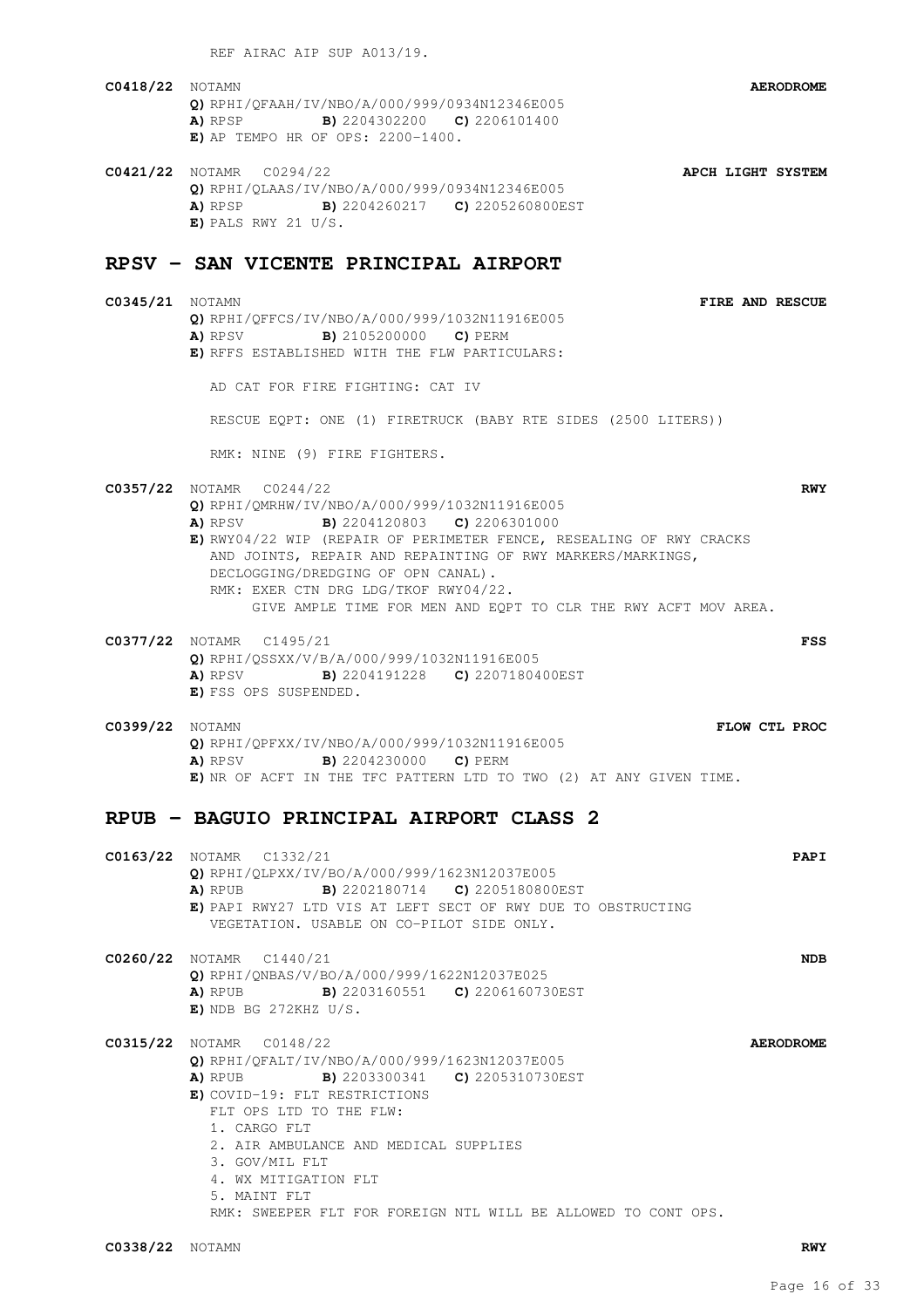**Q)** RPHI/QMRLC/IV/NBO/A/000/999/1623N12037E005 **A)** RPUB **B)** 2204062330 **C)** 2206300730 **E)** RWY09/27 CLSD DUE WIP (CONST/REHABILITATION OF FLOOD MITIGATION FAC/DRAINAGE SYSTEM). **RPUH - SAN JOSE PRINCIPAL AIRPORT (CLASS 1) C0145/22** NOTAMR C1297/21 **PAPI Q)** RPHI/QLPAS/IV/BO/A/000/999/1222N12103E005 **A)** RPUH **B)** 2202100511 **C)** 2205100800EST **E)** PAPI RWY10/28 U/S. **C0387/22** NOTAMN **FLOW CTL PROC Q)** RPHI/QPFXX/IV/NBO/A/000/999/1222N12103E005 **A)** RPUH **B)** 2204230000 **C)** PERM **E)** NR OF ACFT IN THE TFC PATTERN LTD TO TWO (2) AT ANY GIVEN TIME. **RPUN - NAGA PRINCIPAL AIRPORT (CLASS 1) C0429/19** NOTAMN **WDI Q)** RPHI/QFWCS/V/M/A/000/999/1335N12316E005 **A)** RPUN **B)** 1909120000 **C)** PERM **E)** RWY THR IDENT LGT (RTIL) RWY04 COMMISSIONED WITH THE FLW PARTICULARS: 1. INTST: LIH RMK: COLOR : FLG WHITE LGT<br>INTERVAL : 60-120 FLASH I INTERVAL : 60-120 FLASH PER MIN VIS RANGE : 5NM, CLR AND DISINCT DIST FM EDGE LGT: 15M ON BOTH SIDE OF THE RWY LCA : ALONG THE RWY THR REF AIP PAGE RPUN AD 2-4 SECN RPUN AD 2.14 **C0431/19** NOTAMN **WDI Q)** RPHI/QFWCS/V/M/A/000/999/1335N12316E005 **A)** RPUN **B)** 1909120000 **C)** PERM **E)** WIND DIRECTION INDICATOR (WDI) LGT RWY04/22 COMMISSIONED WITH THE FLW PARTICULARS: RWY04 WDI : LGTD DIST FM THR : 150M DIST FM RWY CL: 80M RWY22 WDI : LGTD DIST FM THR : 150M DIST FM CL : 75M REF AIP PAGE RPUN AD 2-4 SECN RPUN AD 2.15 **C0132/22** NOTAMN **TWR Q)** RPHI/QSTAH/IV/BO/A/000/999/1335N12316E005 **A)** RPUN **B)** 2202102200 **C)** 2205101000EST **E)** TWR TEMPO HR OF OPS: 0000-0800. **C0138/22** NOTAMN **RWY END ID LGTS Q)** RPHI/QLICS/IV/BO/A/000/999/1335N12316E005 **A)** RPUN **B)** 2202120000 **C)** 2205182359 **E)** END LGT RWY22 COMMISSIONED WITH THE FLW PARTICULARS: 1. COLOR: RED 2. NR OF WING BAR: NONE **C0139/22** NOTAMN **RWY END ID LGTS Q)** RPHI/QLICS/IV/BO/A/000/999/1335N12316E005 **A)** RPUN **B)** 2205190000 **C)** PERM

**E)** END LGT RWY22 COMMISSIONED WITH THE FLW PARTICULARS:

1. COLOR: RED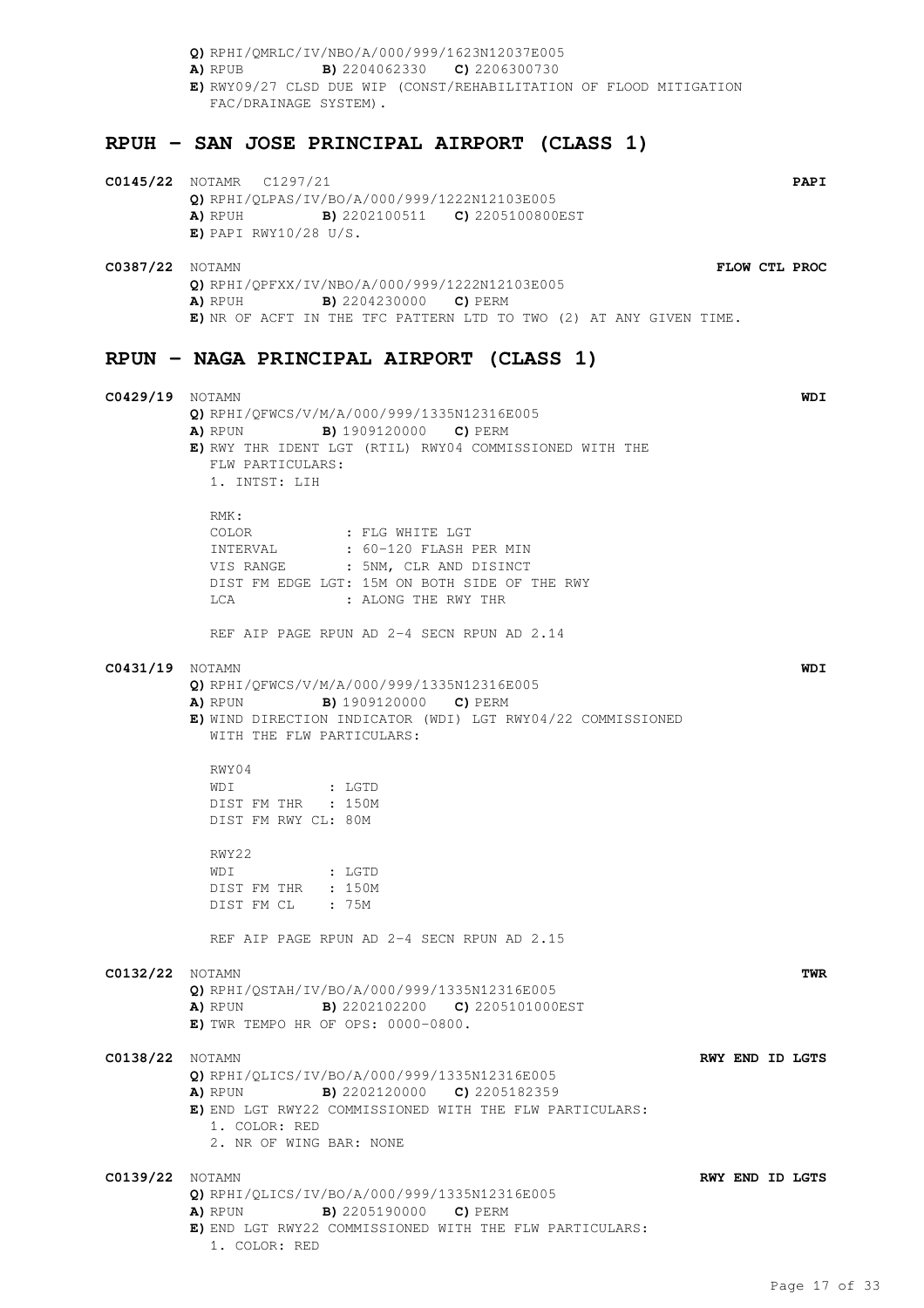|                        | 2. NR OF WING BAR: NONE<br>REF AIP PAGE RPUN AD 2-4 SECN RPUN AD 2.14.                                                                                                                                                                                                                                                                                 |                      |
|------------------------|--------------------------------------------------------------------------------------------------------------------------------------------------------------------------------------------------------------------------------------------------------------------------------------------------------------------------------------------------------|----------------------|
| <b>C0140/22</b> NOTAMN | Q) RPHI/OFAAH/IV/NBO/A/000/999/1335N12316E005<br><b>A)</b> RPUN <b>B)</b> 2202102200 <b>C)</b> 2205100800EST<br>$E)$ AP TEMPO HR OF OPS: 0000-0800.                                                                                                                                                                                                    | <b>AERODROME</b>     |
|                        | C0249/22 NOTAMR C1434/21<br>Q) RPHI/QFAXX/IV/NBO/A/000/999/1335N12316E005<br><b>A)</b> RPUN <b>B)</b> 2203111028 <b>C)</b> 2206102359EST<br>$E)$ AIRAC AIP SUP A019/19 EXTD.<br>ESTABLISHMENT OF PBN PROC FOR NAGA PRINCIPAL AP (CLASS 1).                                                                                                             | <b>AERODROME</b>     |
|                        | C0258/22 NOTAMR C1421/21<br>Q) RPHI/OLPAS/IV/BO/A/000/999/1335N12316E005<br><b>A)</b> RPUN <b>B)</b> 2203160533 <b>C)</b> 2206160800EST<br>$E)$ PAPI RWY04/22 U/S.                                                                                                                                                                                     | <b>PAPI</b>          |
|                        | C0301/22 NOTAMR C1498/21<br>Q) RPHI/OLEAS/I/BO/A/000/999/1335N12316E005<br><b>A)</b> RPUN <b>B)</b> 2203280820 <b>C)</b> 2206280800EST<br>$E)$ EDGE LGT RWY04/22 U/S.                                                                                                                                                                                  | <b>RWY EDGE LGTS</b> |
|                        | C0302/22 NOTAMR C1499/21<br>Q) RPHI/QLTAS/IV/BO/A/000/999/1335N12316E005<br><b>A)</b> RPUN <b>B)</b> 2203280822 <b>C)</b> 2206280800EST<br>E) THR LGT RWY04/22 U/S.                                                                                                                                                                                    | THR LGTS             |
|                        | C0360/22 NOTAMR C0136/22<br>$\bigcap$ pput $\bigcap_{i=1}^{n}$ $\bigcap_{i=1}^{n}$ $\bigcap_{i=1}^{n}$ $\bigcap_{i=1}^{n}$ $\bigcap_{i=1}^{n}$ $\bigcap_{i=1}^{n}$ $\bigcap_{i=1}^{n}$ $\bigcap_{i=1}^{n}$ $\bigcap_{i=1}^{n}$ $\bigcap_{i=1}^{n}$ $\bigcap_{i=1}^{n}$ $\bigcap_{i=1}^{n}$ $\bigcap_{i=1}^{n}$ $\bigcap_{i=1}^{n}$ $\bigcap_{i=1}^{n}$ | <b>RWY</b>           |

**Q)** RPHI/QMRLT/IV/NBO/A/000/999/1335N12316E005 **A)** RPUN **B)** 2204130330 **C)** 2206280800EST **E)** LDG/TKOF RWY04/22 LTD TO DAY VMC DUE EDGE LGT RWY04/22 U/S.

### **RPUO - BASCO PRINCIPAL AIRPORT (CLASS 2)**

| C0226/22 NOTAMR C0194/22                                                                                    | <b>AERODROME</b> |
|-------------------------------------------------------------------------------------------------------------|------------------|
| Q) RPHI/QFALT/IV/NBO/A/000/999/2027N12159E005                                                               |                  |
| <b>B)</b> 2203040756 <b>C)</b> 2204300700EST<br>A) RPUO                                                     |                  |
| E) COVID-19: FLT RESTRICTIONS                                                                               |                  |
| FLT OPS LTD TO THE FLW:                                                                                     |                  |
| 1. ENR FLT EXPERIENCING EMERG                                                                               |                  |
| 2. CARGO FLT                                                                                                |                  |
| 3. AIR AMBULANCE/MEDICAL FLT                                                                                |                  |
| 4. GOV/MIL FLT                                                                                              |                  |
| 5. WX MITIGATION FLT                                                                                        |                  |
| 6. MAINT/UTILITY FLT                                                                                        |                  |
| 7. SKED DOM COMMERCIAL FLT OPS (EV WEEK) AND GA FLT                                                         |                  |
| WITH PRIOR APPROVAL FM LCA GOV UNIT (LGU).                                                                  |                  |
| C0339/22 NOTAMR C0243/22                                                                                    | <b>RWY</b>       |
| Q) RPHI/QMRHW/IV/NBO/A/000/999/2027N12159E005                                                               |                  |
| <b>B)</b> 2204050306 <b>C)</b> 2207040700<br>A) RPUO                                                        |                  |
| $\blacksquare$ איז חווא צוויי האט ווכות של היידודיות של היידודיות היידודיות היידודיות היידודיות היידודיות ה |                  |

**E)** RWY06/24 WIP (WIDENING OF SWY, EXPANSION OF APN, RWY AND TWY ASPH OVERLAY INCLUDING STRIP WID CORRECTION, EXTENSION OF RWY06 INCLUDING STRIP CORRECTION AND SLOPE PROTECTION). RMK: EXER CTN DRG LDG/TKOF. GIVE AMPLE TIME FOR MEN AND EQPT TO CLR THE RWY.

**C0384/22** NOTAMN **FLOW CTL PROC Q)** RPHI/QPFXX/IV/NBO/A/000/999/2027N12159E005 **A)** RPUO **B)** 2204230000 **C)** PERM **E)** NR OF ACFT IN THE TFC PATTERN LTD TO TWO (2) AT ANY GIVEN TIME.

### **RPUQ - VIGAN COMMUNITY AIRPORT**

**C0335/22** NOTAMR C0039/22 **RWY Q)** RPHI/QMRXX/V/NBO/A/000/999/1733N12021E005 **A)** RPUQ **B)** 2204040701 **C)** 2207040800 **E)** TEMPO RWY PHYSICAL CHARACTERISTICS: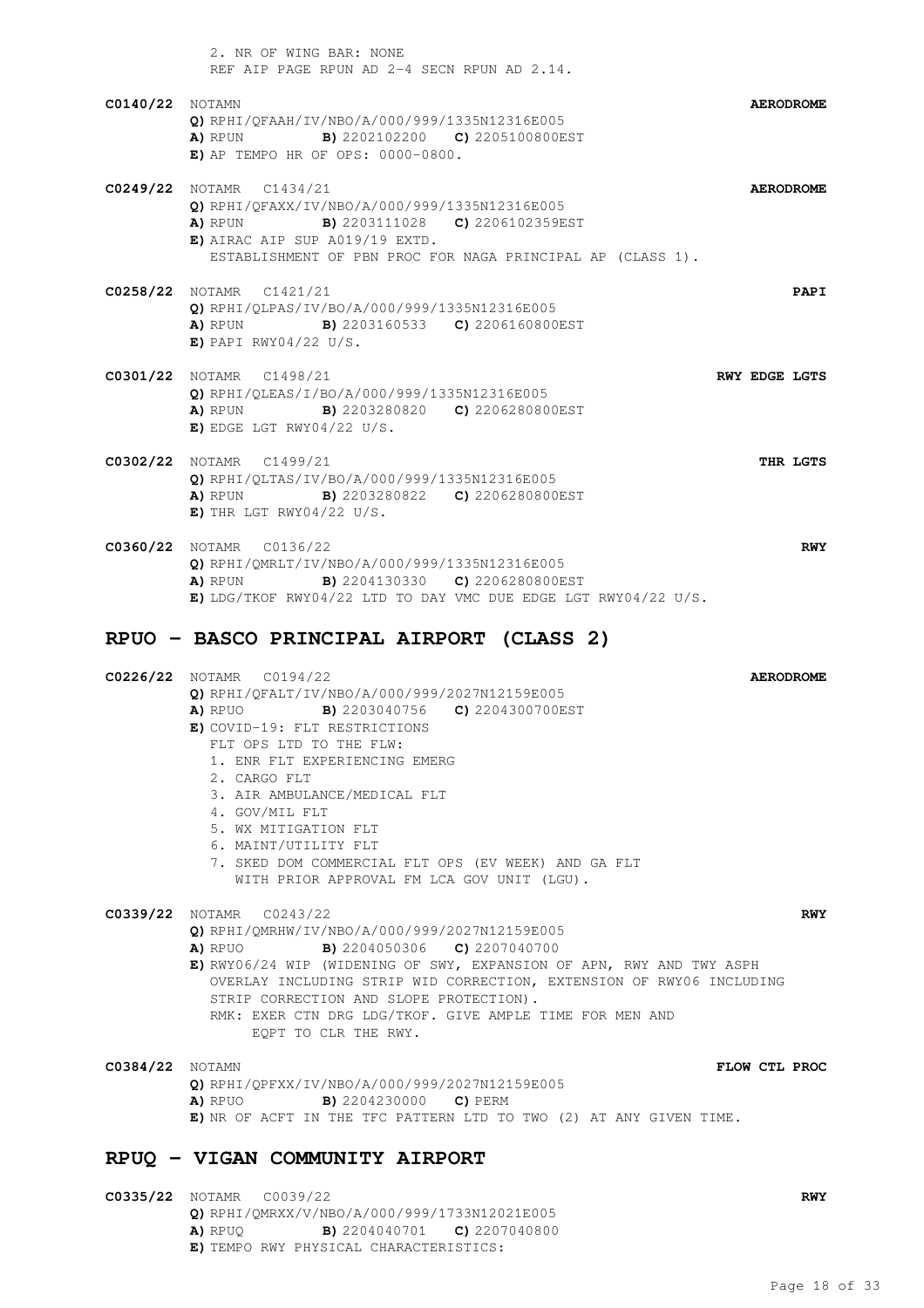RWY RWY DIMENSIONS THR COORD THR ELEV 02 1456M X 30M 17 32 52.84N 3.0M 120 21 14.14E 20 1456M X 30M 17 33 38.58N 4.0M 120 21 26.89E RWY SWY CWY RESA 02 0 120M 0 20 0 120M 60M X 60M. **C0336/22** NOTAMR C0038/22 **DECLARED DIST Q)** RPHI/QMDCH/IV/NBO/A/000/999/1733N12021E005 **A)** RPUQ **B)** 2204040702 **C)** 2207040800 **E)** TEMPO DECLARED DIST: RWY TORA TODA ASDA LDA<br>02 1456M 1576M 1456M 1456 02 1456M 1576M 1456M 1456M 20 1456M 1576M 1456M 1456M. **C0364/22** NOTAMR C0149/22 **AERODROME Q)** RPHI/QFALT/IV/NBO/A/000/999/1733N12021E005 **A)** RPUQ **B)** 2204130747 **C)** 2206300800EST **E)** COVID-19: FLT RESTRICTIONS FLT OPS LTD TO THE FLW: 1. CARGO FLT 2. AIR AMBULANCE AND MEDICAL SUPPLIES 3. GOV/MIL FLT 4. WX MITIGATION FLT 5. MAINT FLT RMK: SWEEPER FLT FOR FOREIGN NTL WILL BE ALLOWED TO CONT OPS. **C0370/22** NOTAMR C0219/22 **RWY Q)** RPHI/QMRHW/IV/NBO/A/000/999/1733N12021E005 **A)** RPUQ **B)** 2204180609 **C)** 2207150800EST **E)** RWY02/20 WIP (STRIP GRADE COR, CONST OF RESA, SWY AND TURNAROUND PADS). RMK: EXER CTN DRG LDG/TKOF RWY02/20. GIVE AMPLE TIME FOR MEN AND EQPT TO CLR THE RWY STRIP). **C0393/22** NOTAMN **FLOW CTL PROC Q)** RPHI/QPFXX/IV/NBO/A/000/999/1733N12021E005 **A)** RPUQ **B)** 2204230000 **C)** PERM **E)** NR OF ACFT IN THE TFC PATTERN LTD TO TWO (2) AT ANY GIVEN TIME. **RPUR - BALER COMMUNITY AIRPORT C0346/22** NOTAMN **RWY Q)** RPHI/QMRXX/IV/NBO/A/000/999/1544N12130E005 **A)** RPUR **B)** 2204092300 **C)** 2207090800 **E)** EXER CTN DRG LDG/TKOF RWY05/23 DUE WIP (CONST OF DITCH CANAL). RMK: PILOTS ARE ADZ TO BUZZ OVER THE FIELD PRIOR TO TOUCH AND GO. GIVE AMPLE TIME FOR MEN AND EQPT TO CLR THE RWY. **RPUS - SAN FERNANDO COMMUNITY AIRPORT C0012/22** NOTAMR C1306/21 **TWR Q)** RPHI/QSTXX/IV/BO/A/000/999/1636N12018E005 **A)** RPUS **B)** 2201031440 **C)** 2202120800EST **E)** SAN FERNANDO AD CTL TWR DOWNGRADED TO SAN FERNANDO FSS WITH THE FLW PARTICULARS: SER DESIGNATION : FSS CALL SIGN : SAN FERNANDO RDO FREQ : 122.1MHZ (A/G)<br>HR OF OPS : 0000-0800  $: 0000 - 0800$ RMK : FOR EXTENSION OF SER, ONE (1) DAY PN IS REQUIRED. **C0142/22** NOTAMR C1290/21 **PAPI Q)** RPHI/QLPAS/IV/BO/A/000/999/1636N12018E005 **A)** RPUS **B)** 2202100509 **C)** 2205100800EST **E)** PAPI RWY01/19 U/S. **C0143/22** NOTAMR C1291/21 **RWY EDGE LGTS**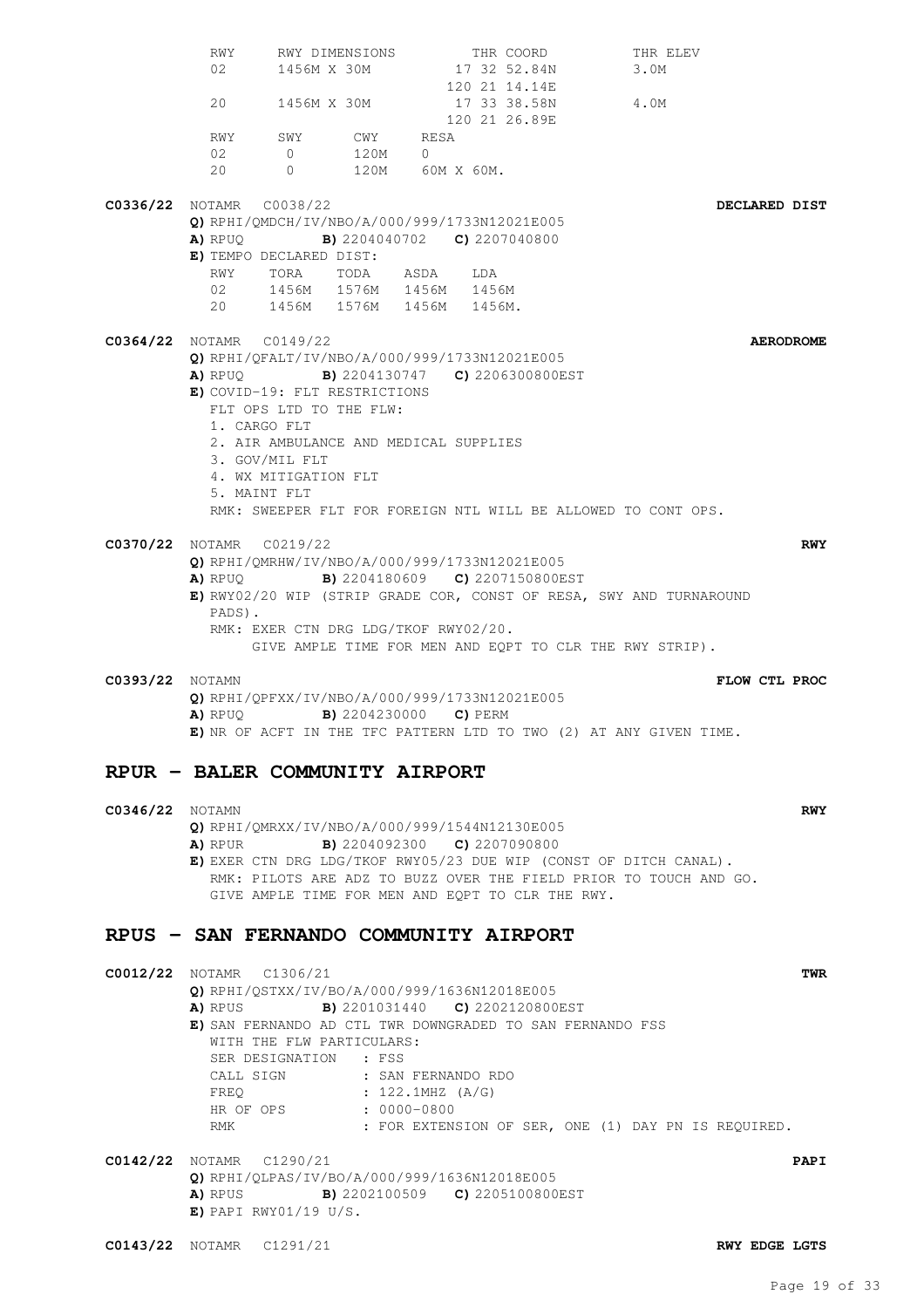**Q)** RPHI/QLEAS/I/BO/A/000/999/1636N12018E005 **A)** RPUS **B)** 2202100510 **C)** 2205100800EST **E)** REDL RWY01/19 U/S. **C0144/22** NOTAMR C1292/21 **THR LGTS Q)** RPHI/QLTAS/IV/BO/A/000/999/1636N12018E005 **A)** RPUS **B)** 2202100510 **C)** 2205100800EST **E)** RTHL RWY01/19 U/S. **C0231/22** NOTAMR C0013/22 **ATZ Q)** RPHI/QAZCH/IV/NBO/A/000/999/1636N12018E005 **A)** RPUS **B)** 2203070146 **C)** 2206072359EST **E)** ATZ DOWNGRADED TO CLASS G AIRSPACE. **C0241/22** NOTAMN **AIRSPACE RESERVATION Q)** RPHI/QRALW/IV/NBO/AW/000/015/1637N12017E001 **A)** RPUS **B)** 2204012200 **C)** 2206301600 **D)** 2200-1600 **E)** SPECIAL ACT WILL TAKE PLACE WI: 1NM RADIUS CENTERED ON 16 37 10.92N 120 16 53.76E (WALLACE AIR STATION). **F)** SFC **G)** 1500FT AMSL

**C0401/22** NOTAMN **FLOW CTL PROC Q)** RPHI/QPFCA/IV/NBO/A/000/999/1636N12018E005 **A)** RPUS **B)** 2204230000 **C)** 2207191000EST **E)** NR OF ACFT IN THE TFC PATTERN LTD TO TWO (2) AT ANY GIVEN TIME.

### **RPUT - TUGUEGARAO PRINCIPAL AIRPORT (CLASS 1)**

**C0385/22** NOTAMN **FLOW CTL PROC Q)** RPHI/QPFXX/IV/NBO/A/000/999/1739N12144E005 **A)** RPUT **B)** 2204230000 **C)** PERM **E)** NR OF ACFT IN THE TFC PATTERN LTD TO TWO (2) AT ANY GIVEN TIME.

### **RPUV - VIRAC PRINCIPAL AIRPORT (CLASS 2)**

| <b>C0616/21</b> NOTAMN | Q) RPHI/QMRXX/IV/NBO/A/000/999/1335N12412E005<br><b>A)</b> RPUV <b>B)</b> 2107150000 <b>C)</b> PERM<br>E) RWY PHYSICAL CHARACTERISTICS CHANGED TO:                                         | <b>RWY</b>  |
|------------------------|--------------------------------------------------------------------------------------------------------------------------------------------------------------------------------------------|-------------|
|                        | RWY RWY DIMENSIONS SWY DIMENSIONS<br>06 1755M X 45M 60M X 45M<br>24 1755M X 45M 80M X 45M                                                                                                  |             |
|                        | REF ATP PAGE RPUV AD 2-4 SECN RPUV AD 2.12.                                                                                                                                                |             |
|                        | C0255/22 NOTAMR C1409/21<br>Q) RPHI/QLPAS/IV/BO/A/000/999/1335N12412E005<br><b>A)</b> RPUV <b>B)</b> 2203150431 <b>C)</b> 2206150800EST<br>$E)$ PAPI RWY06 U/S.                            | <b>PAPI</b> |
|                        | C0256/22 NOTAMR C1410/21<br>Q) RPHI/QLPAS/IV/BO/A/000/999/1335N12412E005<br><b>A)</b> RPUV <b>B)</b> 2203150432 <b>C)</b> 2206150800EST<br>$E)$ PAPI RWY24 U/S.                            | <b>PAPI</b> |
| <b>C0388/22</b> NOTAMN | FLOW CTL PROC<br>Q) RPHI/QPFXX/IV/NBO/A/000/999/1335N12412E005<br><b>A)</b> RPUV <b>B)</b> 2204230000 <b>C)</b> PERM<br>E) NR OF ACFT IN THE TFC PATTERN LTD TO TWO (2) AT ANY GIVEN TIME. |             |

### **RPUW - MARINDUQUE PRINCIPAL AIRPORT (CLASS 2)**

**C1489/20** NOTAMR C0023/20 **FSS Q)** RPHI/QSSLC/V/B/A/000/999/1322N12150E005 **A)** RPUW **B)** 2012110404 **C)** 2103100600EST **E)** FSS CLSD.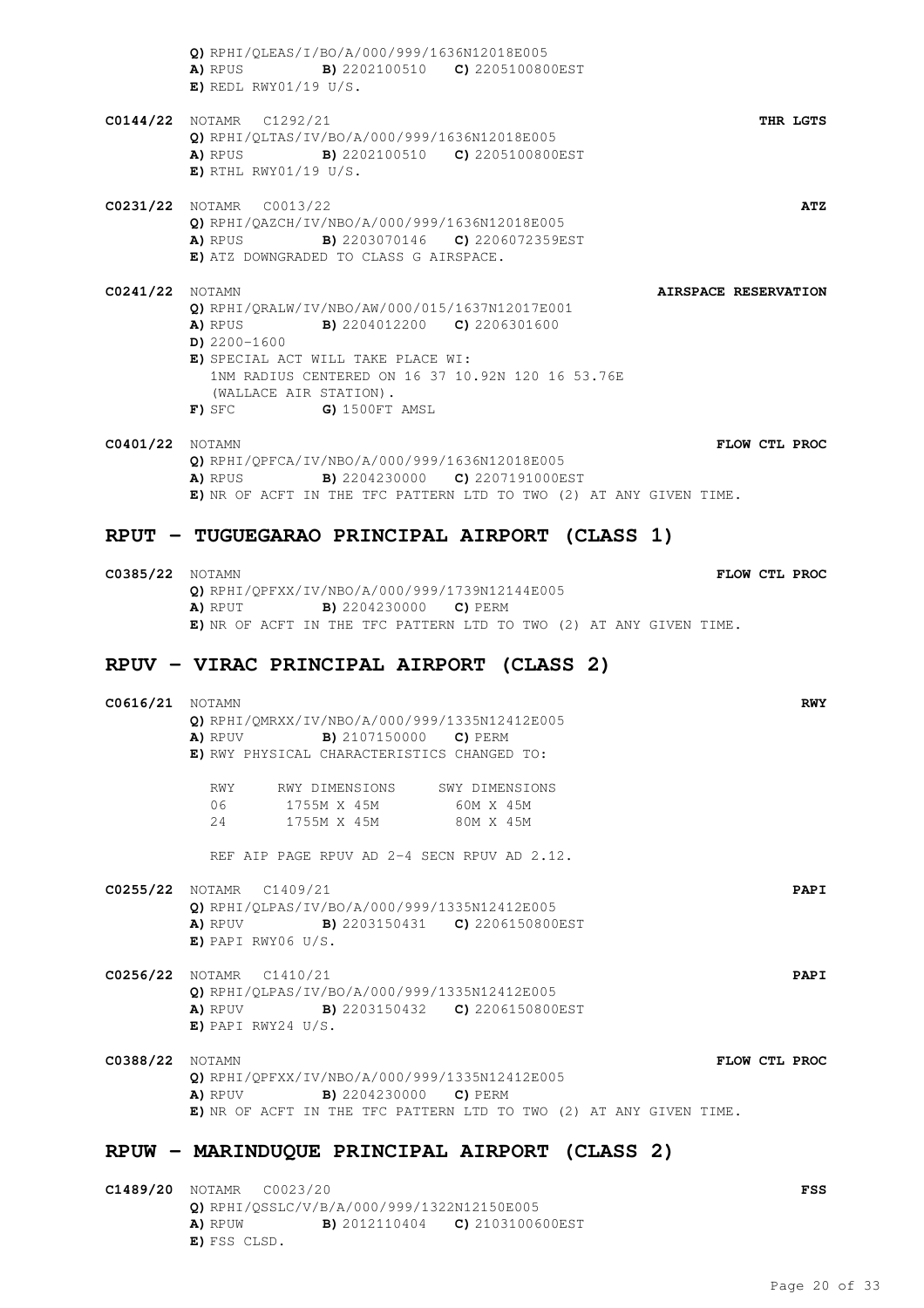| <b>C0409/22</b> NOTAMN          |          |                                                                                                                               |                |                                              |     |                                                                    | DECLARED DIST |             |
|---------------------------------|----------|-------------------------------------------------------------------------------------------------------------------------------|----------------|----------------------------------------------|-----|--------------------------------------------------------------------|---------------|-------------|
|                                 |          | Q) RPHI/QMDCH/IV/NBO/A/000/999/1322N12150E005                                                                                 |                |                                              |     |                                                                    |               |             |
|                                 |          | <b>A)</b> RPUW <b>B)</b> 2204242200 <b>C)</b> 2207240600                                                                      |                |                                              |     |                                                                    |               |             |
|                                 |          | E) TEMPO DECLARED DIST:                                                                                                       |                |                                              |     |                                                                    |               |             |
|                                 | RWY      | TORA TODA ASDA<br>16 1234M 1434M 1234M 1234M                                                                                  |                |                                              | LDA |                                                                    |               |             |
|                                 |          | 34 1234M 1234M 1234M 1234M                                                                                                    |                |                                              |     |                                                                    |               |             |
|                                 | RWY      | SWY                                                                                                                           | CWY            |                                              |     |                                                                    |               |             |
|                                 | 16       | 0M                                                                                                                            | 200M           |                                              |     |                                                                    |               |             |
|                                 |          | 34 0M                                                                                                                         | OM             |                                              |     |                                                                    |               |             |
|                                 |          | RMK: AVBL RWY LEN IS 1234M. RWY16 THR DISPLACED BY 300M DUE WIP                                                               |                |                                              |     |                                                                    |               |             |
|                                 |          | (CONST OF LINE CANAL AND PERIMETER FENCE, RWY SHOULDER GRADE<br>CORRECTION AND RWY WIDENING).                                 |                |                                              |     |                                                                    |               |             |
|                                 |          |                                                                                                                               |                |                                              |     |                                                                    |               |             |
| <b>C0420/22</b> NOTAMR C0419/22 |          |                                                                                                                               |                |                                              |     |                                                                    |               | <b>PAPI</b> |
|                                 |          | Q) RPHI/QLPAS/IV/BO/A/000/999/1322N12150E005                                                                                  |                |                                              |     |                                                                    |               |             |
|                                 |          | <b>A)</b> RPUW <b>B)</b> 2204250725 <b>C)</b> 2205250800EST                                                                   |                |                                              |     |                                                                    |               |             |
|                                 |          | $E)$ PAPI RWY 16/34 U/S.                                                                                                      |                |                                              |     |                                                                    |               |             |
|                                 |          |                                                                                                                               |                |                                              |     |                                                                    |               |             |
|                                 |          | RPUX - PLARIDEL COMMUNITY AIRPORT                                                                                             |                |                                              |     |                                                                    |               |             |
|                                 |          |                                                                                                                               |                |                                              |     |                                                                    |               |             |
| <b>C0334/22</b> NOTAMN          |          |                                                                                                                               |                |                                              |     |                                                                    |               | <b>RWY</b>  |
|                                 |          | Q) RPHI/QMRXX/IV/NBO/A/000/999/1454N12051E005                                                                                 |                |                                              |     |                                                                    |               |             |
|                                 |          | <b>A)</b> RPUX <b>B)</b> 2204032300 <b>C)</b> 2205040200                                                                      |                |                                              |     |                                                                    |               |             |
|                                 |          | E) EXER CTN DRG LDG/TKOF RWY17/35 DUE WIP (GRASS CUTTING).<br>RMK: GIVE AMPLE TIME FOR MEN AND EOPT TO CLR THE ACFT MOV AREA. |                |                                              |     |                                                                    |               |             |
|                                 |          |                                                                                                                               |                |                                              |     |                                                                    |               |             |
| C0374/22 NOTAMR C0056/22        |          |                                                                                                                               |                |                                              |     |                                                                    |               | <b>RWY</b>  |
|                                 |          | Q) RPHI/QMRXX/V/NBO/A/000/999/1453N12051E005                                                                                  |                |                                              |     |                                                                    |               |             |
|                                 | A) RPUX  |                                                                                                                               |                | <b>B)</b> 2204190711 <b>C)</b> 2207190900EST |     |                                                                    |               |             |
|                                 |          | E) TEMPO RWY PHYSICAL CHARACTERISTICS:                                                                                        |                |                                              |     |                                                                    |               |             |
|                                 |          | RWY RWY DIMENSIONS THR COORD                                                                                                  |                | 14 53 34.98N                                 |     | THR ELEV                                                           |               |             |
|                                 | 17       | 805M X 16M                                                                                                                    |                | 120 51 09.03E                                |     | 9M                                                                 |               |             |
|                                 |          | 35 805M X 16M 14 53 19.85N                                                                                                    |                |                                              |     | 9M                                                                 |               |             |
|                                 |          |                                                                                                                               |                | 120 51 10.65E                                |     |                                                                    |               |             |
|                                 | RWY      | SWY                                                                                                                           | CWY            |                                              |     |                                                                    |               |             |
|                                 | 17       | NIL                                                                                                                           | NIL            |                                              |     |                                                                    |               |             |
|                                 | 35       | NIL                                                                                                                           | NIL            |                                              |     |                                                                    |               |             |
|                                 |          | RESTRICTIONS: 1. NO TOUCH AND GO                                                                                              |                |                                              |     |                                                                    |               |             |
|                                 |          |                                                                                                                               |                | 2. NO RELEASE FOR SOLO FLT.                  |     |                                                                    |               |             |
| C0375/22 NOTAMR C0057/22        |          |                                                                                                                               |                |                                              |     |                                                                    | DECLARED DIST |             |
|                                 |          | Q) RPHI/QMDCH/IV/NBO/A/000/999/1453N12051E005                                                                                 |                |                                              |     |                                                                    |               |             |
|                                 | A) RPUX  |                                                                                                                               |                | <b>B)</b> 2204190713 <b>C)</b> 2207190900EST |     |                                                                    |               |             |
|                                 |          | E) TEMPO DECLARED DIST:                                                                                                       |                |                                              |     |                                                                    |               |             |
|                                 | RWY      | TORA                                                                                                                          |                | TODA ASDA LDA RMK                            |     |                                                                    |               |             |
|                                 | 17<br>35 | 805M<br>805M 805M                                                                                                             | 805M           |                                              |     | 805M 648M THR DISPLACED BY 157M<br>805M 625M THR DISPLACED BY 180M |               |             |
|                                 |          | RESTRICTIONS: 1. NO TOUCH AND GO                                                                                              |                |                                              |     |                                                                    |               |             |
|                                 |          |                                                                                                                               |                | 2. NO RELEASE FOR SOLO FLT.                  |     |                                                                    |               |             |
|                                 |          |                                                                                                                               |                |                                              |     |                                                                    |               |             |
|                                 |          | RPUY - CAUAYAN PRINCIPAL AIRPORT (CLASS 1)                                                                                    |                |                                              |     |                                                                    |               |             |
|                                 |          |                                                                                                                               |                |                                              |     |                                                                    |               |             |
| <b>C0592/20</b> NOTAMN          |          |                                                                                                                               |                |                                              |     |                                                                    |               | <b>RWY</b>  |
|                                 |          | Q) RPHI/QMRXX/IV/NBO/A/000/999/1656N12145E005                                                                                 |                |                                              |     |                                                                    |               |             |
|                                 |          | <b>A)</b> RPUY <b>B)</b> 2006020000 <b>C)</b> 2009022359EST                                                                   |                |                                              |     |                                                                    |               |             |
|                                 |          | E) TEMPO RWY PHYSICAL CHARACTERISTICS:                                                                                        |                |                                              |     |                                                                    |               |             |
|                                 | RWY      | DIMENSION                                                                                                                     |                |                                              |     |                                                                    |               |             |
|                                 | 12       | 1600M X 36M                                                                                                                   |                |                                              |     |                                                                    |               |             |
|                                 |          |                                                                                                                               |                |                                              |     |                                                                    |               |             |
|                                 |          | 30 1600M X 36M                                                                                                                |                |                                              |     |                                                                    |               |             |
|                                 |          |                                                                                                                               |                |                                              |     |                                                                    |               |             |
|                                 |          | RWY SWY                                                                                                                       | CWY            |                                              |     |                                                                    |               |             |
|                                 | 12       | $\overline{0}$                                                                                                                | $\overline{0}$ |                                              |     |                                                                    |               |             |
|                                 | 30       | 0                                                                                                                             | 300.           |                                              |     |                                                                    |               |             |
|                                 |          |                                                                                                                               |                |                                              |     |                                                                    |               |             |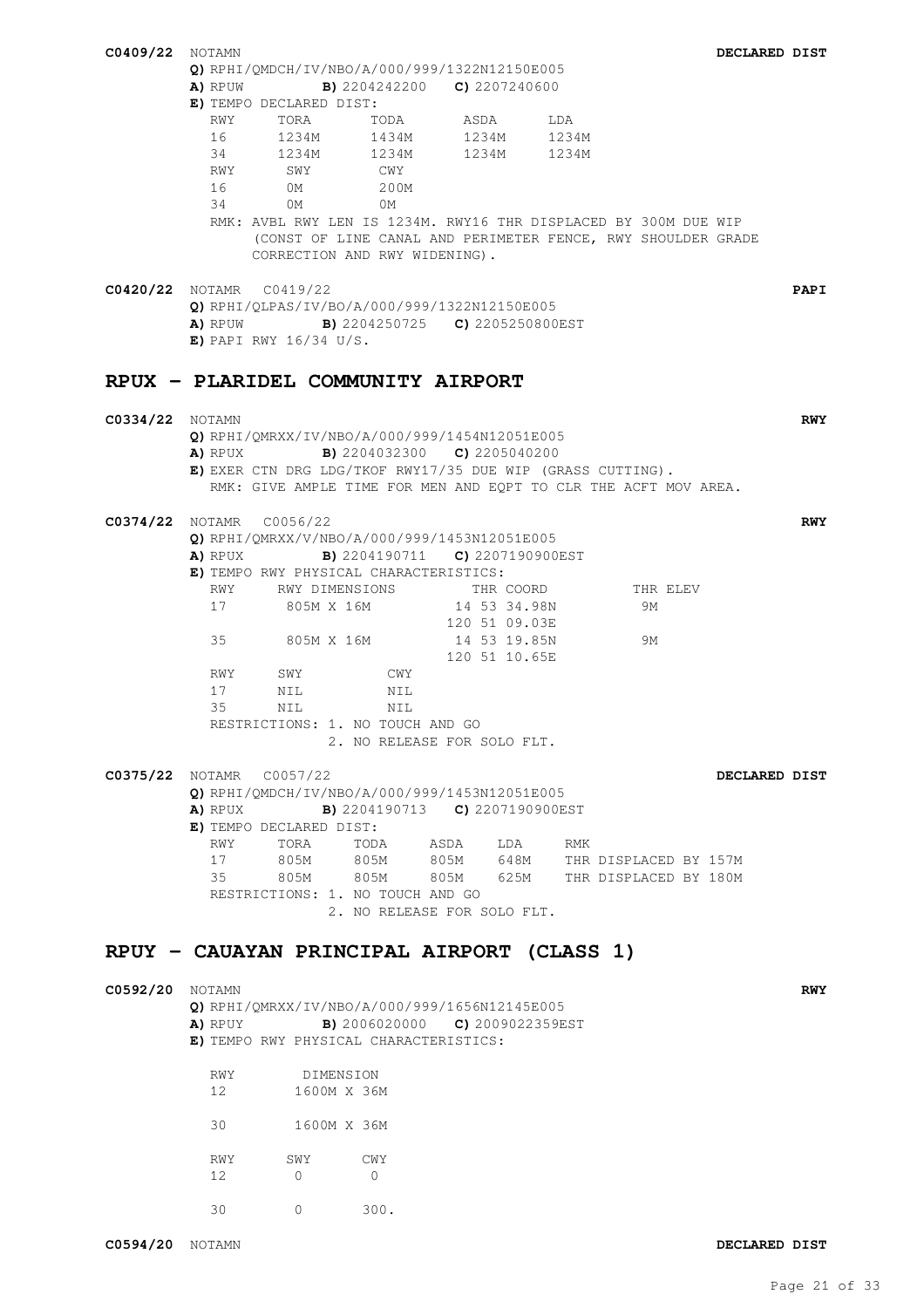**Q)** RPHI/QMDCH/IV/NBO/A/000/999/1656N12145E005 **A)** RPUY **B)** 2006020000 **C)** 2009022359EST **E)** TEMPO DECLARED DIST: RWY TORA TODA ASDA LDA RMK 12 1600M 1600M 1600M 1600M 30 1600M 1900M 1600M 1600M THR DISPLACED BY 498M. **C0085/22** NOTAMN **PAPI Q)** RPHI/QLPCS/IV/BO/A/000/999/1656N12145E005 **A)** RPUY **B)** 2203240000 **C)** PERM **E)** PAPI RWY 12 COMMISSIONED WITH THE FLW PARTICULARS: 1. EFFECTIVE GLIDE ANGLE: 3.0 DEG 2. PSN OF LGT UNITS: LEFT/RIGHT 3. MNM EYE HGT OVER THE THR (MEHT): 14.87M RMK: PATH WID: 0.33 DEG VIS RANGE: 5NM DIST FM THR: 304M **C0087/22** NOTAMN **PAPI Q)** RPHI/QLPCS/IV/BO/A/000/999/1656N12145E005 **A)** RPUY **B)** 2203240000 **C)** PERM **E)** PAPI RWY 30 COMMISSIONED WITH THE FLW PARTICULARS: 1. EFFECTIVE GLIDE ANGLE: 3.0 DEG 2. PSN OF LGT UNITS: LEFT/RIGHT 3. MNM EYE HGT OVER THE THR (MEHT): 16.14M RMK: PATH WID: 0.33 DEG VIS RANGE: 5NM DIST FM THR: 330M **C0167/22** NOTAMN **PAPI Q)** RPHI/QLPXX/IV/BO/A/000/999/1656N12145E005 **A)** RPUY **B)** 2202200700 **C)** 2205200800EST **E)** PAPI RWY12 USAGE SUSPENDED DUE INCONSISTENT LCA OF AIMING POINT AND THR IN RELATION TO LCA OF PAPI. **C0197/22** NOTAMN **RWY Q)** RPHI/QMRXX/IV/BO/A/000/999/1656N12145E005 **A)** RPUY **B)** 2203030000 **C)** 2206030800 **E)** AVOID TIGHT TURNING AT RWY12/30. **C0386/22** NOTAMN **FLOW CTL PROC Q)** RPHI/QPFXX/IV/NBO/A/000/999/1656N12145E005 **A)** RPUY **B)** 2204230000 **C)** PERM **E)** NR OF ACFT IN THE TFC PATTERN LTD TO TWO (2) AT ANY GIVEN TIME. **RPVA - DANIEL Z. ROMUALDEZ PRINCIPAL AIRPORT (CLASS 1) C0133/22** NOTAMR C1333/21 **AERODROME Q)** RPHI/QFAAH/IV/NBO/A/000/999/1114N12502E005 **A)** RPVA **B)** 2202080409 **C)** 2205081230EST **E)** COVID-19: INFO AP TEMPO HR OF OPS: 2200-1000. **C0134/22** NOTAMR C1334/21 **TWR Q)** RPHI/QSTAH/IV/BO/A/000/999/1114N12502E005 **A)** RPVA **B)** 2202080412 **C)** 2205081230EST **E)** COVID-19: INFO TWR TEMPO HR OF OPS: 2200-1000. **C0182/22** NOTAMR C0100/22 **IFR APCH PROC Q)** RPHI/QPIAU/I/NBO/A/000/999/1114N12502E005 **A)** RPVA **B)** 2202241053 **C)** 2205210800EST **E)** IAP VOR Y AND VOR Z RWY36 SUSPENDED DUE DVOR/DME TAC 115.5MHZ/CH102X U/S. REF AIP PAGE RPVA AD 2-39 TO 2-40.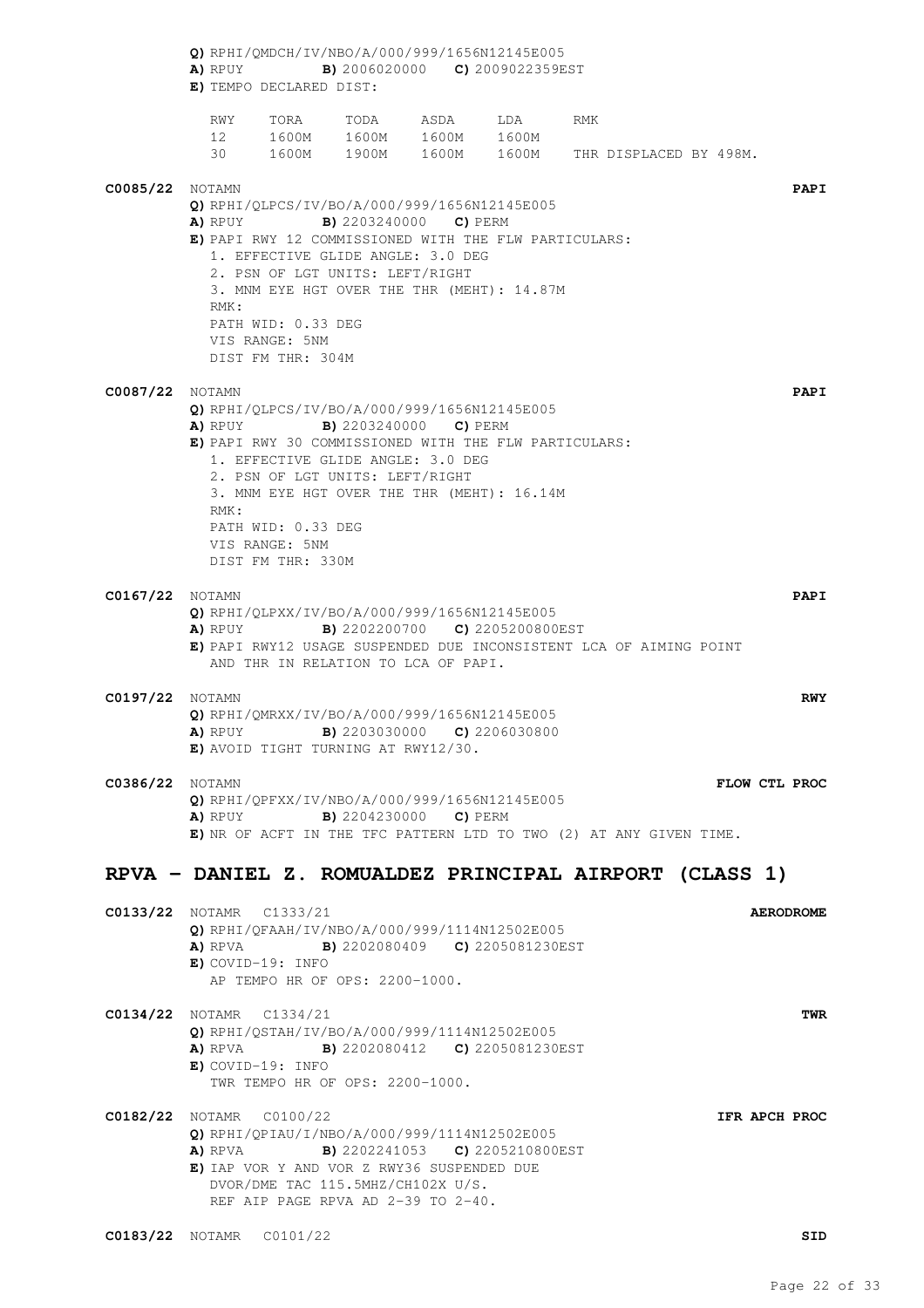|                        | Q) RPHI/QPDAU/I/NBO/A/000/999/1114N12502E005<br>A) RPVA B) 2202241100 C) 2205210800EST<br>E) SID RWY36 SUSPENDED DUE DVOR/DME TAC 115.5MHZ/CH102X U/S.<br>REF AIP PAGE RPVA AD 2-13 TO 2-14.                                                                                                                                                                                                                                                                                                                                                          |
|------------------------|-------------------------------------------------------------------------------------------------------------------------------------------------------------------------------------------------------------------------------------------------------------------------------------------------------------------------------------------------------------------------------------------------------------------------------------------------------------------------------------------------------------------------------------------------------|
|                        | $CO184/22$ NOTAMR $CO102/22$<br><b>STAR</b><br>Q) RPHI/QPAAU/I/NBO/A/000/999/1114N12502E005<br><b>B)</b> 2202241103 <b>C)</b> 2205210800EST<br>A) RPVA<br>E) STAR RWY36 SUSPENDED DUE DVOR/DME TAC 115.5MHZ/CH102X U/S.<br>REF AIP PAGE RPVA AD 2-29 TO 2-30.                                                                                                                                                                                                                                                                                         |
|                        | C0214/22 NOTAMR C1271/21<br><b>AERODROME</b><br>Q) RPHI/QFALT/IV/NBO/A/000/999/1114N12502E005<br>A) RPVA B) 2203020850 C) 2206011230EST<br>E) COVID-19: FLT RESTRICTIONS<br>FLT OPS LTD TO THE FLW:<br>1. ENR FLT EXPERIENCING EMERG<br>2. CARGO FLT<br>3. AIR AMBULANCE AND MEDICAL SUPPLIES<br>4. GOV/MIL FLT<br>5. WX MITIGATION FLT<br>6. MAINT AND UTILITY FLT<br>7. SKED DOM COMMERCIAL FLT OPS WITH PRIOR COOR FM<br>LCA GOV UNIT.                                                                                                             |
| <b>C0240/22</b> NOTAMN | AIRSPACE RESERVATION<br>O) RPHI/ORALW/IV/NBO/AW/000/015/1114N12502E002<br><b>A)</b> RPVA <b>B)</b> 2204012200 <b>C)</b> 2206301000<br>$D)$ 2200-1000<br>E) SPECIAL ACT WILL TAKE PLACE WI:<br>2NM RADIUS CENTERED ON 11 13 48.78N 125 01 36.72E<br>(DANIEL Z. ROMUALDEZ AP).<br>F) SFC<br>G) 1500FT AMSL                                                                                                                                                                                                                                              |
|                        | <b>C0358/22</b> NOTAMR C0049/22<br><b>MET</b><br>Q) RPHI/QFMAU/IV/BO/A/000/999/1114N12502E005<br>A) RPVA<br><b>B)</b> 2204130301 <b>C)</b> 2207130800EST<br>$E)$ ANEMOMETER RWY18/36 U/S.                                                                                                                                                                                                                                                                                                                                                             |
| <b>C0411/22</b> NOTAMN | <b>AERODROME</b><br>Q) RPHI/QFATT/IV/BO/A/000/999/1114N12502E005<br>A) RPVA<br><b>B)</b> 2206160000 <b>C)</b> 2206292359<br>E) TRIGGER NOTAM - PERM AIRAC AIP AMDT NR 081/22 WEF 16 JUN 2022.<br>CHANGES TO THE FLW PAGES:<br>1. REVISION TO SID CHART - ICAO (RWY 18/36) (REF RPVA AD 2-14)<br>2. REVISION TO IAC - ICAO (VOR Y RWY 36) (REF RPVA AD 2-39)<br>3. REVISION TO IAC - ICAO (VOR Z RWY 36) (REF RPVA AD 2-40)<br>4. REVISION TO IAC - ICAO (RNP RWY 18) (REF RPVA AD 2-42)<br>5. REVISION TO IAC - ICAO (RNP RWY 36) (REF RPVA AD 2-44). |
|                        | RPVB - BACOLOD PRINCIPAL AIRPORT (CLASS 1)                                                                                                                                                                                                                                                                                                                                                                                                                                                                                                            |
| <b>C0970/21</b> NOTAMN | <b>FIRE AND RESCUE</b><br>Q) RPHI/QFFCH/IV/NBO/A/000/999/1047N12301E005<br><b>B)</b> 2110070000 <b>C)</b> PERM<br>A) RPVB<br>E) RFFS<br>AD CAT FOR FIRE FIGHTING: CAT VII<br>RESCUE EQPT: THREE (3) FIRE TRUCKS<br>(TWO (2) OSHKOSH 4X4 (6000 LITERS EACH),<br>ONE (1) IVECO MAGIRUS (9000 LITERS)).<br>REF AIP PAGE RPVB AD 2-2 SCN RPVB AD 2.6.                                                                                                                                                                                                     |
|                        | <b>C0265/22</b> NOTAMR C0166/22<br>ILS<br>$Q$ ) RPHI/QICCT/I/NBO/A/000/999/1047N12301E005<br><b>B)</b> 2203180559 <b>C)</b> 2206180800EST<br>A) RPVB<br>E) ILS RWY03 ON TEST, DO NOT USE (AWAITING FLTCK VERIFICATION).                                                                                                                                                                                                                                                                                                                               |
| <b>C0269/22</b> NOTAMN | IFR APCH PROC<br>Q) RPHI/QPIAU/I/NBO/A/000/999/1047N12301E005                                                                                                                                                                                                                                                                                                                                                                                                                                                                                         |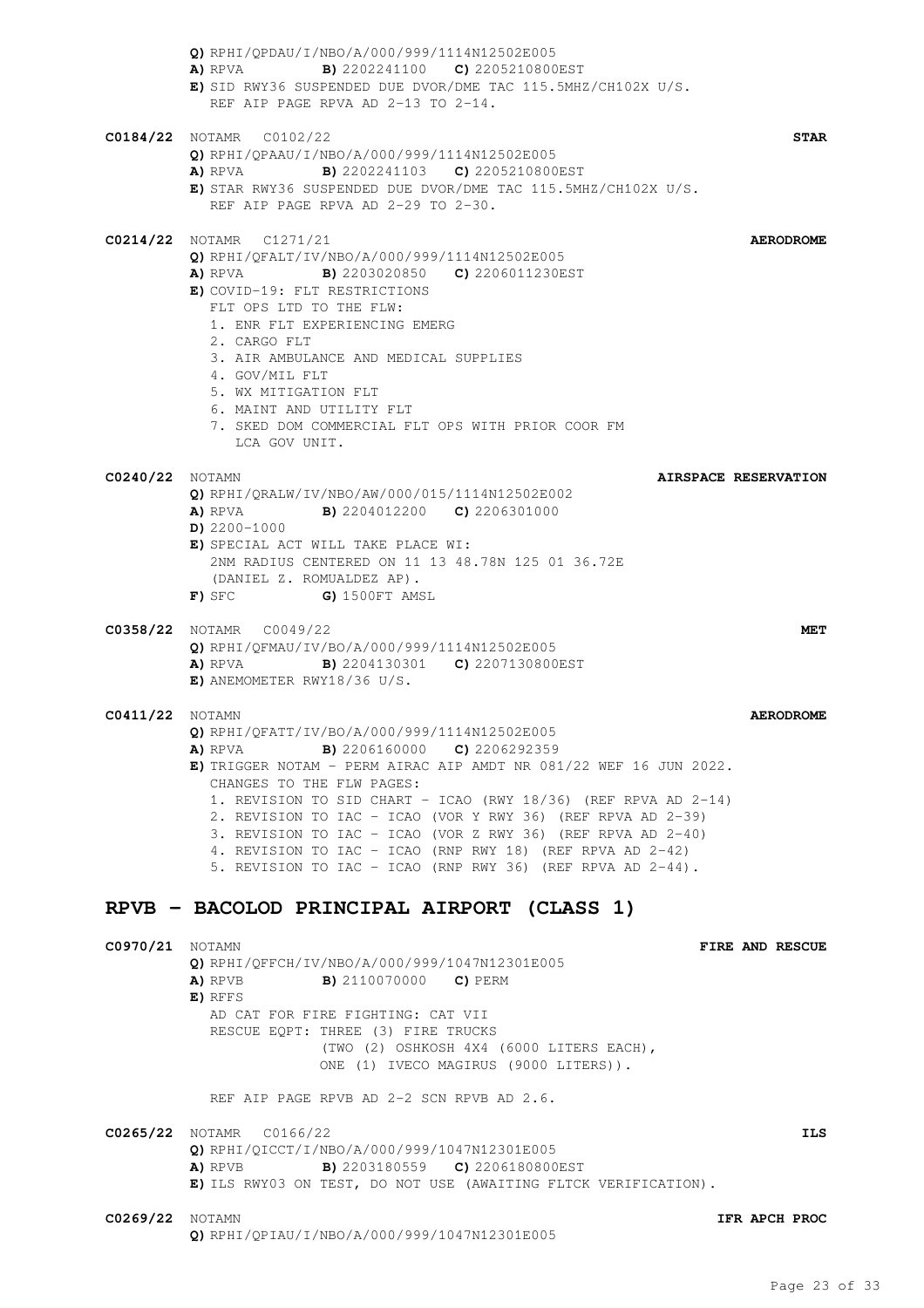|                        |           | (AWAITING FLTCK VERIFICATION).<br>REF AIP PAGE RPVB AD 2-51.                                                                                                                                                                                              |                                | A) RPVB B) 2203180852 C) 2206180800EST<br>E) IAP ILS OR LOC RWY03 SUSPENDED DUE ILS RWY03 ON TEST,                                                                    |                                                                                                                                                                                                       |                  |
|------------------------|-----------|-----------------------------------------------------------------------------------------------------------------------------------------------------------------------------------------------------------------------------------------------------------|--------------------------------|-----------------------------------------------------------------------------------------------------------------------------------------------------------------------|-------------------------------------------------------------------------------------------------------------------------------------------------------------------------------------------------------|------------------|
|                        |           | C0427/22 NOTAMR C0298/22<br>E) COVID-19: FLT RESTRICTIONS<br>FLT OPS LTD TO THE FLW:<br>1. ENR FLT EXPERIENCING EMERG<br>2. CARGO FLT<br>3. AIR AMBULANCE AND MEDICAL SUPPLIES<br>4. GOV/MIL FLT<br>5. WX MITIGATION FLT<br>6. MAINT, UTILITY AND TRG FLT |                                | Q) RPHI/QFALT/IV/NBO/A/000/999/1047N12301E005<br><b>A)</b> RPVB <b>B)</b> 2204280728 <b>C)</b> 2205311300EST<br>7. SKED DOM FLT WITH PRIOR COOR FM LCA GOV UNIT (LGU) | RMK: ONE (1) HR SPACING PER ARR PAX COMMERCIAL ACFT AND SWEEPER FLT,<br>WITH PRIOR ARRANGEMENT, IMPOSED DUE LTD CAPACITY OF TERMINAL TO<br>MEET HEALTH PROTOCOLS BEING IMPOSED BY HEALTH AUTHORITIES. | <b>AERODROME</b> |
|                        | A) RPVB   | <b>C0428/22</b> NOTAMR C0299/22<br>$E)$ COVID-19: INFO<br>AP TEMPO HR OF OPS: 2100-1300.                                                                                                                                                                  |                                | O) RPHI/OFAAH/IV/NBO/A/000/999/1047N12301E005<br><b>B)</b> 2204280728 <b>C)</b> 2205311300EST                                                                         |                                                                                                                                                                                                       | <b>AERODROME</b> |
|                        |           |                                                                                                                                                                                                                                                           |                                | RPVC - CALBAYOG PRINCIPAL AIRPORT CLASS 2                                                                                                                             |                                                                                                                                                                                                       |                  |
|                        |           | C0047/22 NOTAMR C1211/21<br>E) COVID-19: FLT RESTRICTIONS<br>FLT OPS LTD TO THE FLW:<br>1. CARGO FLT<br>2. AIR AMBULANCE/MEDICAL FLT<br>3. GOV/MIL FLT<br>4. WX MITIGATION FLT<br>5. MAINT AND UTILITY FLT<br>FM LCA GOV UNIT (LGU).                      |                                | $Q)$ RPHI/QFALT/IV/NBO/A/000/999/1205N12433E005<br><b>A)</b> RPVC <b>B)</b> 2201130540 <b>C)</b> 2204160700EST<br>6. SKED DOM COMMERCIAL FLT OPS WITH PRIOR COOR      |                                                                                                                                                                                                       | <b>AERODROME</b> |
|                        | A) RPVC   | C0168/22 NOTAMR C0159/22                                                                                                                                                                                                                                  |                                | Q) RPHI/QMRXX/IV/NBO/A/000/999/1205N12433E005<br><b>B)</b> 2202230054 <b>C)</b> 2205190700EST                                                                         |                                                                                                                                                                                                       | <b>RWY</b>       |
|                        | RWY<br>17 | E) TEMPO RWY PHYSICAL CHARACTERISTICS:<br>RWY DIMENSIONS<br>2015M X 45M                                                                                                                                                                                   |                                |                                                                                                                                                                       | THR COORD RWY END COORD THR ELEV                                                                                                                                                                      |                  |
|                        |           |                                                                                                                                                                                                                                                           |                                | 124 32 37.52E 124 32 52.76E                                                                                                                                           | 12 04 41.14N   12 03 39.30N   5.0M/16.4FT                                                                                                                                                             |                  |
|                        | 35        |                                                                                                                                                                                                                                                           |                                | 124 32 52.54E 124 32 37.05E                                                                                                                                           | 2015M X 45M 12 03 40.22N 12 04 43.04N 4.6M/15.2FT                                                                                                                                                     |                  |
|                        | RWY       | SWY                                                                                                                                                                                                                                                       | CWY                            | RESA                                                                                                                                                                  | RMK                                                                                                                                                                                                   |                  |
|                        | 17        | $\Omega$                                                                                                                                                                                                                                                  |                                | DIMENSIONS DIMENSIONS DIMENSIONS                                                                                                                                      | 121M X 150M 90M X 90M RWY END ELEV: 4.7M/15.3FT                                                                                                                                                       |                  |
|                        | 35        | $\Omega$                                                                                                                                                                                                                                                  |                                |                                                                                                                                                                       | END STRIP: 60M X 150M<br>90M X 150M 90M X 90M RWY END ELEV: 5.1M/16.7FT<br>END STRIP: 60M X 150M.                                                                                                     |                  |
|                        | A) RPVC   | <b>C0169/22</b> NOTAMR C0160/22<br>E) TEMPO DECLARED DIST:                                                                                                                                                                                                |                                | Q) RPHI/QMDCH/IV/NBO/A/000/999/1205N12433E005<br><b>B)</b> 2202230057 <b>C)</b> 2205190700EST                                                                         |                                                                                                                                                                                                       | DECLARED DIST    |
|                        | RWY<br>17 | TORA                                                                                                                                                                                                                                                      | TODA ASDA<br>2015M 2136M 2015M | LDA<br>1955M                                                                                                                                                          | <b>RMK</b><br>THR17 DISPLACED BY 60M                                                                                                                                                                  |                  |
|                        | 35        | 2015M 2105M 2015M                                                                                                                                                                                                                                         |                                | 1986M                                                                                                                                                                 | THR35 DISPLACED BY 29M.                                                                                                                                                                               |                  |
| <b>C0322/22</b> NOTAMN | A) RPVC   |                                                                                                                                                                                                                                                           |                                | Q) RPHI/QMRHW/IV/NBO/A/000/999/1205N12433E005<br><b>B)</b> 2204022300 <b>C)</b> 2205100700                                                                            |                                                                                                                                                                                                       | <b>RWY</b>       |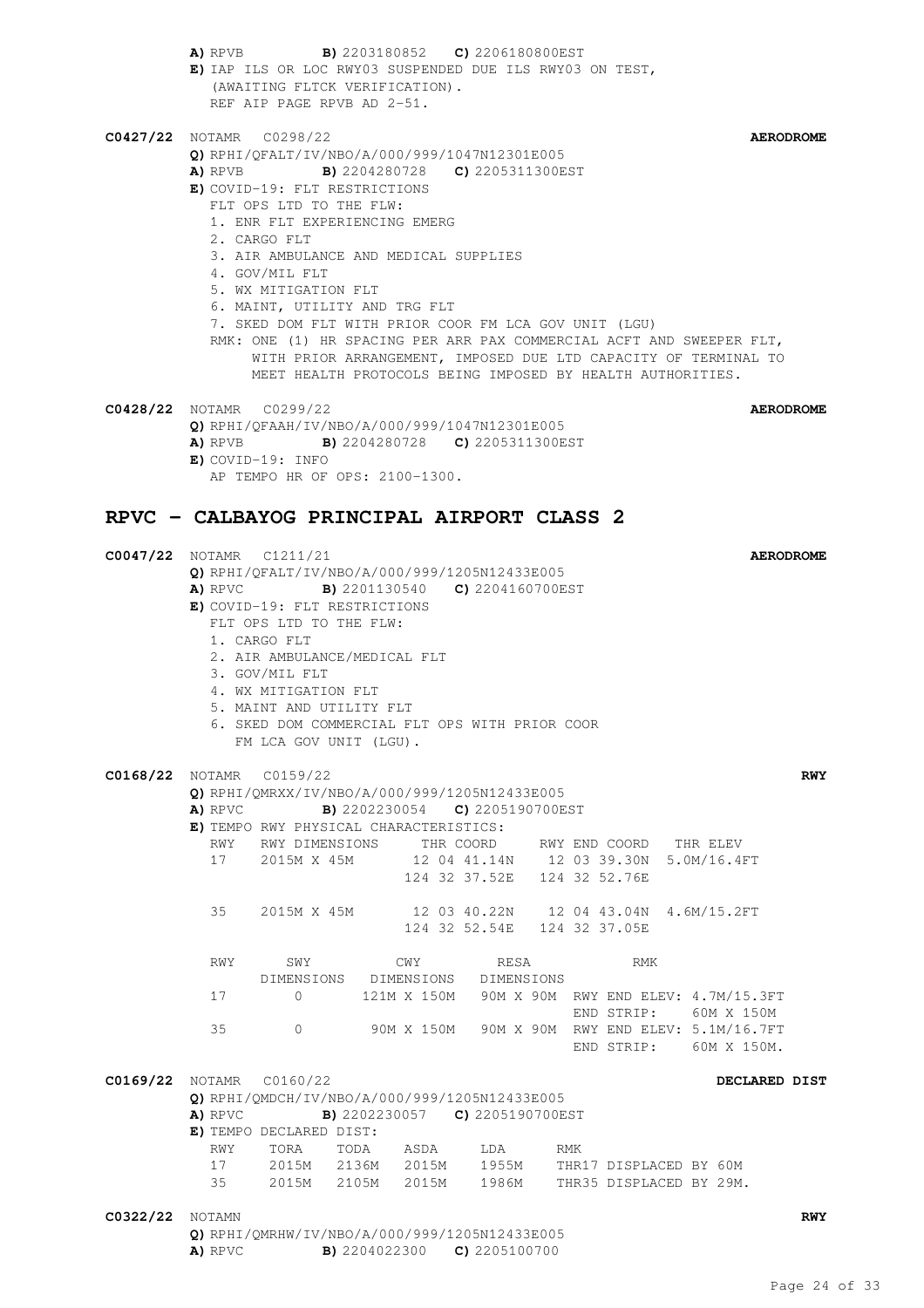- **E)** RWY17/35 WIP (REPAINTING OF RWY MARKINGS AND MARKERS). RMK: EXER CTN DRG LDG/TKOF. GIVE AMPLE TIME FOR MEN AND EQPT TO CLR THE RWY.
- **C0329/22** NOTAMR C0041/22 **FSS Q)** RPHI/QSSAH/V/B/A/000/999/1205N12433E005 **A)** RPVC **B)** 2204010647 **C)** 2206300600EST **E)** COVID-19: INFO FSS TEMPO HR OF OPS: 2200-0600.

- **C0330/22** NOTAMR C0050/22 **AERODROME Q)** RPHI/QFAAH/IV/NBO/A/000/999/1205N12433E005 **A)** RPVC **B)** 2204010649 **C)** 2206300600EST **E)** COVID-19: INFO AP TEMPO HR OF OPS: 2200-0600.
- **C0392/22** NOTAMN **FLOW CTL PROC Q)** RPHI/QPFXX/IV/NBO/A/000/999/1205N12433E005 **A)** RPVC **B)** 2204230000 **C)** PERM **E)** NR OF ACFT IN THE TFC PATTERN LTD TO TWO (2) AT ANY GIVEN TIME.

### **RPVD - DUMAGUETE PRINCIPAL AIRPORT (CLASS 1)**

| C0177/22 NOTAMR C1364/21        |     |                                                    |                                        |                                                             |     |                                                                   | DECLARED DIST |                  |
|---------------------------------|-----|----------------------------------------------------|----------------------------------------|-------------------------------------------------------------|-----|-------------------------------------------------------------------|---------------|------------------|
|                                 |     |                                                    |                                        | <b>Q)</b> RPHI/OMDCH/IV/NBO/A/000/999/0920N12318E005        |     |                                                                   |               |                  |
|                                 |     | A) RPVD                                            |                                        | <b>B)</b> 2202240721 <b>C)</b> 2205241300                   |     |                                                                   |               |                  |
|                                 |     | E) TEMPO DECLARED DIST:                            |                                        |                                                             |     |                                                                   |               |                  |
|                                 | RWY |                                                    |                                        | TORA TODA ASDA LDA                                          | RMK |                                                                   |               |                  |
|                                 | 09  |                                                    |                                        |                                                             |     | 1845M 1845M 1845M 1437M THR DISPLACED BY 408M                     |               |                  |
|                                 | 27  |                                                    |                                        | 1845M 1845M 1895M 1845M NIL                                 |     |                                                                   |               |                  |
|                                 |     | RWY SWY CWY                                        |                                        |                                                             |     |                                                                   |               |                  |
|                                 | 09  | $\begin{array}{ccc} & & 0 & \quad & 0 \end{array}$ |                                        |                                                             |     |                                                                   |               |                  |
|                                 |     | 27 50M 0.                                          |                                        |                                                             |     |                                                                   |               |                  |
| C0235/22 NOTAMR C1391/21        |     |                                                    |                                        |                                                             |     |                                                                   |               | THR LGTS         |
|                                 |     |                                                    |                                        | Q) RPHI/QLTAS/IV/BO/A/000/999/0920N12318E005                |     |                                                                   |               |                  |
|                                 |     |                                                    |                                        | A) RPVD B) 2203090445 C) 2206090800EST                      |     |                                                                   |               |                  |
|                                 |     |                                                    | E) RWY THR IDENT LGT (RTIL) RWY09 U/S. |                                                             |     |                                                                   |               |                  |
| C0236/22 NOTAMR C1392/21        |     |                                                    |                                        |                                                             |     |                                                                   |               | PAPI             |
|                                 |     |                                                    |                                        | Q) RPHI/QLPAS/IV/BO/A/000/999/0920N12318E005                |     |                                                                   |               |                  |
|                                 |     |                                                    |                                        | <b>A)</b> RPVD <b>B)</b> 2203090519 <b>C)</b> 2206090800EST |     |                                                                   |               |                  |
|                                 |     | $E)$ PAPI RWY09 U/S.                               |                                        |                                                             |     |                                                                   |               |                  |
|                                 |     |                                                    |                                        |                                                             |     |                                                                   |               |                  |
| <b>C0237/22</b> NOTAMR C1274/21 |     |                                                    |                                        |                                                             |     |                                                                   |               | <b>RWY</b>       |
|                                 |     |                                                    |                                        | Q) RPHI/QMRLT/IV/NBO/A/000/999/0920N12318E005               |     |                                                                   |               |                  |
|                                 |     |                                                    |                                        | A) RPVD B) 2203090520 C) 2206090800EST                      |     |                                                                   |               |                  |
|                                 |     |                                                    |                                        | E) LDG RWY09 LTD TO DAY VMC DUE PAPI RWY09 U/S.             |     |                                                                   |               |                  |
| C0238/22 NOTAMR C1393/21        |     |                                                    |                                        |                                                             |     |                                                                   |               | <b>VOR</b>       |
|                                 |     |                                                    |                                        | Q) RPHI/QNVCT/IV/BO/AE/000/999/0920N12318E025               |     |                                                                   |               |                  |
|                                 |     |                                                    |                                        | A) RPVD B) 2203090521 C) 2206090800EST                      |     |                                                                   |               |                  |
|                                 |     |                                                    |                                        |                                                             |     | E) VOR DGT 114.1MHZ ON TEST, DO NOT USE (AWAITING FLTCK           |               |                  |
|                                 |     | VERIFICATION).                                     |                                        |                                                             |     |                                                                   |               |                  |
| <b>C0412/22</b> NOTAMN          |     |                                                    |                                        |                                                             |     |                                                                   |               | <b>AERODROME</b> |
|                                 |     |                                                    |                                        | Q) RPHI/QFATT/IV/BO/A/000/999/0920N12318E005                |     |                                                                   |               |                  |
|                                 |     |                                                    |                                        | <b>A)</b> RPVD <b>B)</b> 2206160000 <b>C)</b> 2206292359    |     |                                                                   |               |                  |
|                                 |     |                                                    |                                        |                                                             |     | E) TRIGGER NOTAM - PERM AIRAC AIP AMDT NR 081/22 WEF 16 JUN 2022. |               |                  |
|                                 |     |                                                    | CHANGES TO THE FLW PAGES:              |                                                             |     |                                                                   |               |                  |
|                                 |     |                                                    |                                        | 1. REVISION TO APCH AND RWY LGT (REF RPVD AD 2-5)           |     |                                                                   |               |                  |
|                                 |     |                                                    |                                        | 2. REVISION TO ATS COM FAC (REF RPVD AD 2-6)                |     |                                                                   |               |                  |
|                                 |     |                                                    |                                        |                                                             |     |                                                                   |               |                  |
|                                 |     |                                                    |                                        |                                                             |     |                                                                   |               |                  |

## **RPVE - GODOFREDO P. RAMOS PRINCIPAL AIRPORT (CLASS 2)**

| <b>C0038/19</b> NOTAMN |         |                                              |
|------------------------|---------|----------------------------------------------|
|                        |         | Q) RPHI/OCACF/IV/B/AE/000/999/1156N12157E005 |
|                        | A) RPVE | <b>B)</b> 1902280000 <b>C)</b> PERM          |
|                        |         | E) TWR SRY FREO CHANGED TO 122.6MHZ.         |

**C0038/19** NOTAMN **A/G FACILITY**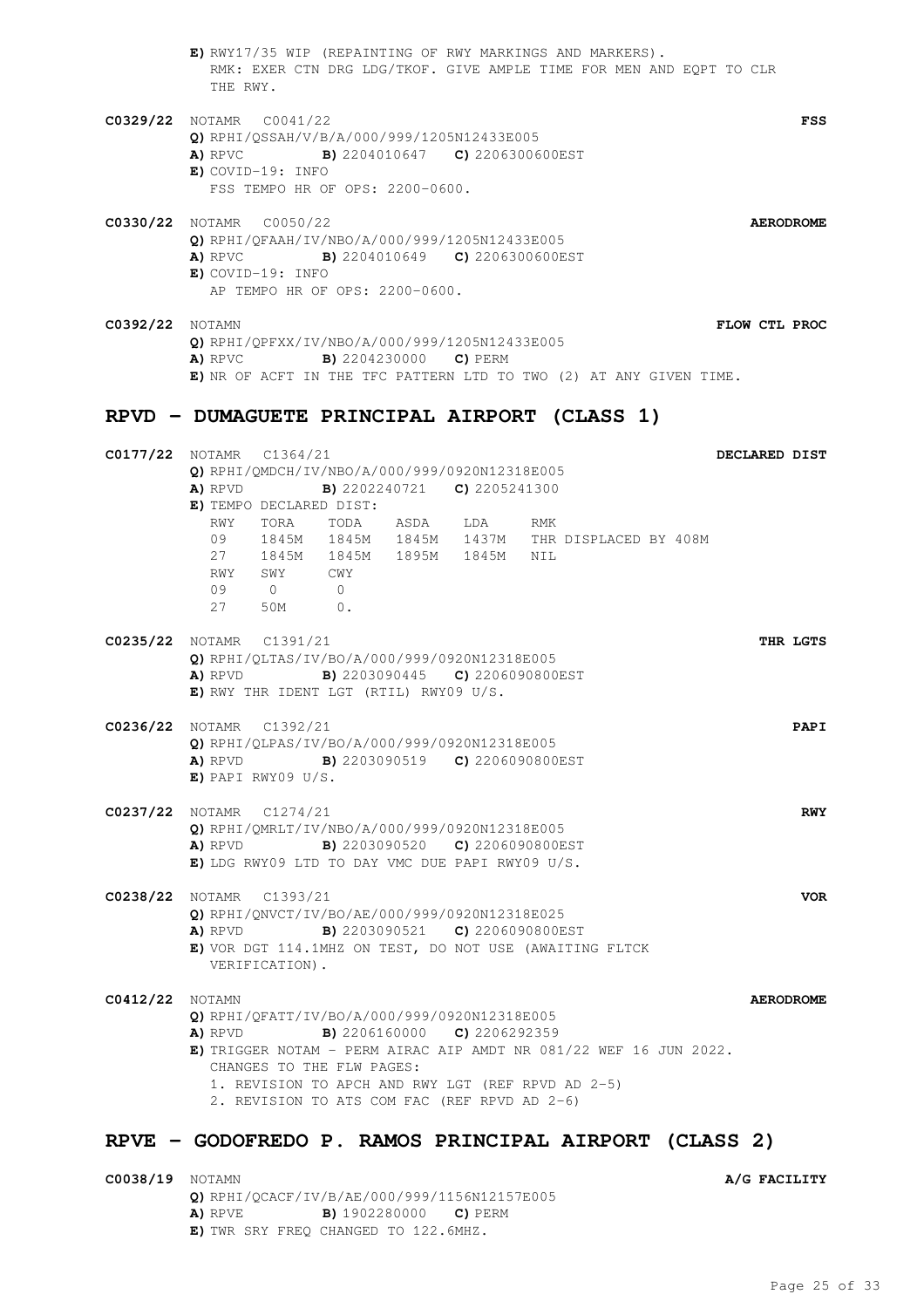REF AIP PAGE RPVE AD 2-6.

| <b>C0171/19</b> NOTAMN | Q) RPHI/QMNCS/IV/B/A/000/999/1156N12157E005<br><b>A)</b> RPVE <b>B)</b> 1904250000 <b>C)</b> PERM<br>E) NEW APN ESTABLISHED WITH THE FLW PARTICULARS:                                                                                                                                                                                                                     |                                                                                                                    | <b>APRON</b>           |
|------------------------|---------------------------------------------------------------------------------------------------------------------------------------------------------------------------------------------------------------------------------------------------------------------------------------------------------------------------------------------------------------------------|--------------------------------------------------------------------------------------------------------------------|------------------------|
|                        | DESIGNATOR: APRON 2<br>SFC: CONC<br>STRENGTH: PCN 67 R/B/W/T                                                                                                                                                                                                                                                                                                              |                                                                                                                    |                        |
| <b>C0173/19</b> NOTAMN | Q) RPHI/QMKXX/IV/BO/A/000/999/1156N12157E005<br>A) RPVE B) 1904250000 C) PERM<br>E) PRKG BAY 9 CHANGED WITH THE FLW PARTICULARS:                                                                                                                                                                                                                                          |                                                                                                                    | PARKING AREA           |
|                        | PRKG<br>COORD<br>BAY                                                                                                                                                                                                                                                                                                                                                      | ELEV ACFT TYPE RESTRICTIONS<br>(M)                                                                                 |                        |
|                        | 9<br>121 57 46.53E                                                                                                                                                                                                                                                                                                                                                        | 11 55 31.96N 8.31 A321 AND LOWER PWR-IN AND<br>CAT ACFT                                                            | PUSHBACK               |
| <b>C0175/19</b> NOTAMN | Q) RPHI/OMKXX/IV/BO/A/000/999/1156N12157E005<br><b>A)</b> RPVE <b>B)</b> 1904250000 <b>C)</b> PERM<br>E) PRKG BAY ESTABLISHED WITH THE FLW PARTICULARS:                                                                                                                                                                                                                   |                                                                                                                    | PARKING AREA           |
|                        | COORD<br>PRKG<br>BAY                                                                                                                                                                                                                                                                                                                                                      | ELEV<br>ACFT TYPE<br>(M)                                                                                           | RESTRICTIONS           |
|                        | 10<br>121 57 47.14E<br>11   11   55   29.61N   8.30   A321   AND   LOWER   PWR-IN   AND<br>121 57 47.75E<br>12                                                                                                                                                                                                                                                            | 11 55 30.79N 8.28 A321 AND LOWER PWR-IN AND<br>CAT ACFT<br>CAT ACFT<br>11 55 28.44N 8.31 A321 AND LOWER PWR-IN AND | PUSHBACK<br>PUSHBACK   |
|                        | 121 57 48.36E<br>C0736/19 NOTAMR C0513/19<br>Q) RPHI/QMRLT/IV/NBO/A/000/999/1156N12157E005<br><b>A)</b> RPVE <b>B)</b> 1911180913 <b>C)</b> PERM<br>E) 1. CAT C ACFT FLYING THE PBN PROC:<br>2. NO RE-LAND (CATICLAN) AFTER SUNSET FOR CAT C ACFT.<br>NOTE:<br>AP HR OF OPS REMAIN AT 2200-1000. EXTENSION (ITEM 1 B<br>NEEDS CONCURRENCE FM TRANSAIRE AND CATICLAN TWR). | CAT ACFT<br>A) LDG BEFORE SUNSET ALLOWED PROVIDED WX IS VMC.<br>B) TKOF UNTIL TWILIGHT ALLOWED PROVIDED WX IS VMC. | PUSHBACK<br><b>RWY</b> |
|                        | C0596/20 NOTAMR C0285/19<br>Q) RPHI/ONDCH/IV/BO/AE/000/999/1155N12157E025<br><b>A)</b> RPVE <b>B)</b> 2005282331 <b>C)</b> PERM<br>E) CATICLAN DME PARTICULARS CHANGED TO:<br>PSN OF TRANSMITTING ANTENNA COORD-<br>11 55 27.7176N 121 57 25.961E<br>ELEV OF DME TRANSMITTING ANTENNA-<br>24.263M/ 79.583FT.<br>REF AIP PAGE RPVE AD 2-6 SECN RPVE AD 2.19.               |                                                                                                                    | DME                    |
| <b>C1348/20</b> NOTAMN | Q) RPHI/QFFXX/IV/NBO/A/000/999/1156N12157E005<br>A) RPVE<br><b>B)</b> 2012310000 <b>C)</b> PERM<br>E) CAPABILITY FOR REMOVAL OF DISABLED ACFT:<br>ACFT RECOVERY EQPT FOR LIFTING AND MOV OF ALL ACFT SIZE<br>UP TO AND INCLUDING A321 BY THIRD PARTY PROVIDER.<br>CTC INFO:<br>THIRD PARTY PROVIDERS:                                                                     |                                                                                                                    | FIRE AND RESCUE        |
|                        | TEL NR : +632 8877 1109 LOCAL 3897                                                                                                                                                                                                                                                                                                                                        | EMERG SERVICES DEPARTMENT, MANILA INTL AP AUTHORITY (MIAA)                                                         |                        |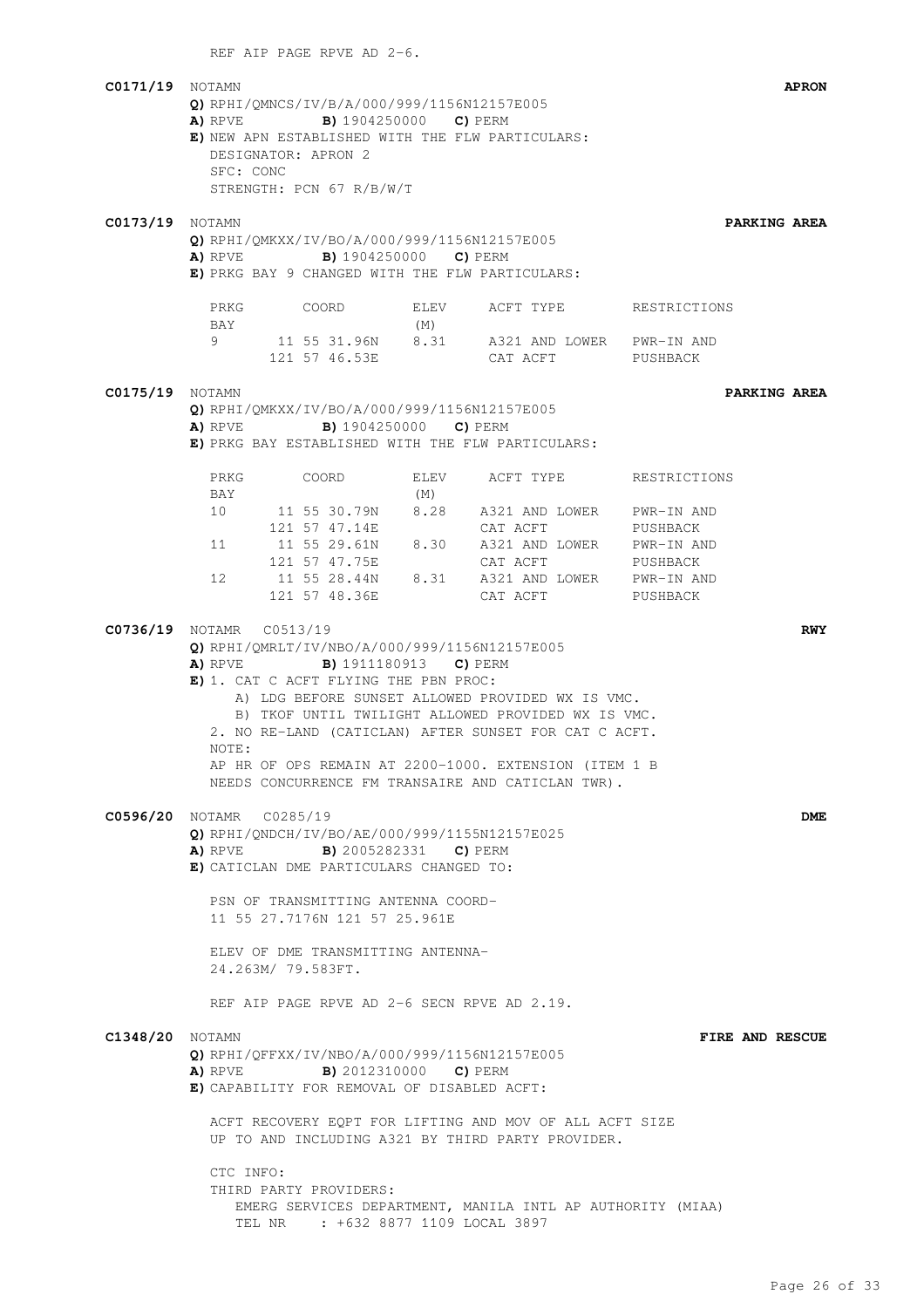DISABLED ACFT REMOVAL PLAN (DARP) COORDINATOR: CATICLAN (GODOFREDO P. RAMOS) AP SAFETY OFFICE TEL NR : +636 288 7111 MOBILE NR : +639778461266 REF AIP PAGE RPVE AD 2-2 SECN RPVE AD 2.6, ITEM 3. **C1449/20** NOTAMN **DECLARED DIST Q)** RPHI/QMDCH/IV/NBO/A/000/999/1156N12157E005 **A)** RPVE **B)** 2101280000 **C)** PERM **E)** DECLARED DIST CHANGED TO: RWY TORA TODA ASDA LDA RMK 06 1693M 1760M 1693M 1638M THR DISPLACED BY 55M 24 1693M 1753M 1693M 1693M NIL REF AIP PAGE RPVE AD 2-4 SECN RPVE AD 2.13. **C1451/20** NOTAMN **CWY Q)** RPHI/QMCXX/I/M/A/000/999/1156N12157E005 **A)** RPVE **B)** 2101280000 **C)** PERM **E)** CWY DIMENSIONS CHANGED TO: RWY CWY 06 67M X 100M 24 60M X 100M REF AIP PAGE RPVE AD 2-4 SECN RPVE AD 2.12 **C0688/21** NOTAMN **AERODROME Q)** RPHI/QFAXX/IV/NBO/A/000/999/1156N12157E005 **A)** RPVE **B)** 2108120000 **C)** PERM **E)** VAR CHANGED TO 2 DEG W (2020) ANNUAL CHANGE: 6 MIN INCREASING REF AIP PAGE RPVE AD 2-1 SECN RPVE AD 2.2 **C0692/21** NOTAMN **RWY Q)** RPHI/QMRXX/IV/NBO/A/000/999/1156N12157E005 **A)** RPVE **B)** 2108120000 **C)** PERM **E)** RWY QTE CHANGED TO: RWY QTE 06 063.00 DEG 24 243.00 DEG REF AIP PAGE RPVE AD 2-4 SECN RPVE AD 2.12 **C0758/21** NOTAMN **PAPI Q)** RPHI/QLPAW/IV/BO/A/000/999/1156N12157E005 **A)** RPVE **B)** 2107102200 **C)** PERM **E)** APAPI RWY06 DECOMMISSIONED. REF AIP PAGE RPVE AD 2-4 SECN RPVE AD 2.14. **C0764/21** NOTAMN **PAPI Q)** RPHI/QLPCS/IV/BO/A/000/999/1156N12157E005 **A)** RPVE **B)** 2108120000 **C)** PERM **E)** PAPI RWY06 COMMISSIONED WITH THE FLW PARTICULARS: 1. EFFECTIVE GLIDE ANGLE: 3.0 DEG 2. PSN OF THE LGT UNITS: LEFT (PILOT SIDE) 3. MNM EYE HGT OVER THR (METH): 14.75M RMK: PATH WID: 0.33 DEG VIS RANGE: 6NM HORIZONTAL ANGULAR CLR: CLR DIST FM THR: 300M RECOMMENDED FOR RIGHT BASE APCH ONLY DUE TO OBSTRUCTION (TREES). REF AIP PAGE RPVE AD 2-4 SECN RPVE AD 2.14.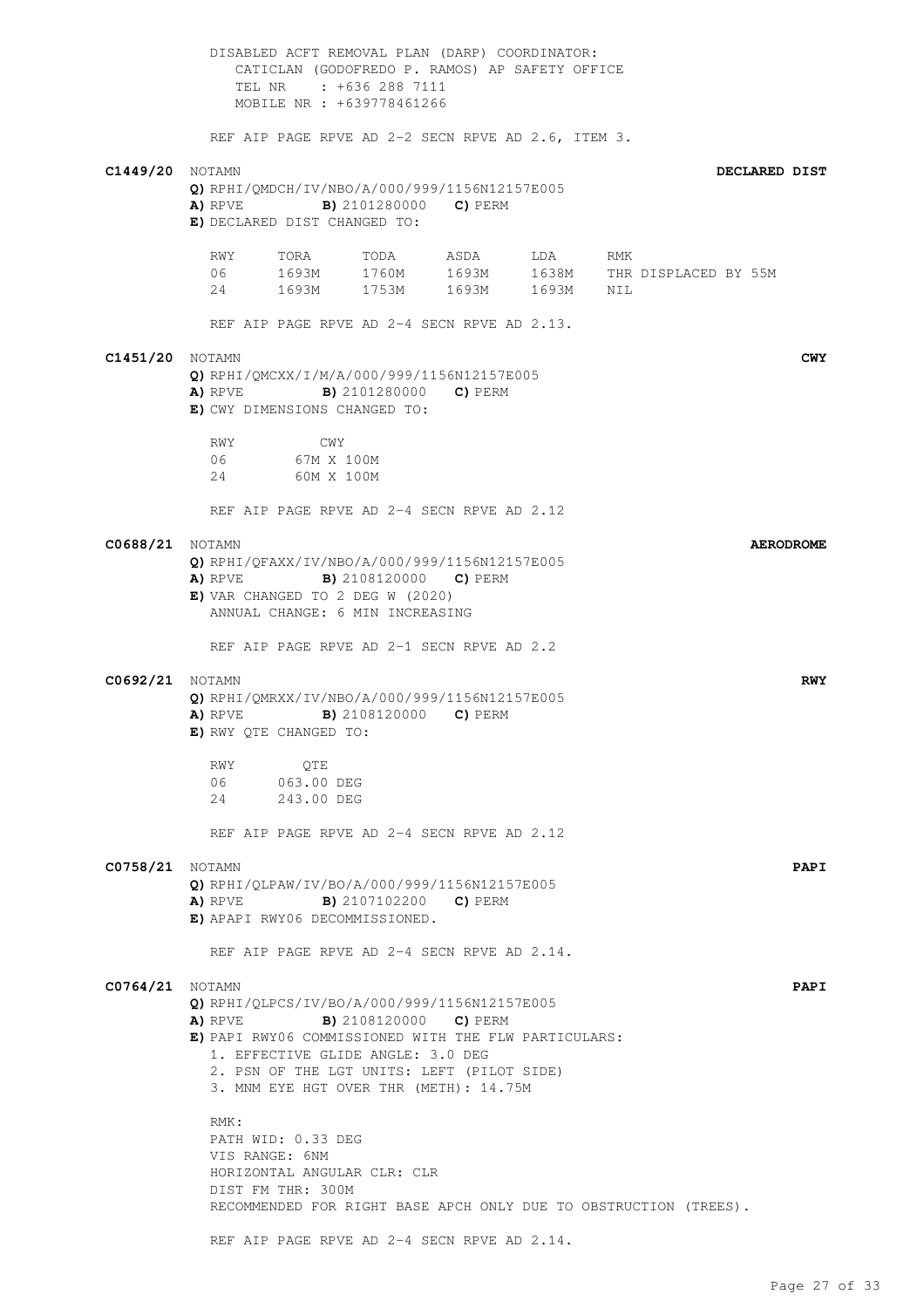|                        | <b>C0311/22</b> NOTAMR C1514/21<br><b>RWY</b><br>Q) RPHI/QMRXX/IV/NBO/A/000/999/1156N12157E005<br><b>A)</b> RPVE <b>B)</b> 2203300024 <b>C)</b> 2206271000EST<br>E) EXER CTN DRG LDG/TKOF RWY06/24 DUE RANDOM LASER LGT EMITTING<br>FM UNIDENTIFIED SOURCES WEST PART OF APCH RWY06.                                                                                                                                                                                 |
|------------------------|----------------------------------------------------------------------------------------------------------------------------------------------------------------------------------------------------------------------------------------------------------------------------------------------------------------------------------------------------------------------------------------------------------------------------------------------------------------------|
|                        | <b>C0312/22</b> NOTAMR C1515/21<br>PARKING AREA<br>Q) RPHI/QMKLC/IV/BO/A/000/999/1156N12157E005<br><b>A)</b> RPVE <b>B)</b> 2203300026 <b>C)</b> 2206272200EST<br>E) PRKG BAY NR 2 CLSD DUE WIP.                                                                                                                                                                                                                                                                     |
|                        | C0313/22 NOTAMR C1517/21<br><b>AERODROME</b><br>O) RPHI/OFAHX/IV/NBO/A/000/999/1156N12157E005<br>A) RPVE B) 2203300028 C) 2206272200EST<br>E) AD CONCENTRATION OF BIRDS.<br>RMK: EXER EXTREME CTN DRG LDG/TKOF RWY06/24.                                                                                                                                                                                                                                             |
|                        | C0432/22 NOTAMR C0314/22<br><b>AERODROME</b><br>O) RPHI/OFALT/IV/NBO/A/000/999/1156N12157E005<br><b>A)</b> RPVE <b>B)</b> 2204290811 <b>C)</b> 2205311000EST<br>E) COVID-19: FLT RESTRICTIONS<br>FLT OPS LTD TO THE FLW:<br>1. ENR FLT EXPERIENCING EMERG<br>2. CARGO FLT<br>3. AIR AMBULANCE AND MEDICAL SUPPLIES<br>4. GOV/MIL FLT<br>5. WX MITIGATION FLT<br>6. MAINT AND UTILITY FLT<br>7. SKED DOM COMMERCIAL FLT OPS WITH PRIOR COOR<br>FM LCA GOV UNIT (LGU). |
|                        | C0440/22 NOTAMR C0116/22<br><b>OBST</b><br>Q) RPHI/QOBCE/IV/M/A/000/999/1156N12157E001<br><b>A)</b> RPVE <b>B)</b> 2204300709 <b>C)</b> 2207291000EST<br>E) OBST ERECTED WITH THE FLW DATA:<br>OBST<br>COORD<br>TOP ELEV<br>(M AMSL)<br>AKELCO TWR 11 55 40.0N<br>21<br>121 57 55.6E<br>11 55 40.0N<br>11<br>SECURITY<br>FENCE<br>121 57 55.6E<br>RMK: CODE 4C ACFT SHALL EXER EXTREME CTN DRG ENTRY/EXIT AT THE APN<br>VIA TWY E1 DUE PRESENCE OF OBST.             |
|                        | RPVF - CATARMAN PRINCIPAL AIRPORT (CLASS 2)                                                                                                                                                                                                                                                                                                                                                                                                                          |
|                        | <b>C0361/22</b> NOTAMR C0076/22<br>FSS<br>Q) RPHI/QSSAH/V/B/A/000/999/1230N12438E005<br><b>A)</b> RPVF <b>B)</b> 2204130333 <b>C)</b> 2206300600EST<br>$E)$ COVID-19: INFO<br>FSS TEMPO HR OF OPS: 2200-0600.                                                                                                                                                                                                                                                        |
| <b>C0391/22</b> NOTAMN | FLOW CTL PROC<br>Q) RPHI/QPFXX/IV/NBO/A/000/999/1230N12438E005<br><b>A)</b> RPVF <b>B)</b> 2204230000 <b>C)</b> PERM<br>E) NR OF ACFT IN THE TFC PATTERN LTD TO TWO (2) AT ANY GIVEN TIME.                                                                                                                                                                                                                                                                           |
|                        | C0407/22 NOTAMR C0022/22<br><b>AERODROME</b><br>Q) RPHI/QFALT/IV/NBO/A/000/999/1230N12438E005<br>A) RPVF B) 2204210538 C) 2206300600EST<br>E) COVID-19: FLT RESTRICTIONS<br>FLT OPS LTD TO THE FLW:<br>1. CARGO FLT<br>2. AIR AMBULANCE AND MEDICAL SUPPLIES<br>3. GOV/MIL FLT<br>4. WX MITIGATION FLT<br>5. MAINT AND UTILITY FLT<br>6. SKED DOM COMMERCIAL FLT OPS WITH PRIOR COOR FM LCA GOV UNIT (LGU).                                                          |
|                        | C0433/22 NOTAMR C0120/22<br><b>PAPI</b>                                                                                                                                                                                                                                                                                                                                                                                                                              |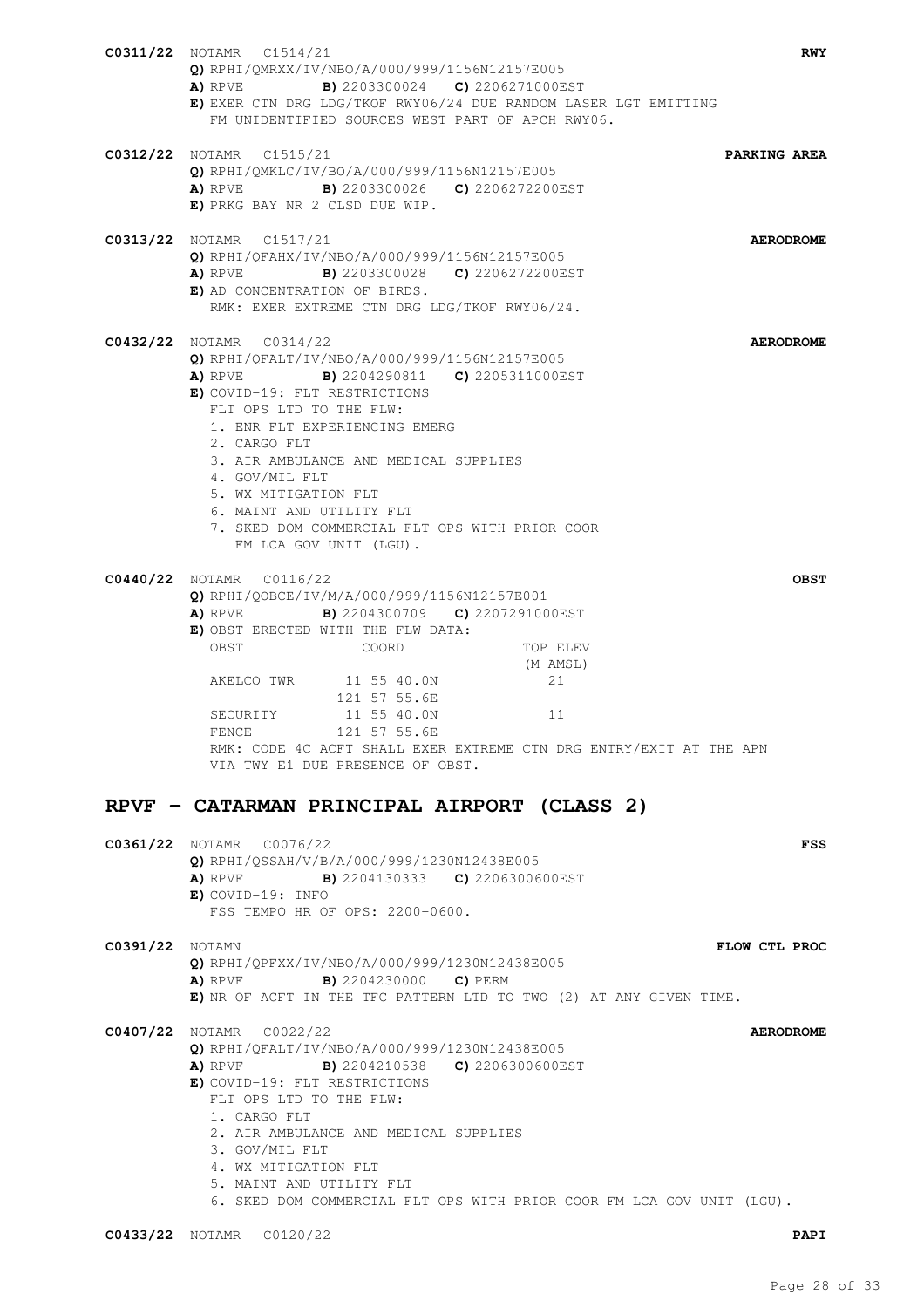**Q)** RPHI/QLPAS/IV/BO/A/000/999/1230N12438E005 **A)** RPVF **B)** 2204290816 **C)** 2207290800EST **E)** PAPI RWY 04 U/S.

#### **RPVH - HILONGOS COMMUNITY AIRPORT**

#### **C0904/20** NOTAMN **OBST Q)** RPHI/QOBCE/IV/M/AE/000/001/1023N12446E005 **A)** RPVH **B)** 2008052354 **C)** 2010302200EST **E)** EXER EXTREME CTN DRG LDG/TKOF RWY18/36 DUE PRESENCE OF OBST (TRANSMISSION POST): OBS COORD ELEV (M AGL) TRANSMISSION POST 10 23 16.3N 18.3 124 45 40.5E

## **RPVJ - MASBATE PRINCIPAL AIRPORT (CLASS 2)**

| C0664/19 | <b>NOTAMN</b> | Q) RPHI/QMRXX/IV/NBO/A/000/999/1222N12338E005 |          |  |
|----------|---------------|-----------------------------------------------|----------|--|
|          | A) RPVJ       | <b>B)</b> 1912050000 <b>C)</b> PERM           |          |  |
|          | E) RWY        | THR COORD                                     | THR ELEV |  |
|          | 04            | 12 21 54.4580N                                | 16.299M  |  |
|          |               | 123 37 35.2371E                               |          |  |
|          | 2.2.          | 12 22 27.4723N                                | 5.1208M  |  |
|          |               | 123 38 01.1311E                               |          |  |

REF AIP PAGE RPLL AD 2-3, SECN RPLL AD 2.12.

#### **C0390/22** NOTAMN **FLOW CTL PROC Q)** RPHI/QPFXX/IV/NBO/A/000/999/1222N12338E005 **A)** RPVJ **B)** 2204230000 **C)** PERM **E)** NR OF ACFT IN THE TFC PATTERN LTD TO TWO (2) AT ANY GIVEN TIME.

#### **RPVQ - BILIRAN COMMUNITY AIRPORT**

| <b>C0242/22</b> NOTAMN | DECLARED DIST                                            |                                                               |           |  |  |             |  |  |  |  |                  |
|------------------------|----------------------------------------------------------|---------------------------------------------------------------|-----------|--|--|-------------|--|--|--|--|------------------|
|                        | Q) RPHI/QMDCH/V/NBO/A/000/999/1134N12425E005             |                                                               |           |  |  |             |  |  |  |  |                  |
|                        | <b>A)</b> RPVQ <b>B)</b> 2203100000 <b>C)</b> 2206090900 |                                                               |           |  |  |             |  |  |  |  |                  |
|                        |                                                          | E) TEMPO DECLARED DIST:                                       |           |  |  |             |  |  |  |  |                  |
|                        | RWY                                                      | TORA                                                          | TODA ASDA |  |  | <b>T.DA</b> |  |  |  |  |                  |
|                        |                                                          | 13 700M 700M 700M 700M                                        |           |  |  |             |  |  |  |  |                  |
|                        |                                                          | 31 700M 800M 800M                                             |           |  |  | 700M        |  |  |  |  |                  |
|                        |                                                          | RWY SWY CWY                                                   |           |  |  |             |  |  |  |  |                  |
|                        | $13$ 0                                                   | $\overline{a}$                                                |           |  |  |             |  |  |  |  |                  |
|                        |                                                          |                                                               |           |  |  |             |  |  |  |  |                  |
|                        |                                                          | RMK:AVBL RWY LEN IS 700M. RWY31 THR DISPLACED BY 300M DUE WIP |           |  |  |             |  |  |  |  |                  |
|                        |                                                          | (CONC OF RWY - PHASE II).                                     |           |  |  |             |  |  |  |  |                  |
| <b>C0366/22</b> NOTAMN |                                                          |                                                               |           |  |  |             |  |  |  |  | <b>AERODROME</b> |
|                        |                                                          | Q) RPHI/QFALT/IV/NBO/A/000/999/1134N12425E005                 |           |  |  |             |  |  |  |  |                  |
|                        |                                                          | <b>A)</b> RPVQ <b>B)</b> 2204140836 <b>C)</b> 2207140900EST   |           |  |  |             |  |  |  |  |                  |
|                        |                                                          | E) AD LTD TO HEL OPS DUE SINKHOLE AT RWY13/31.                |           |  |  |             |  |  |  |  |                  |
|                        |                                                          |                                                               |           |  |  |             |  |  |  |  |                  |
|                        |                                                          | RPVR - ROXAS PRINCIPAL AIRPORT (CLASS 1)                      |           |  |  |             |  |  |  |  |                  |
|                        |                                                          |                                                               |           |  |  |             |  |  |  |  |                  |
|                        | C0127/22 NOTAMR C1175/21                                 |                                                               |           |  |  |             |  |  |  |  | <b>AERODROME</b> |
|                        |                                                          | Q) RPHI/QFALT/IV/NBO/A/000/999/1136N12245E005                 |           |  |  |             |  |  |  |  |                  |
|                        |                                                          | <b>A)</b> RPVR <b>B)</b> 2202041019 <b>C)</b> 2205041000EST   |           |  |  |             |  |  |  |  |                  |
|                        |                                                          | E) COVID-19: FLT RESTRICTIONS                                 |           |  |  |             |  |  |  |  |                  |
|                        |                                                          | FLT OPS LTD TO THE FLW:                                       |           |  |  |             |  |  |  |  |                  |
|                        |                                                          | 1. ENR FLT EXPERIENCING EMERG                                 |           |  |  |             |  |  |  |  |                  |
|                        | 2. CARGO FLT                                             |                                                               |           |  |  |             |  |  |  |  |                  |
|                        |                                                          | 3. AIR AMBULANCE AND MEDICAL SUPPLIES                         |           |  |  |             |  |  |  |  |                  |
|                        |                                                          | 4. GOV/MIL FLT                                                |           |  |  |             |  |  |  |  |                  |
|                        |                                                          | 5. WX MITIGATION FLT                                          |           |  |  |             |  |  |  |  |                  |
|                        |                                                          | 6. MAINT AND UTILITY FLT                                      |           |  |  |             |  |  |  |  |                  |
|                        |                                                          | 7. SKED DOM FLT                                               |           |  |  |             |  |  |  |  |                  |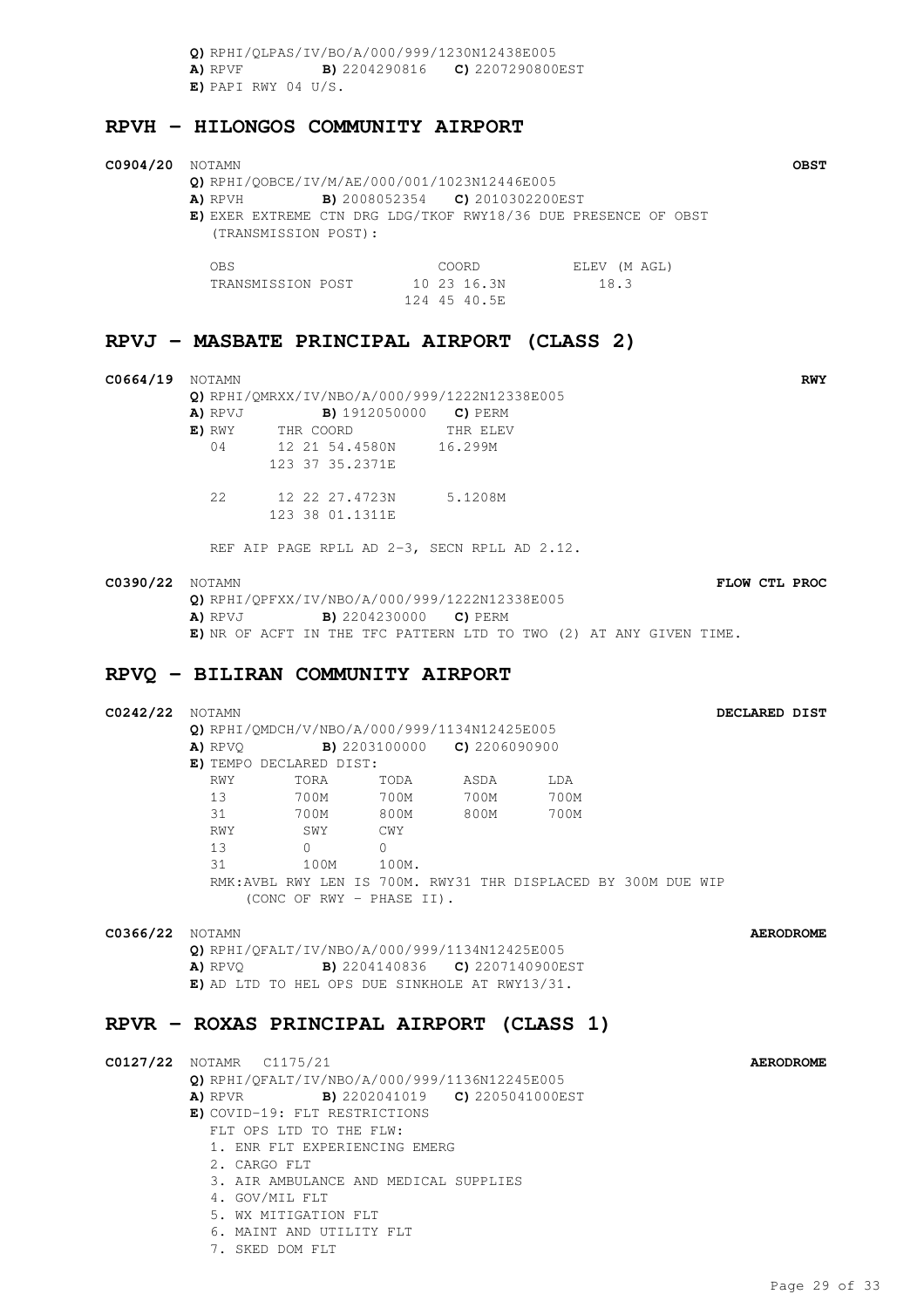RMK: PAX BOUND FOR THE PROVINCE OF CAPIZ RQMNTS: DOM TRAVELLERS - TRAVEL COORD PERMIT (TCP) THRU S-PASS - NEG REVERSE TRANSCRIPTION - POLYMERASE CHAIN REACTION (RT-PCR) 72 HR BFR TRAVEL (FOR PARTIALLY/NON-VACCINATED ONLY) RTN OVERSEAS FILIPINOS (ROF)/INTL TRAVELLERS - TRAVEL COORD PERMIT (TCP) THRU S-PASS - NEG REVERSE TRANSCRIPTION - POLYMERASE CHAIN REACTION (RT-PCR) 48 HR BFR TRAVEL FM OTHER COUNTRIES (FOR BOTH VACCINATED AND NON-VACCINATED) PER CAPIZ PROVINCIAL GOV EXECUTIVE ORD NR 002-A SERIES 2022 DATED FEB 3,2022. **C0247/22** NOTAMR C1435/21 **AERODROME Q)** RPHI/QFAXX/IV/NBO/A/000/999/1136N12245E005 **A)** RPVR **B)** 2203111026 **C)** 2206102359EST **E)** AIRAC AIP SUP A012/19 EXTD. ESTABLISHMENT OF ROXAS PRINCIPAL AP (CLASS 1) IAC - ICAO (VOR RWY32). **C0259/22** NOTAMR C1422/21 **ABN**

- **Q)** RPHI/QLBAS/V/M/A/000/999/1136N12245E005 **A)** RPVR **B)** 2203160547 **C)** 2206160800EST **E)** ABN U/S.
- 
- **C0439/22** NOTAMN **FIRE AND RESCUE Q)** RPHI/QFFCG/IV/NBO/A/000/999/1136N12245E005 **A)** RPVR **B)** 2204290955 **C)** 2207291100 **E)** AD CAT FOR FIREFIGHTING SER DOWNGRADED TO CAT VI.

#### **RPVS - ANTIQUE PRINCIPAL AIRPORT (CLASS 2)**

**C0540/21** NOTAMR C0539/21 **FSS Q)** RPHI/QSSCS/V/B/A/000/999/1046N12156E005 **A)** RPVS **B)** 2105190608 **C)** PERM **E)** FSS ESTABLISHED WITH THE FLW PARTICULARS: SER DESIGNATION: ANTIQUE FSS CALL SIGN: ANTIQUE RDO HR OF OPS: 0000-0800 FREQ : 127.1MHZ A/G : 5205KHZ POINT TO POINT PRI FREQ (MACTAN NETWORK) OPR : CAA OF THE PHILIPPINES RMK: THE TWR FREQ FOR AP WITH AD CTL SER OR FSS FREQ WITH ATS ADVS IS THE DESIGNATED UNICOM FREQ FOR USE WHEN THESE SER ARE CLSD (REF AIP PAGE GEN 3.4-3 ITEM 3.6.1). : FOR EXTENSION OF SER, ONE DAY PN IS REQUIRED. **C1123/21** NOTAMR C0735/21 **DECLARED DIST Q)** RPHI/QMDCH/IV/NBO/A/000/999/1046N12156E005 **A)** RPVS **B)** 2109300746 **C)** 2112301000EST **E)** TEMPO DECLARED DIST: RWY TORA TODA ASDA LDA RMK 18 1370M 1521M 1370M 1370M NIL 36 1370M 1430M 1370M 1330M THR DISPLACED BY 40M RWY SWY CWY<br>18 OM 151M 18 0M 36 0M 60M. **C1124/21** NOTAMR C0490/21 **RWY Q)** RPHI/QMRXX/IV/NBO/A/000/999/1046N12156E005 **A)** RPVS **B)** 2109300749 **C)** 2112301000EST **E)** TEMPO RWY PHYSICAL CHARACTERISTICS: RWY RWY DIMENSIONS THR COORD THR ELEV 18 1370M X 30M 10 46 24.038N 6.8384M 18 1370M X 30M 10 46 24.038N 6.8384M 121 55 56.915E 36 1370M X 30M 10 45 40.73433N 10.2874M

121 55 56.80460E.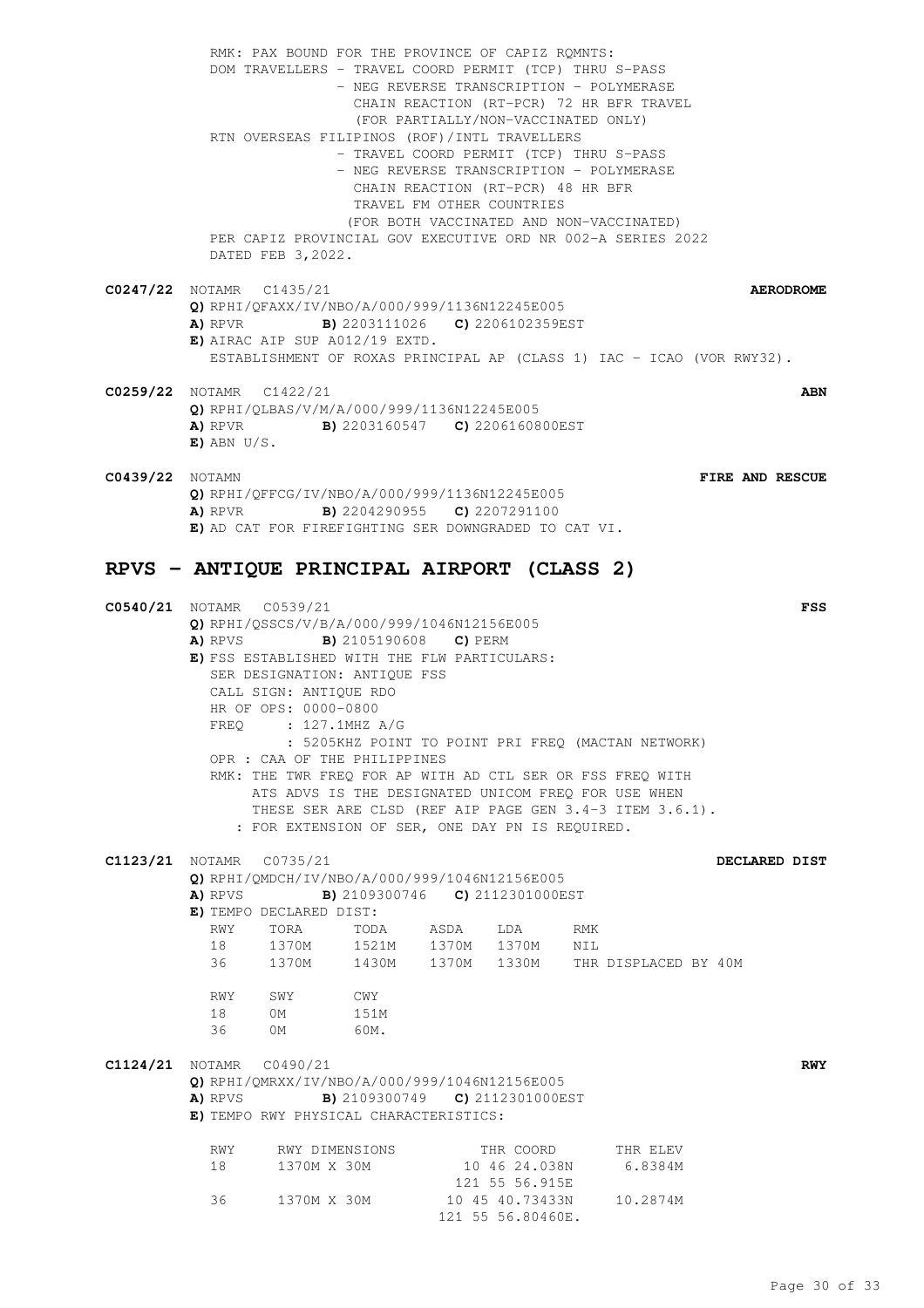- **C0344/22** NOTAMN **FSS Q)** RPHI/QSSAH/V/B/A/000/999/1046N12156E005 **A)** RPVS **B)** 2204152300 **C)** 2207160900EST **E)** FSS INTERIM HR OF OPS: 2300-0900.
- **C0389/22** NOTAMN **FLOW CTL PROC Q)** RPHI/QPFXX/IV/NBO/A/000/999/1046N12156E005 **A)** RPVS **B)** 2204230000 **C)** PERM **E)** NR OF ACFT IN THE TFC PATTERN LTD TO TWO (2) AT ANY GIVEN TIME.

### **RPVU - ROMBLON PRINCIPAL AIRPORT (CLASS 2)**

**C1490/20** NOTAMN **FSS Q)** RPHI/QSSLC/V/B/A/000/999/1219N12205E005 **A)** RPVU **B)** 2012110406 **C)** 2103100700EST **E)** FSS CLSD.

## **RPVV - FRANCISCO B. REYES PRINCIPAL AIRPORT (CLASS 2)**

**C0415/22** NOTAMN **AERODROME Q)** RPHI/QFATT/IV/BO/A/000/999/1207N12006E005 **A)** RPVV **B)** 2206160000 **C)** 2206292359 **E)** TRIGGER NOTAM - PERM AIRAC AIP AMDT NR 081/22 WEF 16 JUN 2022. CHANGES TO THE FLW PAGES: 1. REVISION TO FLT PROC (REF RPVV AD 2-8) 2. REVISION TO TFC CIRCUIT CHART (RWY 08) (REF RPVV AD 2-11) 3. REVISION TO TFC CIRCUIT CHART (RWY 26) (REF RPVV AD 2-12).

### **RPVW - BORONGAN COMMUNITY AIRPORT**

| C0660/21        | NOTAMN                                                                                            | Q) RPHI/QMRXX/IV/NBO/A/000/999/1140N12529E005 |      |                               |                | <b>RWY</b>       |  |  |  |
|-----------------|---------------------------------------------------------------------------------------------------|-----------------------------------------------|------|-------------------------------|----------------|------------------|--|--|--|
|                 | <b>A)</b> RPVW <b>B)</b> 2108120000 <b>C)</b> PERM<br>E) RWY PHYSICAL CHARACTERISTICS CHANGED TO: |                                               |      |                               |                |                  |  |  |  |
|                 |                                                                                                   |                                               |      |                               |                |                  |  |  |  |
|                 | RWY                                                                                               | RWY DIMENSIONS                                |      | THR COORD                     | THR ELEV       |                  |  |  |  |
|                 | 02                                                                                                | 1380M X 30M                                   |      | 11 40 04.31N<br>125 28 36.36E | 4.5M/14.9FT    |                  |  |  |  |
|                 | 20                                                                                                | 1380M X 30M                                   |      | 11 40 46.22N<br>125 28 52.75E | 4.6M/15.1FT    |                  |  |  |  |
|                 |                                                                                                   | RWY SWY DIMENSIONS CWY DIMENSIONS             |      |                               |                |                  |  |  |  |
|                 | 02<br>20                                                                                          | $\mathbf{0}$<br>$\Omega$                      |      | 100M<br>100M                  |                |                  |  |  |  |
|                 |                                                                                                   | REF AIP PAGE RPVW AD 2-2 SECN RPVW AD 2.12.   |      |                               |                |                  |  |  |  |
|                 |                                                                                                   |                                               |      |                               |                |                  |  |  |  |
| C0662/21 NOTAMN | DECLARED DIST<br>Q) RPHI/QMDCH/IV/NBO/A/000/999/1140N12529E005                                    |                                               |      |                               |                |                  |  |  |  |
|                 | <b>A)</b> RPVW <b>B)</b> 2108120000 <b>C)</b> PERM<br>E) DECLARED DIST CHANGED TO:                |                                               |      |                               |                |                  |  |  |  |
|                 |                                                                                                   | RWY TORA                                      | TODA | ASDA                          | LDA            |                  |  |  |  |
|                 | 20                                                                                                | 02 1380M 1480M 1380M<br>1380M 1480M           |      | 1380M                         | 1380M<br>1380M |                  |  |  |  |
|                 |                                                                                                   | REF AIP PAGE RPVW AD 2-2 SECN RPVW AD 2.13.   |      |                               |                |                  |  |  |  |
|                 |                                                                                                   |                                               |      |                               |                | <b>AERODROME</b> |  |  |  |
|                 | C0137/22 NOTAMR C0751/21<br>Q) RPHI/OFALT/IV/NBO/A/000/999/1140N12529E005                         |                                               |      |                               |                |                  |  |  |  |
|                 | <b>B)</b> 2202081415 <b>C)</b> 2205080900EST<br>A) RPVW                                           |                                               |      |                               |                |                  |  |  |  |
|                 | E) COVID-19: FLT RESTRICTIONS                                                                     |                                               |      |                               |                |                  |  |  |  |
|                 | FLT OPS LTD TO THE FLW:                                                                           |                                               |      |                               |                |                  |  |  |  |
|                 | 1. CARGO FLT<br>2. AIR AMBULANCE AND MEDICAL SUPPLIES                                             |                                               |      |                               |                |                  |  |  |  |
|                 | 3. GOV/MIL FLT                                                                                    |                                               |      |                               |                |                  |  |  |  |
|                 | 4. WX MITIGATION FLT                                                                              |                                               |      |                               |                |                  |  |  |  |
|                 |                                                                                                   | 5. MAINT AND UTILITY FLT                      |      |                               |                |                  |  |  |  |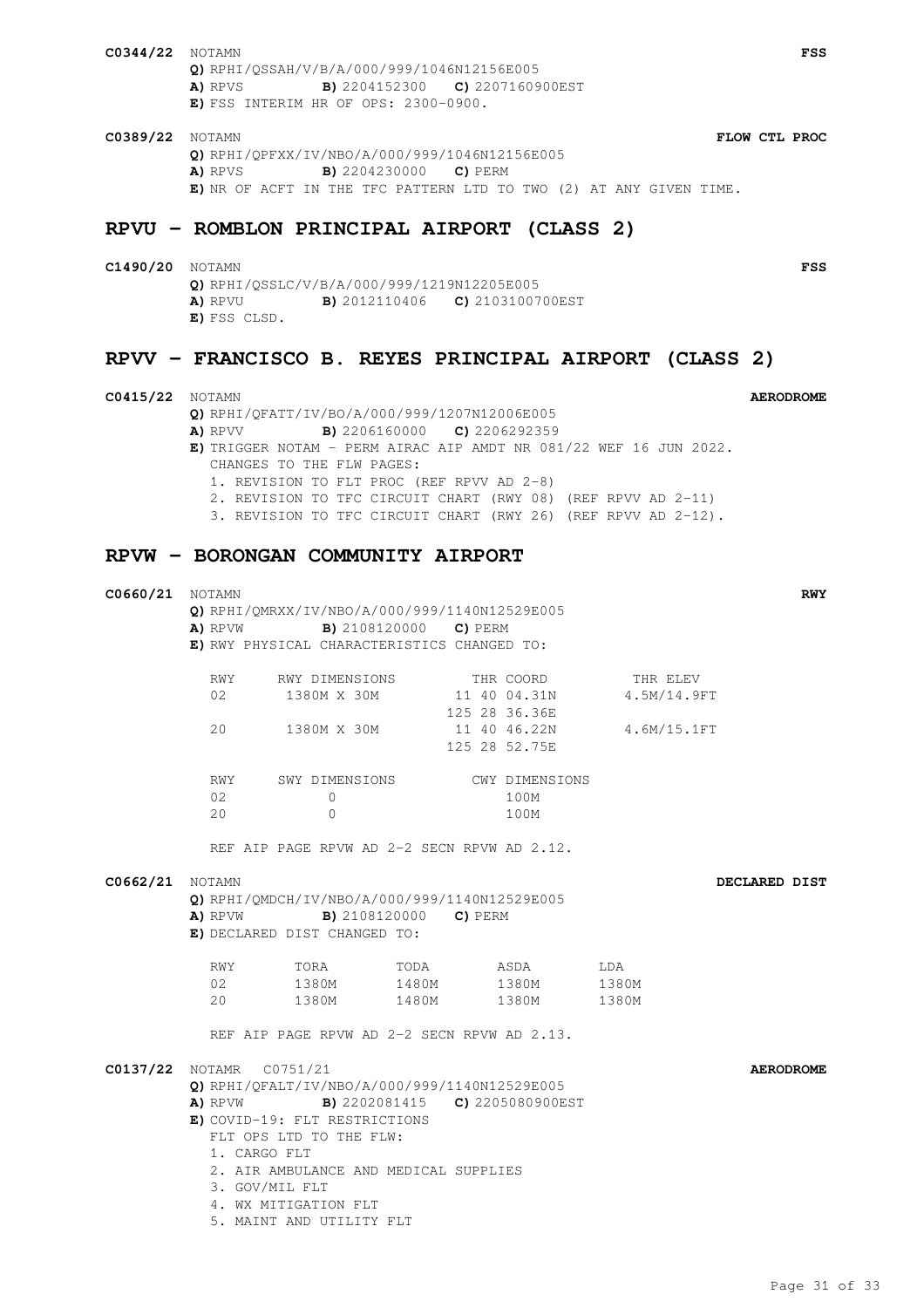## **RPVY - CATBALOGAN COMMUNITY AIRPORT**

| <b>C0151/22</b> NOTAMR C1319/21                                  | <b>RWY</b> |
|------------------------------------------------------------------|------------|
| Q) RPHI/QMRHW/IV/NBO/A/000/999/1148N12450E005                    |            |
| <b>B)</b> 2202150843 <b>C)</b> 2205150900<br>A) RPVY             |            |
| E) RWY13/31 WIP (CONST OF TWY, APN AND RWY EXTENSION, REMOVAL OF |            |
| HILL OBSTRUCTION).                                               |            |
| RMK: EXER CTN DRG LDG/TKOF. GIVE AMPLE TIME FOR MEN AND EOPT TO  |            |
| CLR THE RWY.                                                     |            |
|                                                                  |            |

## **RPVZ - SIQUIJOR COMMUNITY AIRPORT**

| C0173/22 |                                                          | NOTAMR C1365/21         |                                                    |      |                                                       |  | DECLARED DIST    |  |
|----------|----------------------------------------------------------|-------------------------|----------------------------------------------------|------|-------------------------------------------------------|--|------------------|--|
|          |                                                          |                         | Q) RPHI/QMDCH/IV/NBO/A/000/999/0913N12328E005      |      |                                                       |  |                  |  |
|          | A) RPVZ                                                  |                         | <b>B)</b> 2202240235 <b>C)</b> 2205240700          |      |                                                       |  |                  |  |
|          |                                                          | E) TEMPO DECLARED DIST: |                                                    |      |                                                       |  |                  |  |
|          | RWY                                                      | TORA                    | TODA                                               | ASDA | LDA                                                   |  |                  |  |
|          | 04                                                       |                         | 1040M 1040M 1040M 1040M                            |      |                                                       |  |                  |  |
|          |                                                          |                         | 22 1040M 1040M 1040M 1040M                         |      |                                                       |  |                  |  |
|          |                                                          | RWY SWY                 | CWY                                                |      |                                                       |  |                  |  |
|          | 04                                                       | $\Omega$                | $\Omega$                                           |      |                                                       |  |                  |  |
|          | 2.2.                                                     | $\Omega$                | $\Omega$                                           |      |                                                       |  |                  |  |
|          |                                                          |                         |                                                    |      | RMK: RWY04 THR DISPLACED BY 160M. AVBL RWY LEN 1040M. |  |                  |  |
|          |                                                          |                         |                                                    |      |                                                       |  |                  |  |
| C0349/22 | NOTAMN                                                   |                         |                                                    |      |                                                       |  | <b>AERODROME</b> |  |
|          | Q) RPHI/QFAAH/IV/NBO/A/000/999/0913N12328E005            |                         |                                                    |      |                                                       |  |                  |  |
|          | <b>A)</b> RPVZ <b>B)</b> 2204102200 <b>C)</b> 2205182359 |                         |                                                    |      |                                                       |  |                  |  |
|          |                                                          |                         | E) AP HR OF OPS: 2200-1000                         |      |                                                       |  |                  |  |
|          |                                                          |                         |                                                    |      |                                                       |  |                  |  |
| C0350/22 | NOTAMN                                                   |                         |                                                    |      |                                                       |  | <b>AERODROME</b> |  |
|          | Q) RPHI/QFAAH/IV/NBO/A/000/999/0913N12328E005            |                         |                                                    |      |                                                       |  |                  |  |
|          |                                                          |                         | <b>A)</b> RPVZ <b>B)</b> 2205190000 <b>C)</b> PERM |      |                                                       |  |                  |  |
|          |                                                          |                         | E) AP HR OF OPS: $2200-1000$                       |      |                                                       |  |                  |  |
|          |                                                          |                         | REF AIP PAGE RPVZ AD 2-1.                          |      |                                                       |  |                  |  |
|          |                                                          |                         |                                                    |      |                                                       |  |                  |  |

## **RPXX**

| <b>C0045/04</b> NOTAMN |                                                                                             | Q) RPHI/QFPXX/IV/B/A/000/999/1436N12104E005<br><b>A)</b> RPXX <b>B)</b> 0402050000 <b>C)</b> PERM<br>E) LDG/TKOF OF CIVILIAN HELICOPTERS AT CAMP AGUINALDO<br>SHALL USE THE LOGISTIC CENTER HELIPAD COORD 143626N 1210413E<br>WGS-84 (143631N 1210408E)                                                                                                 | <b>HELIPORT</b>  |
|------------------------|---------------------------------------------------------------------------------------------|---------------------------------------------------------------------------------------------------------------------------------------------------------------------------------------------------------------------------------------------------------------------------------------------------------------------------------------------------------|------------------|
|                        | C0046/04 NOTAMR C0465/03<br>OPEN TO ACFT OPS.                                               | Q) RPHI/QFAXX/IV/NBO/A/000/999/1215N12348E769<br><b>A)</b> RPXX <b>B)</b> 0402030200 <b>C)</b> PERM<br>E) APURAWAN AD, APURAWAN ABORLAN, PALAWAN IS                                                                                                                                                                                                     | <b>AERODROME</b> |
| <b>C0098/04</b> NOTAMN | FREO<br>OUTPUT 50W<br>COVERAGE 100NM<br>MP <sub>N</sub><br><b>TDENT</b><br>EMISSION A2A/A3E | Q) RPHI/QNBXX/IV/BO/AE/000/999/1151N11918E025<br><b>A)</b> RPXX <b>B)</b> 0403200000 <b>C)</b> PERM<br>E) MALAMPAYA NDB COORD 115141.2834N 1191849.0772E IS<br>HEREBY COMMISSIONED WITHN THE FLW PARTICULARS:<br>LOCATION 115141.2834N 1191849.0772E (MALAMPAYA<br>OFFSHORE PLATFORM, PALAWAN)<br>315KHZ<br>OPR AUTH SHELL PHILIPPINES EXPLORATION B.V. | <b>NDB</b>       |
|                        | <b>C0059/10</b> NOTAMR C0079/08                                                             | Q) RPHI/OMRLC/IV/NBO/A/000/020/1151N11956E005<br><b>A)</b> RPXX <b>B)</b> 1001260908 <b>C)</b> 1004251000EST<br>E) CULION RWY CLSD TO ACFT OPS DUE WIP (UPGRADING OF RWY)                                                                                                                                                                               | <b>RWY</b>       |